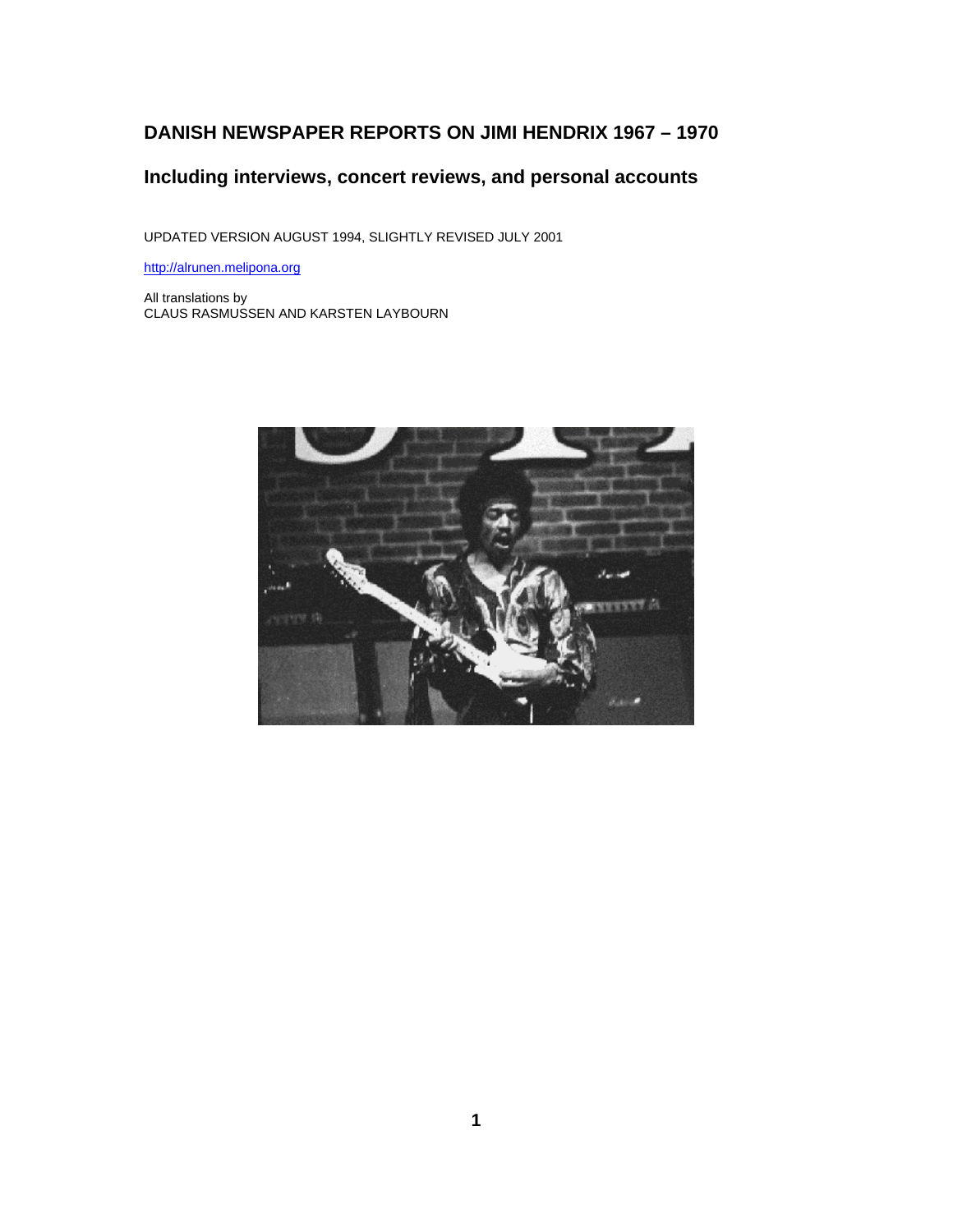Source and abbreviations for individual articles:

AK - Aktuelt

- AS Aarhuus Stiftstidende (later Århus Stiftstidende)
- BE Berlingske Tidende
- BM Bendix Music
- BT BT
- BØ Børge (fortnightly)
- DE Demokraten
- EB Ekstra Bladet
- IN Information
- JP Jyllands Posten
- MP Morgen Posten
- PO Politiken
- 
- RE Reuter (news bureau)
- SBA- Scandinavian Booking Agencies
- SE Se & Hør (weekly)
- SL SuperLove (monthly / fortnightly)
- VU Vi unge

|                                                    |  |                    |                          |           | COLUMNS, #PICTURES, PAGE : AUTHOR |  |
|----------------------------------------------------|--|--------------------|--------------------------|-----------|-----------------------------------|--|
| 67.02.12. PO Hey, Jimi Hendrix                     |  |                    | 2p, 2, p 12              |           | :Hellmann +                       |  |
| 67.05.03. BØ Knud Torbjørnsen og Anders Stefansen  |  |                    | 2p, 1, p 27              |           | :anon. **                         |  |
| 67.05.15. BT Kom til soul-møde med Jimi Hendrix,   |  |                    | 2p, 2, p 75              |           | :Keller **                        |  |
| 67.05.15. EB Eksplosive Jimi Hendrix til København |  |                    | 3p, 3, p 29              |           | :Gudme +                          |  |
| 67.05.17. BE Rebelsk pop-weekend                   |  |                    | 1p, 2, p6                |           | :anon. **                         |  |
| 67.05.18. BØ Velkommen                             |  |                    | 1p, 1, p 5               |           | :anon. **                         |  |
| 67.05.20. BT Psychedelic Happening                 |  |                    | 1, p 52                  |           | :SBA **                           |  |
| 67.05.21, AK Jimi Hendrix med løvemanken           |  |                    | 1p, 1, p 30              |           | $:$ anon. $+$                     |  |
| 67.05.22. AK Hendrix er mester                     |  |                    |                          |           |                                   |  |
| 67.05.22. BE Elektronisk akrobatik                 |  | 1,                 |                          |           | ∶hej<br>: $iv.$ **                |  |
|                                                    |  |                    | 3, p6                    |           |                                   |  |
| 67.05.22. BT Spil med hænder og fødder             |  |                    | 2, p 32                  |           | :anon. **                         |  |
| 67.05.22. EB Hendrix - Stærk og bedøvende          |  |                    | 2, p 11                  |           | :Gudme +                          |  |
| 67.05.22. IN Falsk etikette                        |  |                    | 2, p 5                   |           | :Wiedemann +                      |  |
| 67.05.26. BT Foruroligende Jimi Hendrix            |  |                    | 1, p 30                  |           | :anon.                            |  |
| 67.05.26. EB Hylende Hendrix                       |  |                    | 1p, 2, p 23:anon.        |           |                                   |  |
| 67.06.01. BØ Farvel                                |  |                    | 1p, 1, p 5               |           | :anon. **                         |  |
| 67.06.09. EB Som at blive ramt i maven af ekspres  |  |                    | 1p, 3, p 26:anon. +      |           |                                   |  |
| 67.06.15. BØ Wishful Hendrix                       |  |                    | 1, p 30                  |           | :anon. **                         |  |
| 67.06.15. BØ -picture only                         |  |                    | 8p, p 36-37              |           | :anon. **                         |  |
| 67.06.15. BØ Er Danmark også poptræt?              |  |                    | 2, p 39                  |           | :anon. **                         |  |
| 67.07.23. PO Er du erfaren ?                       |  |                    | 2p, 3, p 16: Ole John +  |           |                                   |  |
| 67.07.31. VU For Jimi Hendrix var uniformen alvor  |  | 1p, 1, p 30:anon * |                          |           |                                   |  |
| 67.08.31. VU Fænomenet Jimi Hendrix                |  |                    | 3p, 4, p 68: Helmer **   |           |                                   |  |
| 67.12.12. SBA Press release                        |  |                    | 2, p -                   |           | :SBA **                           |  |
| 68.01.02. EB Jimi Hendrix                          |  |                    | 1p, 1, p 40              |           | :SBA +                            |  |
| 68.01.03. PO Ekstra-Hendrix på søndag              |  |                    | 2p, 2, p 11: Hellmann +  |           |                                   |  |
| 68.01.04. BE Poppen ind i Tivoli                   |  |                    | 1p, 2, p6                |           | :anon.                            |  |
| 68.01.04. BT Kritikerne kalder Jimi Hendrix        |  |                    | 4p, 5, p 22: Wezelenburg |           |                                   |  |
| 68.01.04. IN Jimi Hendrix og hans gruppe hertil    |  |                    |                          |           |                                   |  |
|                                                    |  |                    | 1, p 10                  |           | $:$ anon. $+$                     |  |
| 68.01.06. BT Jimi Hendrix gik amok i fuldskab og   |  |                    | 3, p 34                  |           | :Wezelenburg                      |  |
| 68.01.08. AK Troldmand uden gnist                  |  |                    | 1p, 3, p 14: Larsen +    |           |                                   |  |
| 68.01.08. BE Den grimme amerikaner                 |  |                    | $2p+3p, 3, p6$           |           | :Kristiansen+                     |  |
| 68.01.08. BE Hendrix raserer værelse               |  |                    | 1, p6                    |           | $:$ anon. $+$                     |  |
| 68.01.08. BT Hendrix er som født i en elektrisk    |  |                    | 1p, 2, p 24: Wezelenburg |           |                                   |  |
| 68.01.08. EB Jeg var bare fuld                     |  |                    | 1p, 1, p 32: Grolin +    |           |                                   |  |
| 68.01.08. EB Sgt. Hendrix' Pepperland              |  |                    | 4, p 32                  |           | :Grolin +                         |  |
| 68.01.08. IN Jimi Hendrix                          |  |                    | 4, p 5                   |           | :Wiedemann +                      |  |
| 68.01.14. PO Jimis drømme - Jimis hat              |  |                    |                          |           |                                   |  |
| 68.01.31. VU Jimi Hendrix Experience               |  |                    | 1p, 3, p 37: anon. *     |           |                                   |  |
| 68.03.01. SL Hendrix interview                     |  |                    | 2p, 3, p 5               |           | :UPS **                           |  |
| 68.03.01. SL Hendrix                               |  | 1p, 1, p 14        |                          | :anon. ** |                                   |  |
| 68.06.01. SL Jimi                                  |  |                    | 2x1p, 1                  |           | :anon. **                         |  |
| 68.07.07. BE Super Blues                           |  |                    | 2p, 3, p 11,3            |           | :Kristiansen                      |  |
|                                                    |  |                    |                          |           |                                   |  |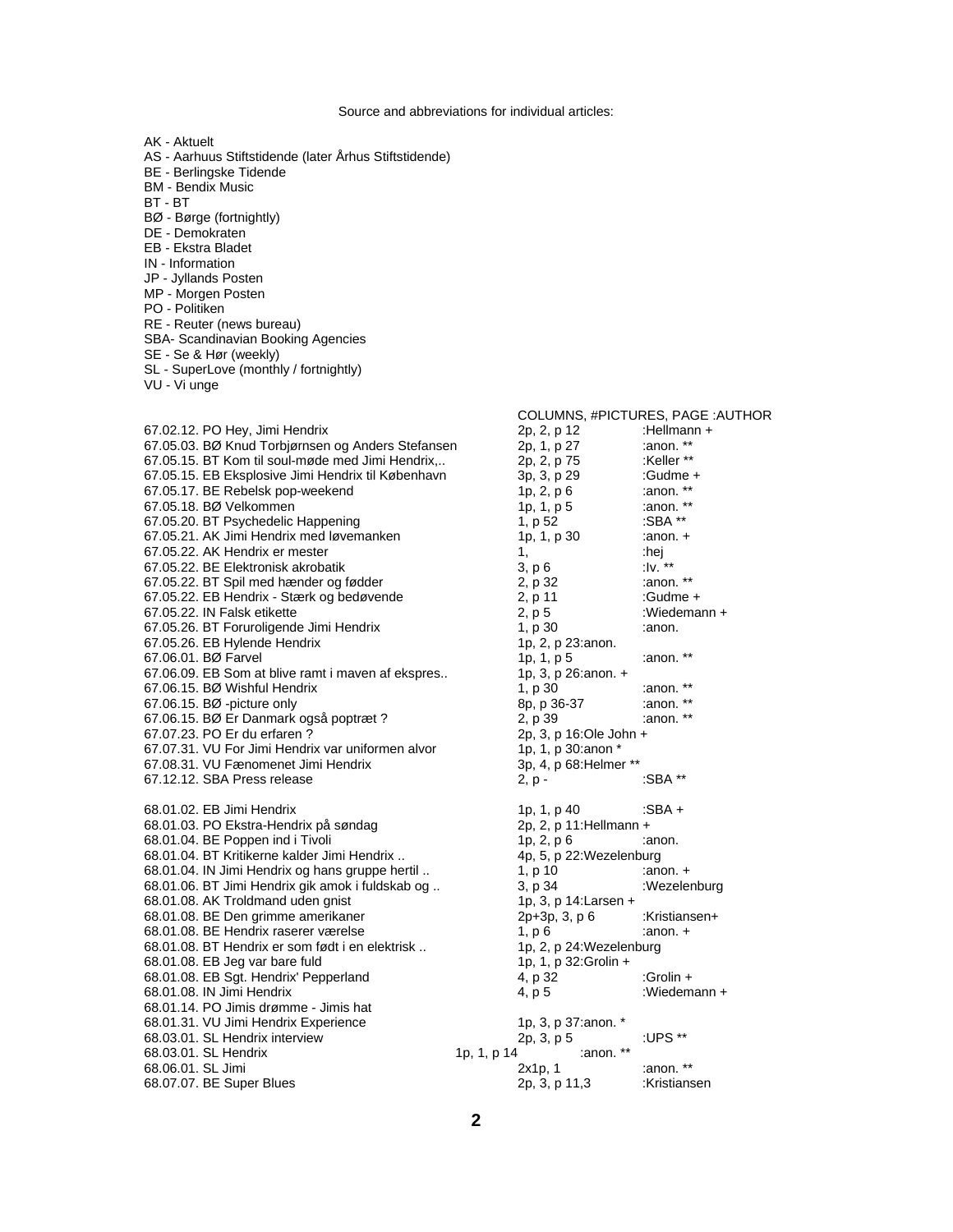68.08.05. BT Jimi Hendrix og Rascals udsender 26 .. 2p, 1, p 26 :Wezelenburg+ 68.10.01. SL ... 68.10.27. BT På flyvetur 2p, 2, p 17 :Kristiansen+ 68.11.01. SL Hendrix 3p, 3, p 17:anon. \*\* 68.11.29. BT Jimi Hendrix giver to koncerter i .. <br>
68.11.30. BE Guitarist på toppen 2p, 3, p 17:Kristiansen 68.11.30. BE Guitarist på toppen 68.12.02. BT Jimi Hendrix leger troldmand i elekt.. 2p, 2, p 37 :Wezelenburg+ 69.01.03. IN Hendrix 2, p 7 :Wiedemann + 69.01.06. BE Opvarmningsgruppe på vej mod berøm.. 2, p 6 :Kristiansen+ 69.01.06. EB Hendrix for sidste gang ? 1 1 :Grolin 69.01.08. BE Alt udsolgt til Hendrix **2, p 6** :Kristiansen 69.01.09. EB Hendrix kommer med brækket ben 3p, 2, p 25 :Grolin + 69.01.10. AK Jethro Tull varmer op for Jimi Hendrix  $4p$ , 4, p back :Søvad=bh + 69.01.11. BE Bluestroldmanden Jimi Hendrix 2p, 1, p front :Kristiansen+ 69.01.11. BE Guitargiganten Hendrix 2, p 6 :Kristiansen<br>69.01.11. BT Jimi Hendrix, beat'ens største .. 2p, 3, p 12:Keller \*\* 69.01.11. BT Jimi Hendrix, beat'ens største .. 69.01.11. EB Jeg elsker dig mens du sover 3p, 3, p 6 :Grolin \*\* 69.01.11. IN Elektrisk Hendrixland 2, p 7 :Wiedemann \* 69.01.11. PO Beat med brækket ben 2p, 2, p front :Ole John \*\*<br>69.01.11. PO Ro og vildskab 3. 1, p 4 :Ole John \*\* 69.01.11. PO Ro og vildskab 1, p 4 1, p 4 5.01.12. JP Elektriske følelsesudladninger 1, p 4 5.01.17 \* 69.01.12. JP Elektriske følelsesudladninger 2p, 5, p 16:TT \* 69.03.01. SL Hendrix  $\frac{2p}{3p}$ . 1, p 4  $\frac{1}{2p}$  :anon. \*\* 69.03.01. SL Hendrix 1p, 1, p 4 69.05.01. SL Nyt 3p, 1, p 9 :anon. \*\* 69.05.05. BE Narkotika-anholdelse 1, p 2 :anon. 69.05.25. PO etc. 1p, 1, p 34:anon. + 70.07.oo. BM JIMI HENDRIX til Danmark :Bendix Mus 70.07.oo. BM JIMI HENDRIX til Danmark 1p :Bendix Mus 70.07.10. EB Jimi Hendrix **1p, 1, p 41:Bendix Mus + 1p, 1, p 41:Bendix Mus + 70.07.12. AS Jimi Hendrix 1p** 70.07.24. AS Den farverige Hendrix 2p, 2, p 22 :nold 70.07.26. AS Jimi Hendrix **1, p 52** :Bendix Mus + 70.08.14. EB Ham bliver vi snydt for 1p, 2, p 28:eva 70.08.14. PO Pop i Østersøen 2p, 2, p 30 :anon. + 70.08.17. EB Jimi Hendrix kommer alligevel  $1p$ , 2, p 35:i - ø + 70.08.18. AS SBA overtager Hendrix 1p, 2, p 9 :Jensen 70.08.19. BT Lyves der om aflyst Hendrix-koncert? 1p, 3, p 25:Wezelenburg+ 70.08.21. AS Jimi Hendrix 1, p 21 :SBA + 70.08.23. AS Jeg er elektrisk religion 2p, 2, p 51 :Jensen 70.08.27. EB Love + Peace / Jimi Hendrix  $1, p 43$  :SBA+ + 70.09.01. AK Jimi Hendrix i København på torsdag 3p, 2, p 20:anon. + 70.09.02. AS Han kaldes verdens bedste 2p, 2, p front :Jensen + 70.09.02. AS Jeg er træt af at ligge ned 3x1p, 6, p 7 :Jensen 70.09.02. JP Jimi Hendrix 1, :SBA \*\* 70.09.03. AK Ville Jimi Hendrix ikke modtages af .. 70.09.03. AS Hendrix lover gratis koncert 2x2p, 1, p front :anon. \*\* 70.09.03. AS Det snerrende blev rodløst og monotont 2x2p, 6, p 5 :Blak \*\*<br>70.09.03. AS Jimi Hendrix var overtræt 3p, 3, p 5 :Jensen \*\* 70.09.03. AS Jimi Hendrix var overtræt 3p, 3, p 5 :Jensen \*\* 70.09.03. AS Kø efter pengene 1p, 1, p 5 70.09.03. BT Jimi Hendrix: Jeg er en mand som .. 3p, 2, p 32 :Wezelenburg\*\* 70.09.03. BT Mere indfangende end nogensinde før 2, p 32 :Wezelenburg\*\* 70.09.03. DE Plop ! Farvel Jimi 70.09.03. DE Faldt som en våd karklud 70.09.03. PO Hendrix afbrød koncert 1p, 1, p 12:Hellmann + 70.09.04. AK Guitarkongen i kanonform 1, p 17 :s.l. + 70.09.04. BE Hendrix uden overraskelser and the control of p 2 :Kristiansen\*\* 70.09.04. EB Hendrix træt vil ha' pause  $2p$ , 1, p 27:i + ø + 70.09.04. EB Varmt og direkte lydorgie med Hendrix 2 :Jan Borges 70.09.04. JP Kort fornøjelse med Hendrix 3p, 3, p 17:Lise. \*\*<br>70.09.04. PO Kærlighedens kriger 1998. Sp. 2, p 13:Hellmann \*\* 70.09.04. PO Kærlighedens kriger 70.09.05. IN Hendrixerei 2, p 4 :Wiedemann \*\* 70.09.06. MP Jimi Hendrix: - Jeg ofrer noget .. 1p, 1, p front : Bjørndal<br>70.09.06. MP Jimi Hendrix: - Jeg er ikke sikker på .. 2p, 7, p 23:Bjørndal 70.09.06. MP Jimi Hendrix: - Jeg er ikke sikker på .. 70.09.11. SE Verdensstjernen forlover sig med .. 3, p 52-53 :Buch \*\*

1p, 1, p 45: Bendix Mus +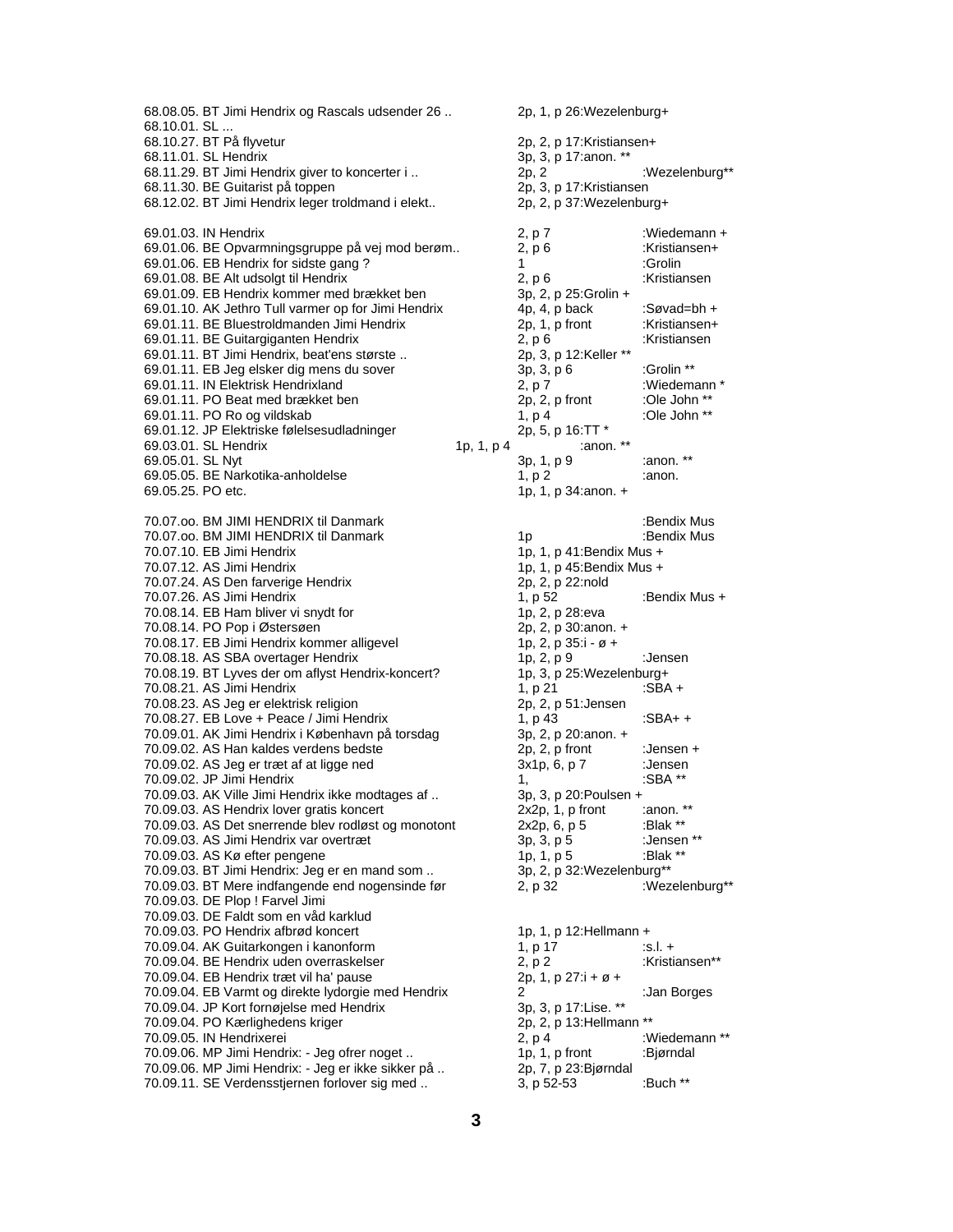70.09.11. SE Verdensstjernen Jimi Hendrix forlover.. 1p, 1, p front :Buch \*\* pictures: 4p, 3p, 2p, 2x1p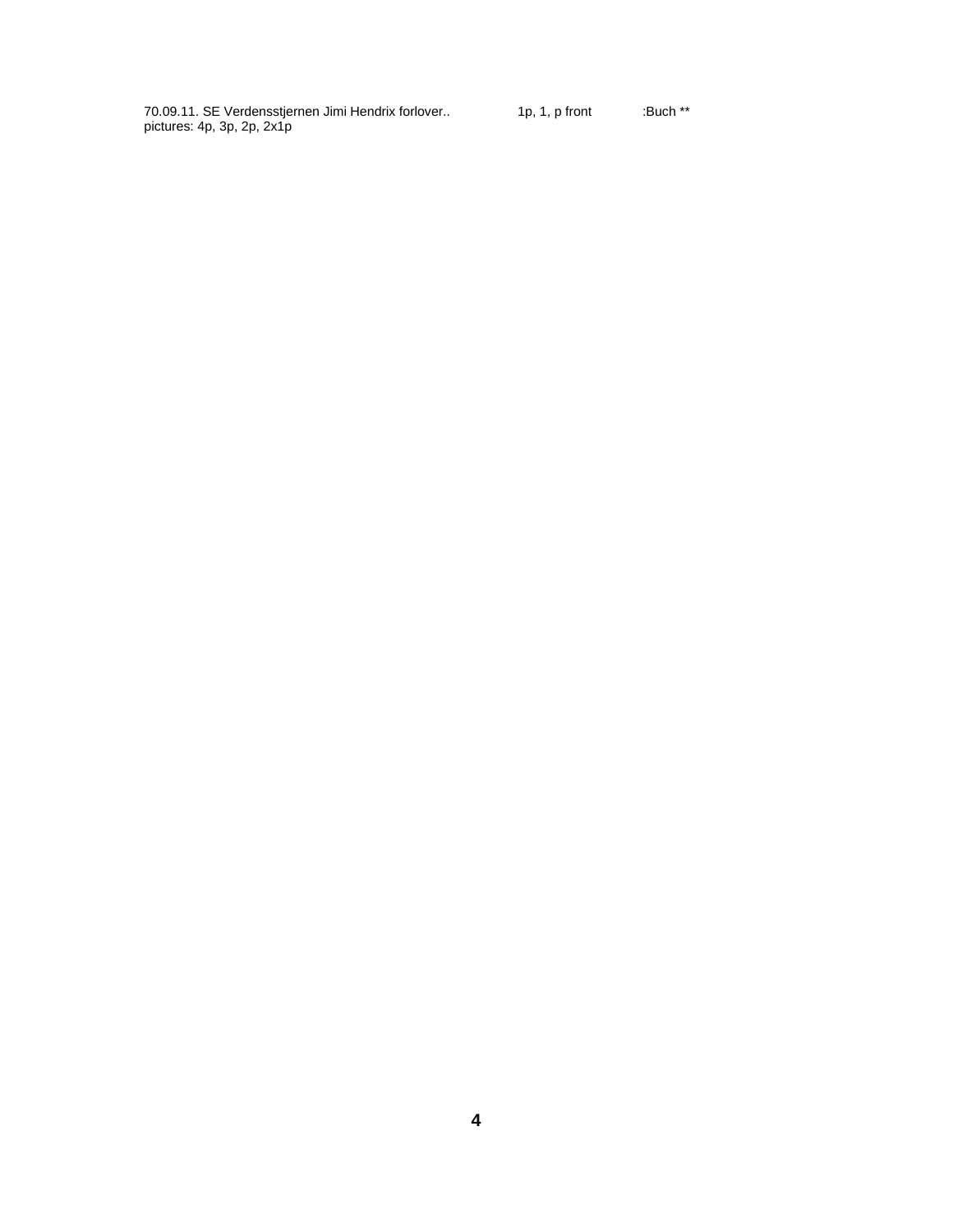Read more about what the Danish audience and reviewers thought of the four Jimi Hendrix visits from 1967 to 1970. Here are a few excerpts of what is included from these files. All translations are made from the sixties papers, and some are hazed out and difficult to interpret others are wonderful statements about Jimi Hendrix, his person, his concerts, and the sixties.

 "It is always the others who give an artist an image. It is those who translate what he does or plays into words. So and so many words about those and those ideas, and so he is classified. I think the music speaks better for itself than what the label says."

 "He just stands on the stage and is quiet, Jimi Hendrix, when the curtain goes up." "Concert of the year. This label is very used, but this time it is justified." "To hear the second part of the concert - which I think was named "Electric Church Music" was an almost indescribable tonal switchback with squeals, slips, and brakings - was to explore an unknown land of music. No wonder that Hendrix most of the time was completely wrapped up in his discoveries." "The thing one wonders about when writing these last lines, is something completely different: whether another year has to pass before we can see a concert with Jimi Hendrix again. After yesterday's concert, it would be hard to accept."

 "I love reading fairy tales, H.C. Andersen and Winni the Poo. Fairy tales are full of fantasy and like music they appeal to your sense of imagination." "But when I die I want people to play my music, get wild, freak out, and do anything they want to. Enjoy themselves."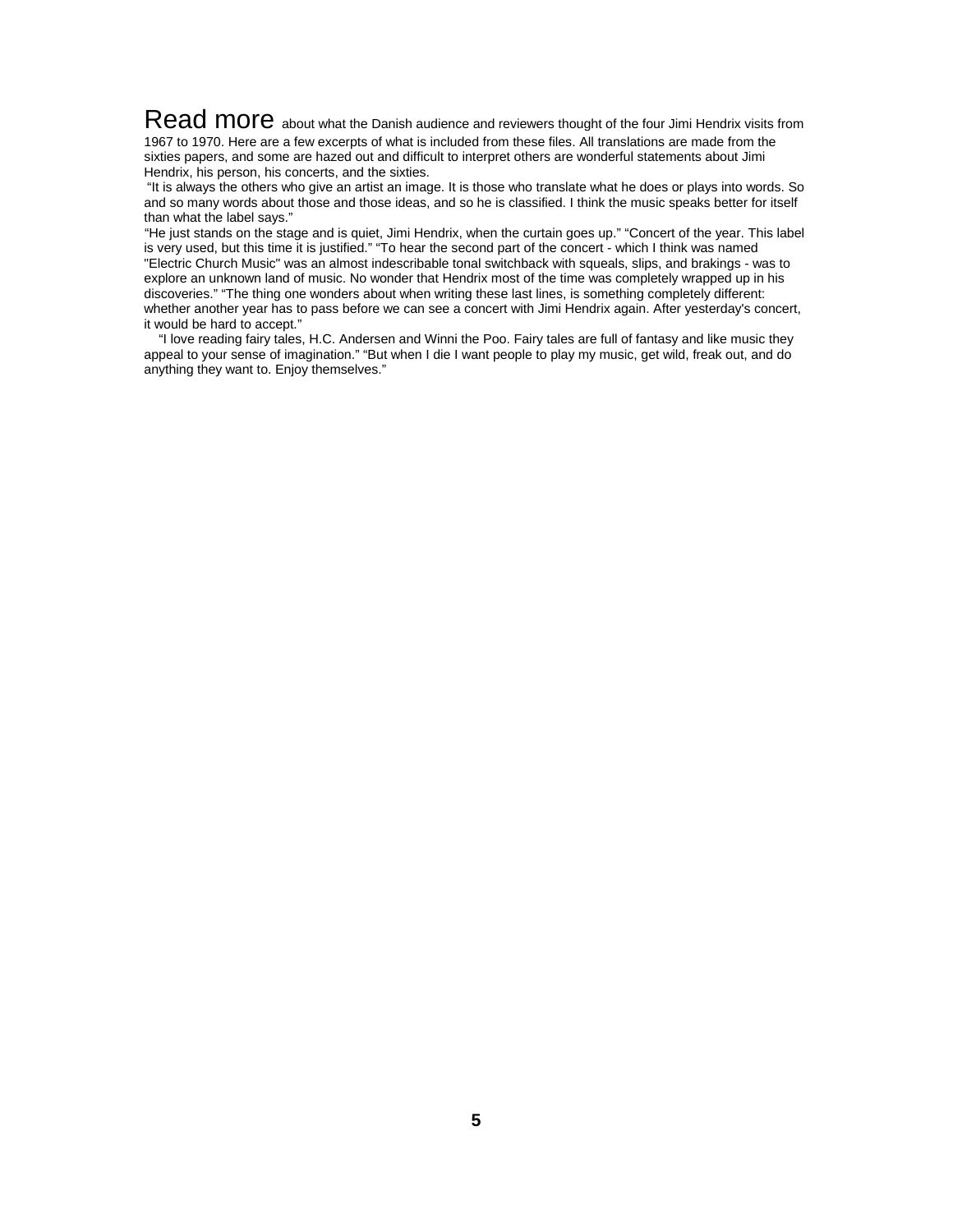# 1967

67.05.03. BØ Knud Torbjørnsen og Anders Stefansen

Knud Torbjørnsen and Anders Stefansen, SBA, has pulled of a real coup. They have engaged England's new big Rhythm & Blues name Jimmy [sic] Hendrix Experience for a concert in Falkoner Centret on the 21st of May. Jimmy [sic] Hendrix is at the moment placed at the Danish charts with the song "Hey Joe". >Jimmy [sic] Hendrix Experience. Concert in Falkoner Centret.

67.05.15. BT Kom til soul-møde med Jimi Hendrix, en troende oprører fra Mars via Cuba

Come to soul meeting with Jimi Hendrix, a believing rebel from Mars via Cuba.

*I look the way I look*, says Jimi Hendrix the concert attraction on next Sunday's soul meeting in Falkoner Centret, *to correspond to my dream*.

Hendrix's dream*: - That I am sent out by Fidel Castro to infiltrate the Southern Confederations lines in 1864. I am a believer and a revolutionist.* 

The Soul-star's revolution has experienced an explosion on the pop scene. Breakthrough with the usual temperature curve pattern, now on the chart list with the Polydor singles "Stone Free" and "Purple Haze". The Style: adapted soul, not quite black, often toward the white. As the European audience prefers. Black inspiration, white stars. The accompaniment, supplied by Jimi Hendrix' group with the name Miske [sic], on the

deep zzzuuunnnnggg "Experience", [an editorial mistake or a sixties fog?] The song texts, often by Hendrix himself, are psychedelic, man, what else. Even though one of them dealing with Jimi walking on the water, was changed to not offend.

It is also to be noted, that Jimi Hendrix occasionally through his loud and visual dynamic show plays the guitar with the teeth. Yes, teeth.

Jimi Hendrix is born on the 27th of November 1942 in Seattle, USA. White or black? - *I'm Cuban, man*, says Jimi, *I'm from Mars.* 

>Jimi Hendrix - good reason to look like this

#### 67.05.15. EB Eksplosive Jimi Hendrix til København

Explosive Jimi Hendrix to Copenhagen.

England has in the later years been very dominating, concerning the pop scene. The image has now begun to change. USA is soon back on its old power position, on this territory.

Last year a musician, unnoticed in America were brought to London where he got a serious breakthrough. This is all about Jimi Hendrix, who climbed high on the charts from his first record "Hey Joe". At the moment the follower "Purple Haze" is among the five most sold records in England.

On Sunday 21st of may SBA presents Jimi Hendrix at a concert held in the Falkoner Centret, where Harlem Kiddies, Defenders and Beefeaters will perform.

Jimi Hendrix is a very unique guitarist, at the level with Eric Clapton from the Cream. Not that he is a revolutionist in the usual way, but he just plays so much and seem so in touch with the blues, that nothing has been heard alike for long time.

Jimi Hendrix sometimes plays so temperamental, that his guitar and amplifier explodes [sic], as it happened at a concert in England, last month. But then, he played his guitar with his teeth. He will probably turn out to a wild and bloody (powerful) experience.

>Biting Jimi Hendrix looks in a mixture of aggressive and skepticism from behind his two accompanists

## 67.05.17. BE Rebelsk pop-weekend

Rebellious pop-weekend.

The Move is smashing television sets in the Brøndbyerne and Jimi Hendrix plays with his teeth on Frederiksbjerg. It is going to be a pop-weekend for pop fans. On Saturday the British group Move comes for the first time, and Sunday the new big name in British pop Jimi Hendrix gives a concert in Falkoner Centret. [the rest of column 1 concerns The Move]

Jimi Hendrix also represents the rebellion, but I suspect also the more musically side of the pop. He is originally American, but claims he came to England from Cuba. He is a big name in England now, his guitar playing are better than most pop people, he has more blues feeling, it is more direct and artistic, and then, he play guitar with his teeth, not his hands, teeth. And he does it better than most people with their right hand.

His first hit record "Hey Joe" is also on the Danish charts, and the new "Purple Haze" is on its way. Like Cream, the group consists of three members, drums and bass besides Hendrix. At the moment they are on a short Scandinavian tour. Hendrix will get sharp competition from the Danish American group "Harlem Kiddies" with the soul singer King George, our best Danish soul group The Beefeaters, and the immortal and invincible Defenders. >Jimi Hendrix with his two musicians

#### 67.05.18. BØ Velkommen

**Welcome** 

On Sunday the world's most sensational guitarist Jimi Hendrix and his group The Jimi Hendrix Experience will give their first concert in Denmark in Falkoner Centret in Copenhagen. Jimi Hendrix is known for a stage show, which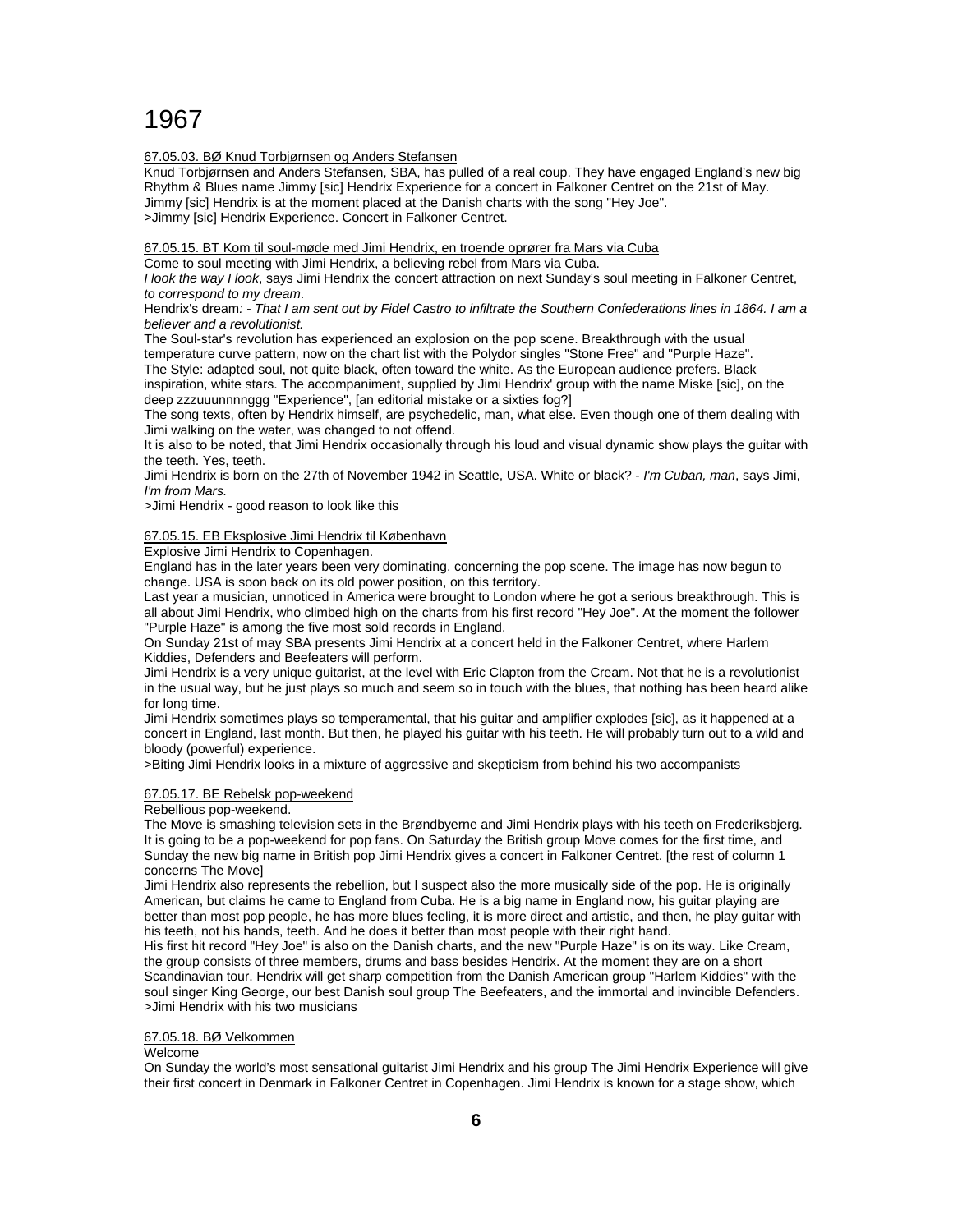is prohibited in several parts of England. He does not only play guitar with conventional methods, but use also his teeth and feet. Latest hit: "The Wind Cries Mary", his own composition.

#### 67.05.20. BT Psychedelic Happening

Falkoner Centret Tomorrow Sunday at 8 p.m. SBA presents Psychedelic Happening.

## 67.05.21. AK Jimi Hendrix med løve-manken

Jimi Hendrix with the leonine mane is the main attraction at the concert this evening in Falkoner Centret in Copenhagen. But others will contribute, in amongst King George and Harlem Kiddies, Defenders and Beefeaters. The last will take part in a psychedelic happening, whatever that may turn out to be.

## 67.05.22. AK Hendrix er mester

## Hendrix is a Master

With the most provoking performing ever seen on a Danish stage, Jimi Hendrix drew in a capacity crowd with his electrified sex, last night at the Falkoner. There was such a violent reaction, that his rape attempts on the amplifier and the guitar seemed to have worked organically on each individual present.

Hendrix plays with his teeth; he simply puts the guitar strings to his mouth and bites them. The elbows are used for rubbing the strings - and in every case it is the master who is playing.

Jimi Hendrix must be seen and experienced. It is true that his music is in a special class, but it is just as much his overall performing, behavior, and appearance, which makes him a phenomenon.

#### 67.05.22. BE Elektronisk Akrobatik

"Electronic acrobatics, The New Independent pop music at Falkoner Centret"

The Meeting with Jimi Hendriks [sic] last evening in the sold out Falkoner Centret was the promised experience, and at the same times somewhat of a disappointment. His trio performed dressed like Saxan porcelain figures with a couple of Rousseau figures, and that was fun enough. It was also great to see how many different ways Hendriks [sic] was able to play his apparently despised guitar, and there was some music occasionally - but it was mostly electronic acrobatics at full speed. His rather skilled playing and screaming feedback drowned his singing completely, except in a single slow blues number, in which you almost could put him in the same class, as Lee Hooker. Hendriks [sic] is good - you know that from his records - but last night he ran amuck with his equipment. And he also performed a very old-fashioned sexual show with his guitar. Are these old rock super-foulnesses coming back now?

The experience was more of a meeting with the new kind of people, Hendriks [sic] and his group represent - the underground people, apparently hanging freely in the air. But maybe it was their striped clothes that reminded us of the troubadours of the middle Ages. It is what they are today, popular and without compromise, but still not free to make a fuss. ... Harlem Kiddies ... Beefeaters ... Defenders.

#### 67.05.22. BT Spil med hænder og fødder

#### Play with hands and feet

Jimi Hendrix Experience is a group full of gimmicks and noise, but it is also three good musicians. It was a very entertaining sight to see Jimi Hendrix play guitar with his hands and feet. Fortunately he plays in an ordinary way most of the time, and here he showed his very original ideas about guitar playing and his great competence. There was a fantastic crack over his play, and with huge virtuosity he used the amplifiers' electronic sound. That he is also an eminent blues guitar player one could hear, in a number called "Roll Me Baby" [sic, Rock Me Baby]. It was a pleasure to experience half an hour of performance, where everything had this very intense character. The rest of the program was not that bad either, even though Harlem Kiddies disappointed a bit... Beefeaters... Defenders.

#### 67.05.22. EB Hendrix - Stærk og bedøvende

## Hendrix - strong and stunning

It is hard to say what is what with a Jimi Hendrix performance. The sound is mainly realized as sound and not particular as music. I do not even know whether it is music or an effective unity that Hendrix seeks. If it was not that wild it would be camp [?]. This, of course, also includes his stage act. From records one knows how much blues music Jimi Hendrix Experience can play. It is like, on a different level, fascinating to watch the activity, the group express on a stage.

Except from his instrumental skills, Hendrix himself is a wonder of ingenuity. I do not remember having seen an instrument been played so many different ways before, behind the neck, below the knees, with the teeth, scraped against an amplifier. All together with some wild charm, a catching spirit, and energy that remarkably do not led the thoughts to a clown.

Wild and mad is the bass player Noel Redding and the drummer Mitch Mitchell too, both by the way they look and play like that. The drummer almost looking like a Harpo Marx dressed up like a frantic rococo clown. By the way, one of the most wild and hard playing drummers I have ever heard.

The musical base is the blues; the forms are simple and not particular varied. The totality is strange and over steered peculiar blurred. The groups Beefeaters, Harlem Kiddies, and Defenders introduced the show in Falkoner Centret with changing luck and ingenuity. Defenders being the best. Jimi Hendrix Experience was of course the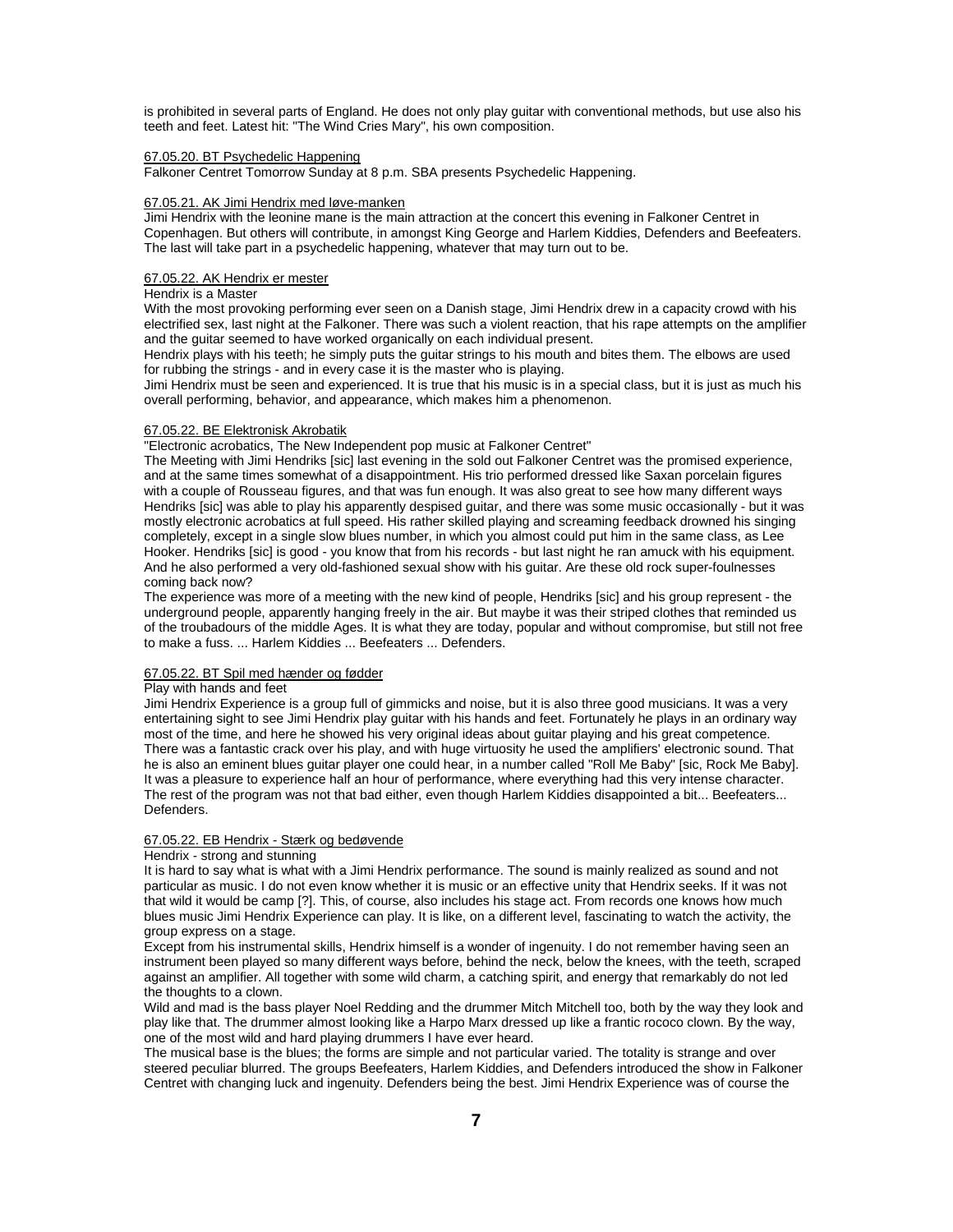main attraction, and with real excitement awaited by the full house. The group seemed to be decorative, fresh, strong and stunning.

#### 67.05.22. IN Falsk etikette

False label

Psychedelic happening was the advertisements name for the concert, which took place last night in the Falkoner Centret. The name was quite wrong.

Psychedelic means something like mind expanding. The expression is used about a LSD experience and furthermore about fx. the music, which brings the impressions like those you receive under a LSD trip. Usually this is done when the music is supplied with colorful kaleidoscopic lightshows - a modern form of *son et lumière.* We have recently experienced this in the students scenes performance, *We*.

The slides which were projected yesterday on a huge screen in the stage background, while Beefeaters performed was impressive, but had none rhythmic relation to the music, and the special hallucinating effect which can be reached when the colors move all over the place and overflows the room, did not happen at this arrangement. The second part of this show was introduced with the playback of Who Are The Brain Police by the Mothers Of Invention, […]

Defenders and Harlem Kiddies, showed no sense of psychedelic happening. What a happening is would be more known. There was just no happening at the concert yesterday. Oh yes, the American guest, Jimi Hendrix' attempt to knock over his own amplifier equipment (while a young lady, partly hidden for the audience, held against, so nothing would happen) was maybe a kind of happening, but in this case rather miserable. That act Who and Move do much better.

Hendrix and his two (English?) players served - with a hairy splendor, which beat even Bob Dylan' - this evenings most spellbinding music with a sharp drumming and a heavy rhythmic guitar play by Hendrix himself. He has so much feeling for the exploitation of the ultra amplified guitar in long glissandi, that it should not be necessary for him to use such old and ridiculous gimmicks, like playing with the guitar on the neck or back. Apart from a few simple rhythmic moments, before also this group became monotonous deafening, this evening was not some mind-expanding happening - neither in its form or quality.

### 67.05.26. BT Foruroligende Jimi Hendrix

#### Alarming Jimi Hendrix

Jimi Hendrix, who recently played in the Falkoner Centret, has finally released a follow up to "Hey Joe" in this country. It is named "Purple Haze" and is even more explosive than the first, and far more personal. The guitar cries and screams and carries the listener completely away. The B-side "51 Anniversary" [sic] is almost as exciting as the A-side, and the text is very original, even though the story is the usually romantic crap. (Polydor). Cat Stevens ...

## 67.06.01. BØ Farvel

### Goodbye

One has heard it all. Jimi Hendrix is not only one of the world's best guitarists. He is also a showman of class. He can play with his teeth. He can play with his feet - and he can make it sound good. The guitar on the back. The guitar on the head. All with charm and superiority. Even with the Move and Small Faces still sounding in the ears he makes the impression of being a loner amongst idols.

#### 67.06.15. BØ Wishful Hendrix

Wishful Thinking' drummer Brian Allen has been concentrating so much about the singing in the groups hit "Count to ten", that he could not drum at the same time. Mitch Mitchell from Jimi Hendrix Experience took over his seat under the recording.

#### 67.06.15. BØ -picture only

Finally came the beat music, we have been waited for. Name: Jimi Hendrix \*\*\*His concert in Denmark showed it\*\*\*

#### 67.06.15. BØ Er Danmark også poptræt

Is Denmark also tired of pop music?

...I do not think the new groups like Cream and Jimi Hendrix will make it. Their music and performance is too noisy (says Karl Emil Knudsen)...

...Groups like Jimi Hendrix and Cream have renewed the beat music and made a greater quality confidence amongst Danish groups like the Defenders-. (Says Johnny Reimar)

## 67.07.31. VU For Jimi Hendrix var uniformen alvor

To Jimi Hendrix the uniform was not for fun.

Jimi Hendrix the madly looking, the madly performing, the madly talented Seattle-American, who with his group Experience (which means experience) put Falkoner Centret in Copenhagen on such fairly crazy and oblique manner earlier this year, likes to perform in a special veteran-uniform.

*Many young people like this today. - We are all anti-war*, says Jimi Hendrix. *It is only the colors we like. We are walking pop arts.*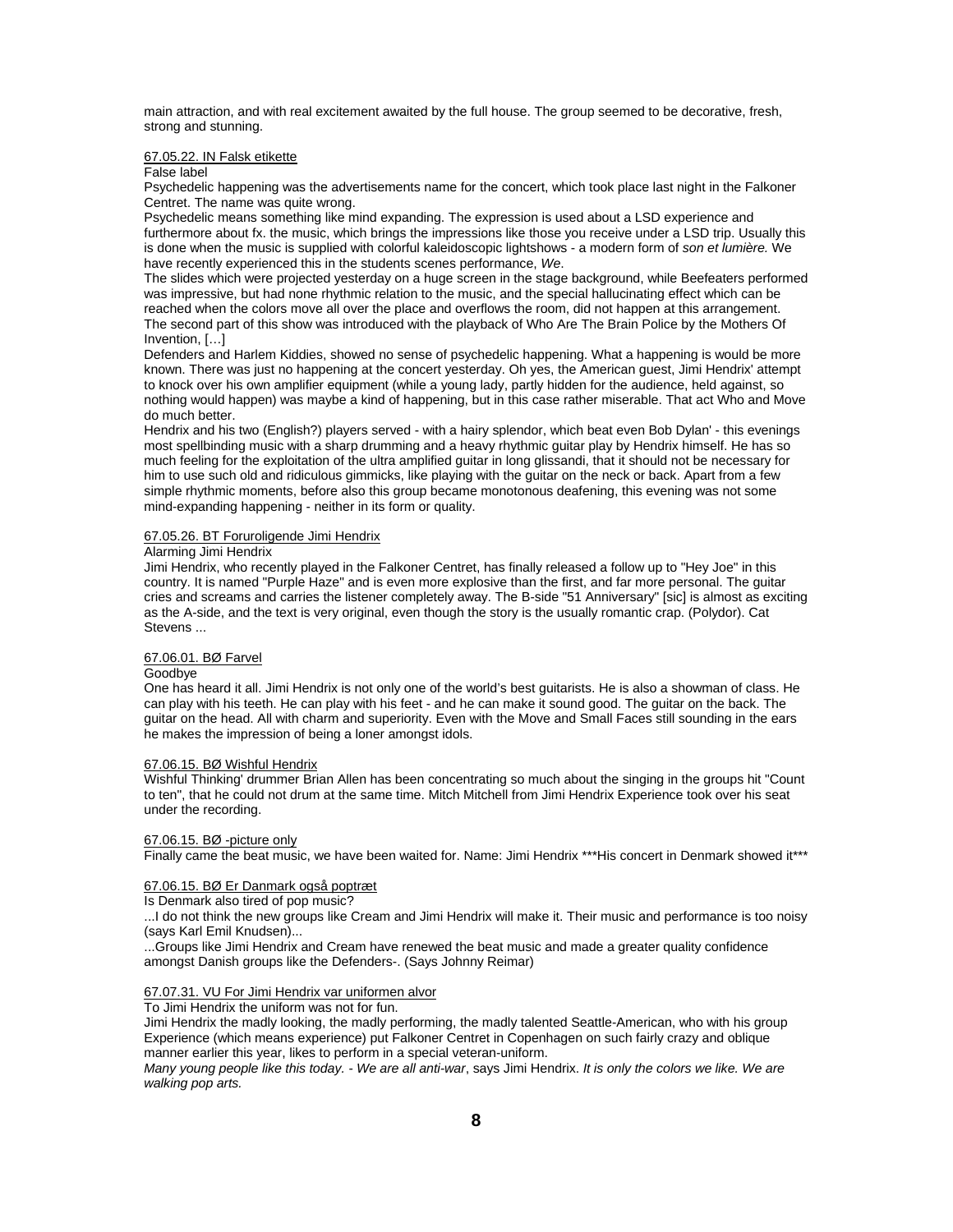But Jimi Hendrix who sometimes tells very crazy stories about himself, has a true story to tell about himself and his uniform:

*- I used to wear a uniform in seriousness, the singer-guitarist tells. I did my military service in the famous American Screaming Eagles Airborne Division, and that was no joke, but I got through it early and voluntary.* 

*- Then happened what happened to me, I was record-discovered through England and Decca and all that stuff, and listen carefully what happened to me, one night I was walking through the streets of London in my old silly uniform.* 

*- One of the police cars pointed at me with their flashlight, says Jimi Hendrix, and the police officer started questioning me. What was this uniform? If I did not know that this uniform used to be serious for a man who exposed himself to death in that uniform etc. And what I beside this did for a living, and whom I worked for? The Experience? Who did I think I was, talking about "experience"?* 

- *After a long time,* tells Jimi, *I showed them my passport and told them that the uniform was from 1898, and that it used to belong to an officer in the - veteran corpse. And that I used to wear a uniform that was bloody serious to me in the USA. And that I by experience meant that I had experienced quite a lot.* 

*- A lot of what? One of the officers asked quiet.* 

*- Harassment,* said Jimi, *and the partners split.* 

#### 67.08.31. VU Fænomenet Jimi Hendrix

## The Phenomenon Jimi Hendrix

Some people can, but others just cannot help it! Jimmi [sic] Hendrix is one of them. He is 22 years old and comes from Seattle in Washington (near Canada and the Pacific Ocean). As a boy he never learned to read music, but was gifted from nature and could sing and play on all instruments. He was known in Seattle as an "unwilling to work boy" - "The old gardeners lazy son" - who would prefer to sit and dream with his guitar or some mouth harp, rather than help his father gardening rich people's gardens. But the kids admired Jimi. He could not only play with his fingers, but also with his teeth and feet. He was a complete Seattle band when he played. Always happy and in good mood. Like this, young Jimi left home someday, 15 years old. He played at farms and on the markets and one day he met some young guys, who told Jimi how well they were doing in the army, he joined them. He told the sergeant he was 17 and was accepted.

#### SWEET GIRL

- *But the army quickly turned out to be the wrong place for me*, says Jimi to me. We sit and talk at his hotel somewhere in Europe. Jimi has arrived the same day by flight from somewhere else and will play two shows this evening with his two experience friends Mitch Miller and Noel Redding. Tomorrow he is in a third place in Europe. - *I did not do better in the army, so I had to sell my guitar*, Jimi tells - *fortunately to a nice guy, who would lend it to me when I needed it. I left the US-army some months after I had joined. Then I was left in Tennessee in Kentucky*  with 400 dollars left in my pocket. I would have left for Seattle but then there was this little girl, who kept me. And I *stayed in Clarksville through the night and had some wonderful hours. I met a bunch of nice people who praised my vocal. I gave drinks to them all. When I woke up the next morning I had 13 dollars left in my pocket. Then I had to get back and borrow my guitar again, so that I could play my way to Seattle. But it was closer to Nashville. It was only 20 miles from Clarksville and Fort Campbell, from where I had started the tour home. In Nashville I stayed. There where jobs for me. Lots of jobs!* 

#### JIMI and the ANIMALS

The next years became rich in Jimi's musical development. He played rock with Little Richard, blues, folk songs, and beat all the time - together with other performers like Ike And Tina Turner, The Isley Brothers, Sam Cooke and B.B. King.

- *But it was not me, but the others who got famous*, says Jimi and shrugs his shoulders. It was the English group "Animals" which should be the actual reason to Jimi's breakthrough as solo and experience artist.

- *I was ready to take the phone and call my old man to get him to send money, so that I could get away from New York and home to the Seattle gardens,* Jimi remembers with a little smile, *but then I met Chas Chandler from The Animals, and became friends with him and the rest of the group. They came night after night to the club where I made noise. They said that I exploded really great. And Chas told me that he would never forget me but someday try to get me up. I deserved that, he said. He said I just had to come to England. It was more easy to go to Mars, I thought. Or to Seattle. Or to Cuba! But Chas turned out to be a guy who would remember his promises. He told people about me everywhere and wrote for me. I got the money for a ticket - Chas helped me with this. Then I came to old London and Chas got me gigs immediately. In different small clubs. Chas came night after night with all his friends - Mick Jagger, Beatles, Eric Clapton, and Jeff Beck. Eric and Jeff are the two best guitarists, I think. Mick told me that I was the sexiest performer in the world, after him, whatever he could mean about that.*  BIG JOE

## And the big jobs came?

Hah, no, no, I discovered that it was hard to look for yourself in England, and that it was more expensive to call *back to Seattle. I was almost ready to leave on the ship when Chas left the Animals and became a record producer. He took me into the studio immediately and after the audition he was allowed to give me a contract. And then the bomb exploded! "Big Joe" it was called, it is a 100 years old, and there is 1,000 versions of it, but I have made version 1,001 and it was this, which exploded. Chas introduced me to some guys just like me, the janissary Mitch Miller and the bass player Noel Redding. We became a trio - Jimi Hendrix and his Experience. Joe was followed up by "Foxy Lady" and "Red House". The last I was inspired to by listening to Eric Clapton!*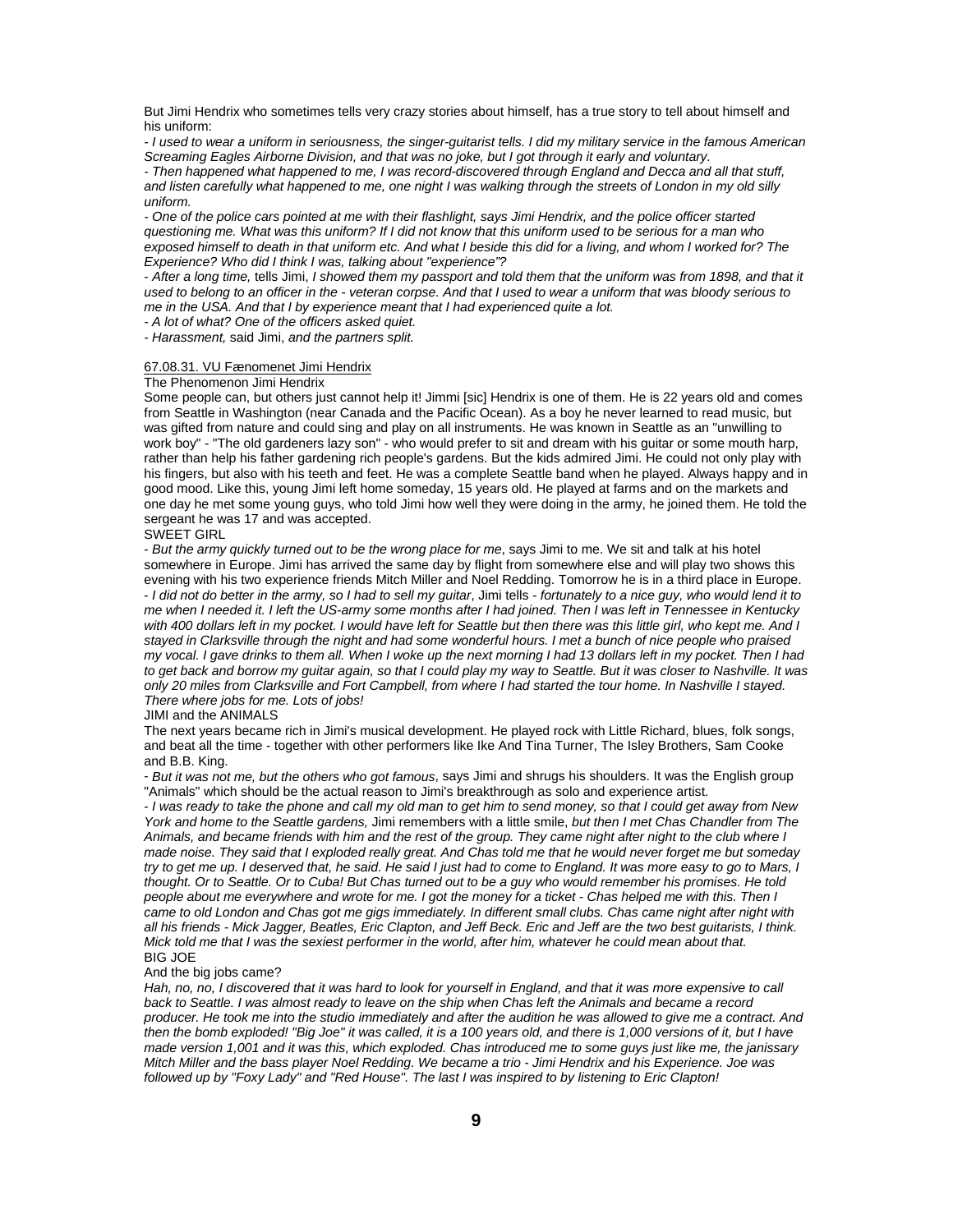Eric Clapton is as enthusiastic about Jimi as Jimi about him - Jimi is the most wonderful guitarist I have ever met, has Eric Clapton (from "Cream") told me. Other Jimi-fans amongst the stars are John Lennon, John Mayall and Graham Nash.

JIMI to the top

1967 will be remembered as a special year in pop history. It was the year Elvis finally married, where Beatles had to leave the 1st place on the British top-20-charts. First because of Engelbert Humpeldinck, who became famous because of this. Jimi Hendrix soon expelled "Hump". Sure 1967 has been a great year. Jimi meant something new to the pop music. A development away from the monotonous!

"Purple Haze", "The Wind Cries Mary", "Manic Depression" and "I Don't Live Today" has marked Jimi's way to the stars - or as Jimi himself express this: - *On the way down as a bomb!*

To many it sounds as a bomb explosion with "3rd Stone From The Sun" and "Are You Experienced!"

One is suddenly not the same person after one has heard Jimi speed up with gas and oil. Not at the entire first half an hour after. One cannot hear anything else, if one can hear at all!

*- Imagine a year ago I walked around in New York and knew only my creditors, says Jimi, - now I just came from Hamburg, where the young Germans screamed "Heil Jimi" until they became blue in their heads! As long as they do not scream something else! Even though I was not happy about that they throw us out on the street in Frankfurt. By the way I was told that the Germans in Hamburg never screamed "Heil Hitler". He did not dare coming there. Hitler!* 

Why where you put on the street in Frankfurt?

*They did not want us at the hotel! When they saw how we looked. It was a neat hotel.* 

You and Noel and Mitch are maybe not very neat? Not even for yourself?

*- I dress the way I want!* 

And how about the hair?

*- Yes, there is someone who thinks that it was me who invented it, but it was the wind. I have had that much backwind lately. By the way, there are others than me, who comb the hair backwards!*  Backwards?

*- Yes with the back of the comb from the neck and forward, right! Just look at Bob Dylan - as I admire. I originally combed my hair this way as a monument for Bob. Or look at Eric Clapton, Garry Leeds from Walker Brothers, Roy Wood from Move or our own Noel Redding.* 

Yes and I think there is a Pussycat from Norway!

*- Hope I meet him someday! And when I put all these colors into my cloth, it is because of the many years I had to do what I was told by others, and different trends. Now I have found these things I like. A small belt, an old uniform, a blue shirt and like this...* 

Is it a special kind of beautiful art form to play with the feet?

*- Not more beautiful than with the teeth - or the hands! I guess I don't sing that well, but I cannot help it. It comes from the inside. I feel good when I play and sing - or whatever you call it!* 

What will your next thing be?

- Right now there comes an LP, the first. And we are working on the next. The German beer was so strong that it *inspired me to write an octopus thing. Octopus it is called. Well it was actually Mitch who got inspired. I do not drink that much beer....* 

Jimi stands up and starts combing his hair in his own way. He has to get ready for "Purple Haze", which will start his next concert. It starts in half an hour, no, 15 minutes, as times go...

[One of two things, either Jimi fooled the journalist, or the journalist made up this story. Court Helmer who made the interview was middle-aged in 1967, and I have not been able to track him down].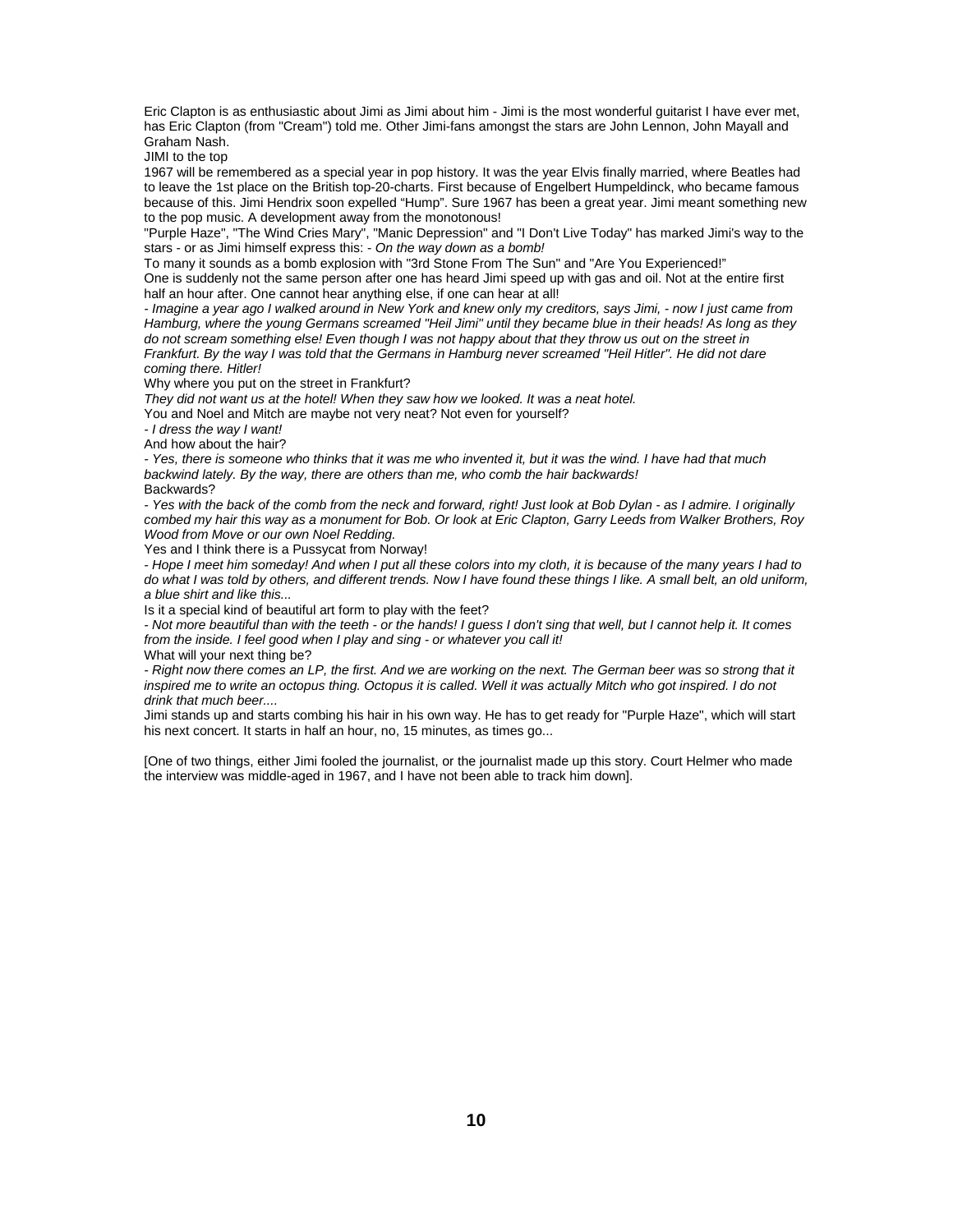## 1968

67.12.12. SBA Pressemeddelse

Press release JIMI HENDRIX in TIVOLIS KONCERTSAL

Sunday 7th of January 1968, at 19.30

On the concert front, the New Year will start with nothing less than the JIMI HENDRIX EXPERIENCE, who at the moment is considered as the most interesting of their style.

Particular topical is JIMI HENDRIX EXPERIENCE at the moment with their new fantastic LP- record: "AXIS: BOLD AS LOVE".

Ticket sale has started from the ticket office in Tivoli.

68.01.02. EB Jimi Hendrix

Jimi Hendrix

68.01.03. PO Ekstra Hendrix på søndag

More Hendrix on Sunday

SBA has succeeded to arrange one extra concert with the Jimmy [sic] Hendrix Experience on Sunday the 7th of January. Tickets to the first show were sold out in three days.

The guitar-dynamo, Hendrix, became one of the beat world's biggest names in 1967, both because of his untraditional treatment of the guitar (he often uses his teeth instead of his hands) and because of those spacesounds he gets from it. The group's latest LP "Axis Bold As Love" is one of the most exciting advanced beat records, one has heard for a long time. Besides Jimmy [sic] Hendrix "Experience" the Swedish organ duo Hansson And Karlsson and the Danish Defenders will play at the two concerts in Tivolis Koncertsal. >Jimmy [sic] Hendrix Experience: from left Noel Redding, Jim [sic] Hendrix and Mitch Mitchell

## 68.01.04. BE Poppen ind i Tivoli

The pop into Tivoli

The concert hall opens again for Jimi Hendrix and Hansson & Karlsson

There is set for two great pop concerts on Sunday in Tivolis Koncertsal that, for the first time since the troubles with The Rolling Stones for more than a year ago, will open the doors for pop music.

The music will without doubt be wilder than when the police and audience meddled in the concert back then, but experience from fx. Falkoner Centret shows that the audience, long ago stopped from the hysteria about musicians and the singers. One sit and listens now.

And there will be enough to listen for. Jimi Hendrix is the big name and his music demands complete attention, if one will try to understand only half of what is going on. Since his first visit and his first LP, he has developed considerably - this, his new record "Axis: Bold As Love", shows - his texts has become more distant, more lyrical, and even though you immediately recognizes his music, his tricks, it has also gone some steps farther. Where he kept very strictly to the old blues-form before, he now breaks up the rhythm more, changes the beat more aggressive, and is not directly swinging.

...Hansson & Karlsson...Hansson & Karlsson's first record was on the week before Christmas sold in 5,000 copies in Sweden. So many single records Defenders also sold in December, and it is not bad by SBA to put them all at the same concert as Hendrix and the Swedes. There has been sold-out to the first show for quite a while, and the extra show sells very well.

>Jimi Hendrix - development

68.01.04. BT Kritikerne kalder Jimi Hendrix for en genial komponist, selv vil han ..

The critics calls Jimi Hendrix for a genius composer, he himself, besides, would rather have a break to learn to write music.

The English critics call Jimi Hendrix, vocalist and guitarist, for a genius. The man who has added a new dimension to the beat music. The man who takes the audience into a three-dimensional universal sound-orgy. He himself says:

*- I think, that I would like to run away from it all in half a year and just study music. I am tired of trying to write music only to find out that I cannot.* 

His audience is of another opinion. In September, he gathered a record large audience in Sweden. More than 100,000 young people experienced him within a couple of days in Stockholm's Gröna Lund and Gothenburg's Liseberg. Already the following week he will once again make a Scandinavian tour.

With sold-out concerts, it will be more than 10,000 people. In Tivolis Koncertsal Sunday evening, there is room for 3,500 people. Most of the tickets are sold by now.

It is Jimi Hendrix' biggest wish to write the first blues music on Venus. That his thoughts often moves in stratospheric air, can one notably hear on his two albums "Are You Experienced?" and "Axis: Bold As Love". He has an out-of-breath catch on the earth blues, as well as in his guitar playing and vocal, one gets fascinated by his inventiveness. A Vulcan bubbling mixing of the sound picture, which is being painted with a wide guitar-brush. Jimi Hendrix was born in Seattle in 1945 [sic]. When he got out of the army, he played with for example B.B. King,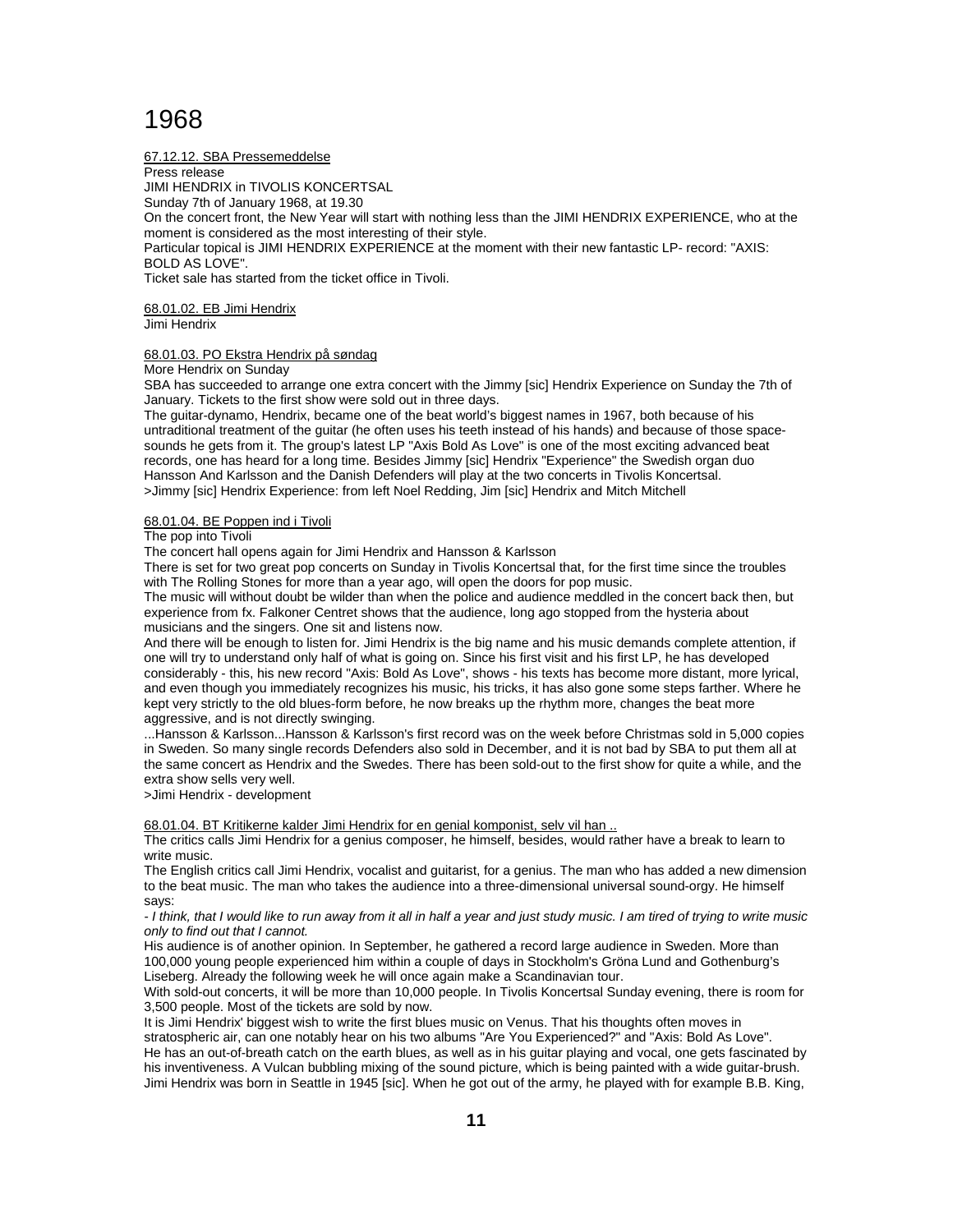Sam Cook and Jackie Wilson. He was guitarist for Little Richard for a while, who fired him because his appearance was too provocative. He almost stole the attention. In New York the ex-Animal bass player Chas Chandler heard him and convinced him to go with Chas to London, where he chained him together with bass player Noel Redding and drummer Mitch Mitchell. The Jimi Hendrix Experience became a reality.

In the next few weeks, The Beatles and all of the best guitarists sat in London's Speakeasy Club and listened to Hendrix. Without loosing the blues feeling, he played the guitar with every part of his body - by rubbing the strings against arms, legs, feet, and speaker cabinets. He even bite the strings so that the toothenamel moans.

Jimi Hendrix is not very tall. He has graceful movements and a backcombed coiffure, which looks like thousands of bended antennas. His cloth is a chapter of its own: shirts with lots of ruffles and shirt frills, waistcoats with tortuous gold trimmings and close-fitting velour trousers and an old British army coat.

- People think that I am a sulky guy. That is because I think about music all the time. If I suddenly get very quiet *and serious, then it is because I have just got an idea for a song, he says about his music.* 

Other compares it with the sound signals that they catch on Jodrell Bank or other measure stations, Jimi Hendrix should be the man who draws the strangest picture paintings, with the most colorful colors, within the beat music of the youth in 1968.

The audience also appears to have taken him to their hearts. Since he appeared in the spring of 1967, he has sold about 15,000 singles in Denmark, 5,000 copies of "Are You Experienced?" and 3,000 copies of "Axis: Bold As Love", which was released on December 19th.

## 68.01.04. IN Jimi Hendrix og hans gruppe hertil på søndag

Jimi Hendrix and his group arriving on Sunday.

The British singer-guitarist Jimi Hendrix and his "Experience" visits Copenhagen on Sunday, they are going to play in Tivolis koncertsal. Jimi Hendrix' group belongs to one of the most discussed, amongst several reasons because of the release of their new album "Axis: Bold As Love". Hendrix gets abnormal sounds out of his electric guitar - and his treatment of his instrument, which he plays with his mouth and feet as well as with his fingers, has placed him among last year's most sensational stage-acts.

## 68.01.06. BT Jimi Hendrix gik amok i fuldskab og måtte overnatte i detentionen

Jimi Hendrix ran amuck in drunkenness and had to sleepover in detention.

According to the manager Chas Chandler the pop singer and guitarist Jimi Hendrix and his two band members are true angels. The manager of Hotel Opalen in Gothenburg is not quite of same opinion. On the night before Thursday he had to call the police because the 22-year old [sic] musician ran amuck in drunkenness in his room. Under a heavy drinking, where nobody was aware of anything, several glasses, bottles and furniture's got smashed. The tapestry was torn apart a couple of places. It all ended with Jimi Hendrix smashing a window with his right hand, so that blood dripped on the carpet.

The police took him under heavy protests to the detention, where he spent the night. Thursday afternoon he was still drunk, but could perform in Gothenburg in the evening. The police have kept his passport, and he has got a special permission to go to Copenhagen today. In the afternoon he will be interviewed for the TV-show "Peberkværnen". Tomorrow he will perform two concerts in Tivolis Koncertsal. Both are sold-out.

*- I do not really remember what happened. I think that we were quite drunk, but it was not as wild as described in the press,* says bass player Noel Redding to BT.

Jimi Hendrix stated yesterday, that he is in a profession, which treat its people rough. He added that he loves Sweden very much, and would spend a vacation there next week if he could.

He will perform on Monday in Stockholm, while he on Tuesday shall make a statement on the events the night of Wednesday. He will not have any debts with the hotel. He has deposited 8,000 Swedish crowns that one expects will cover the expenses.

Jimi Hendrix, however, will sue a Swedish newspaper, which published a photo of him between two policemen, with a text saying that he was being taken to the police station. The picture however, was taken on the way to the concert hall Thursday evening. The policemen were protecting him from fans.

## 68.01.08. AK Troldmanden uden gnist

Sorceress without spark.

Hendrix-concert was a bit of a disappointment.

Sgt. Hendrix' Lonely Club's Band opened the last part of the show in Tivolis Koncertsal last night with the Beatles' opening theme from the record with almost the same name. Hendrix had a plaster on his right hand, but had no further marks after the berserk fury in Gothenburg the other day. He had got out of Sweden, and that was the most important thing for us.

What one must put up with at a Hendrix concert is that it is impossible to understand a word of what is being sung. Only some languishing and sexy voices from the master carry through the thunder, like a kind of a 4th instrument. The dangerous deadly volume from the amplifiers, which by the way buzzed all too much, drowns everything. Furthermore, it was clearly that the group was not in a good shape, at least at the first show, and played uninspired and on well-known routine. Only in slight moments did one suspect the hook of the lion: A sudden unexpected guitar-chord, that cuts sharp as a razor through the otherwise muddy theme, a playing cat-like movement, which makes the beat go quicker, or the well known playing-on-the-guitar with the teeth, which last night only lasted a short while. - There were too long between the explosions, where one could recognize the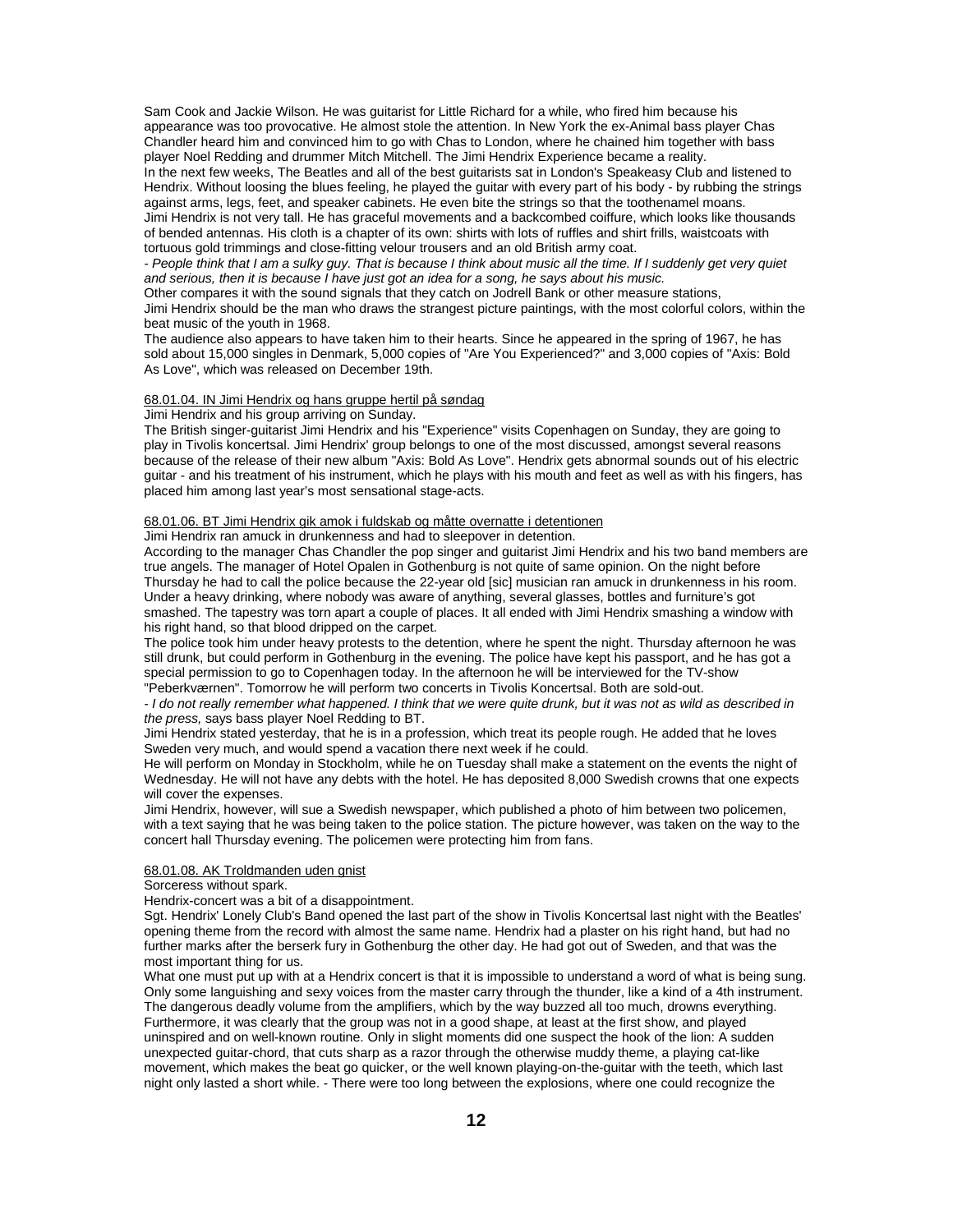genius magician. - However, a Hendrix out of shape is a concert worth. The Hendrix-routine is more than well. - The group demonstrated again vitality and a sense of getting the music swinging. The nervous fits and starts, which is the "image" of the group, did not appear in Copenhagen. The sudden outbursts of feeling from a Hendrix, who must be on the border of getting a nervous breakdown, did only appear in glimpses. - Instead, the group did pump out a sound to the audience, which was almost unbearable, a sound, that physically hurt and is associated to the music. But the sound itself does not do it!

The applause after the concert was deafening. One wonders if part of it was not a thank you for the last outstanding record from the group? In the first half, the new Defenders, the Swedish duo Hansson and Karlsson plus Page One performed, who had first-night. - Most exciting were the Swedes, who with only two instruments, organ and drums, were capable to whip through an atmosphere, which put up well to Hendrix. >Jimi Hendrix - bit of disappointment

## 68.01.08. BE Den grimme amerikaner

## The ugly American.

Sold-out to both Hendrix-concerts.

After weak concerts in December in Tivolis Koncertsal with Move and Electric Prunes - regarding audience attention - it was nice to see that the pop-audience came out to see the exciting American guitarist Jimi Hendrix, who gave concert last night in Tivoli with his Experience-group.

As a solid support for the main event SBA offered two of their most solid groups - Defenders and Page One. Defenders made one happy with a brilliant blues, where it is obviously that they had picked up inspiration from last years Cream concert and the recent release "Disrali Gears". Rudolf Hansen is freer in his improvisations, and he picked up an excellent backing from his brother Flob and the drummer Niels Kjær. Yet, even better were the Swedish instrumental duo Karlsson and Hansson [sic], who jammed with jazz background on organ and drums, so that almost the entire hall were swinging their feet and clapping their hands. The drummer knew how to use every sound of the drums - it was not just the usual noise on the drums. Maybe the organ in some passages was too sweet and liquid, but the organ has never been any brilliant instrument in the avantgarde pop, so it is forgiven. Page One with Flemming Sørensen in the front, who has promised to keep away from the progressive beat music, started paradoxically with their performance with the Mothers Of Invention song "Motherly Love". It is a little hard to judge the group on the basis of a 3 songs performance, but the concert debut was promising. One is able to hear that Ulrik Hansen, former member of Matadorene, has developed. A song like "Pretty Woman" was played with nerves and clerical.

But it was of course the ugly American with the wooly hair, Jimi Hendrix, people had come to see. His guitar space trips were exactly as wild and rough, as his several hit singles and two full albums have told. Even as we fortunately - did not experience a furniture smashing as the one Jimi Hendrix left in a Swedish hotel, there were lots of well-played pop blues with a massive close sound barrier against the audience. Not for a second he hesitated to fling around him with equilibristic sounds. There was playing with hands and teeth. And the crushes of the toothenamel were another beautiful effect in the entirety. Noel Redding on the bass - with a fluffy hair like Eric Clapton - and Mitch Mitchell' brilliant playing followed those sound experiments. It was a successful concert. >Jimi Hendrix - ugly American

>Jimi Hendrix with group - lot of well played pop blues

#### 68.01.08. BE Hendrix raserer værelse

Jimi Hendrix smashes room.

Mixed pills and alcohol and ran amuck in Gothenburg.

The pop singer Jimi Hendrix, who yesterday played in Tivolis Koncertsal, ran amuck in his hotel room in Gothenburg, on the night before yesterday [sic]. He started to throw with the furniture's in the room in company with some friends, and the hotel personnel called the police. Hendrix was transported to the detention, where he slept off his intoxication. He later explained, that his appearance was due to a mix of strong pills and alcohol. Hendrix had to deposit 8,000 Swedish crowns at the hotel until the damages in the room has been estimated.

## 68.01.08. BT Hendrix er som født i en elektrisk guitar

Hendrix is like born in an electric guitar.

Jimi Hendrix, dark guitarist and singer, knows his instrument so well, that one gets the feeling that he is born in an electric guitar. Brilliantly, he strikes the strings, which vibrate in the speaker-cabinets so that one drop both hat and glasses. The appearance last night in Tivolis Koncertsal, was so shacking, that one could not walk straight. During the whole show the music sounded like a pot of soup at the boiling point. Constantly bubbling, gurgling. So powerful, that the ears swung and extended to make room for the compact sound mass which comes from the stage.

The guitar continuously becomes a more and more important part of him. His play contains fewer gimmicks than earlier, and he has reduced it to just biting the strings a couple of times, like we eat Shrovetide-buns. Besides this, the slow songs were the best. In the way that he puts more feeling and blues into his instrument. He appears to become one with his guitar.

In his singing, he spits the words out through his teeth. He has more blues in his fingertips than hair on his head and that does say quite a lot!

His unruly locks bristles, so that he reminds of the Bushman, who lives around the corner.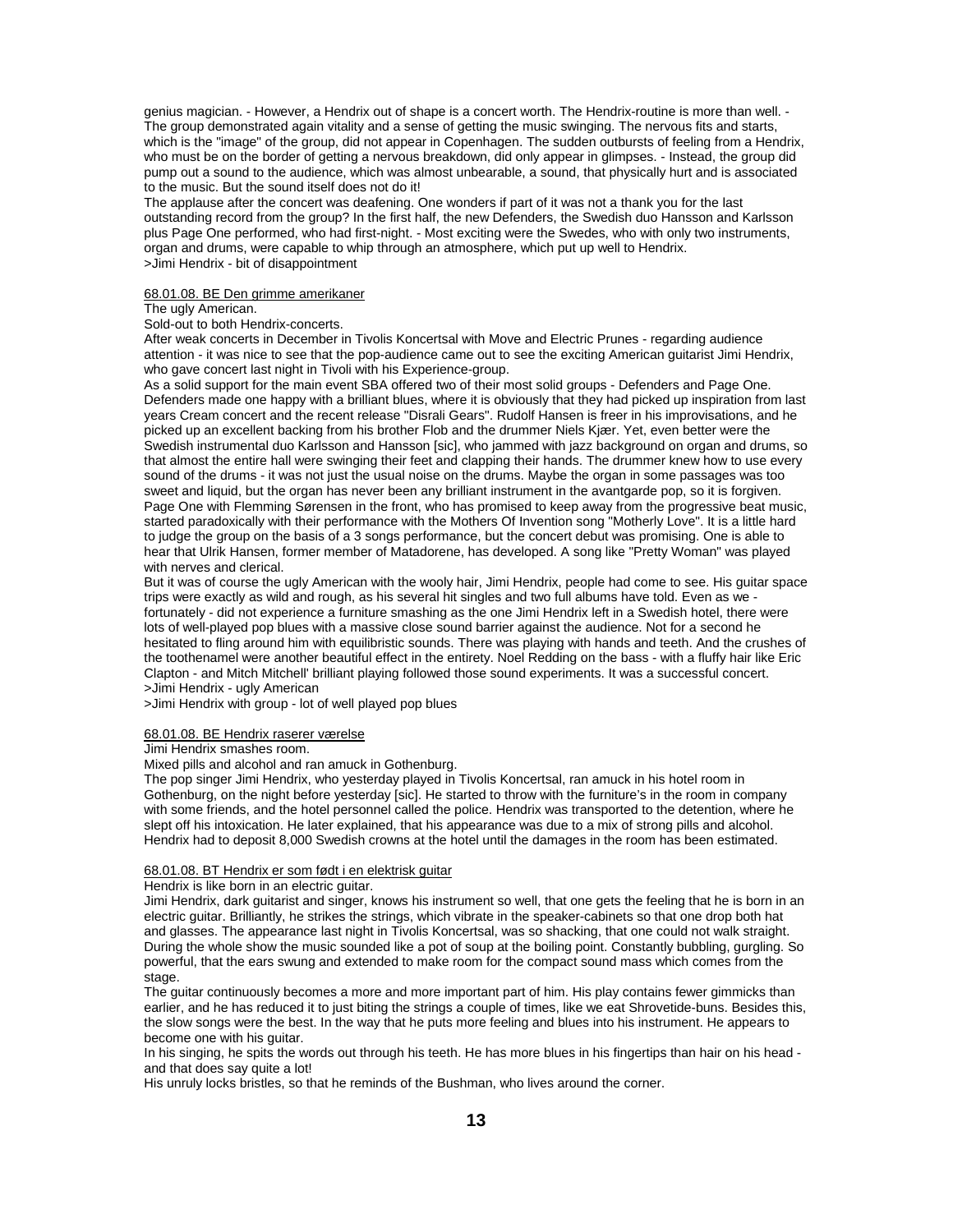The other main attraction of the evening was Hansson And Karlsson, respectively electric organ and drums. Eminent swinging jazz-rhythms. Absolutely music on a higher level, which besides the less simple arrangements was well received by the audience. The duo, which is known as playing jazz non-stop in four hours, will come in February for a 14 days visit to Denmark, mainly in jazz clubs.

Besides this we heard the new group Page One. Nice playing. Nice. Not exciting. Appeared after all as a capable copy-group, who should have good opportunities to reach a broad audience, because they have taken the newest things on their repertoire, for example Mother Of Invention and Free Spirits.

Finally The Defenders. They appear to be still growing. But also with bigger audience appeal. >Jimi Hendrix - bubbling

68.01.08. EB Jeg var bare fuld

I Was Just Drunk.

Says Jimi Hendrix about the vandalism-episode in Sweden.

Jimi Hendrix has a reputation of being a violent, impulsive man, who burn the guitars on stage, sleeps with them, and at last steps on them. Now, he has got the reputation of being an ungovernable man off-stage, after the just mentioned furniture smashing episode at a Swedish hotel the other day.

But in reality Jimi Hendrix is a gentle, friendly, and chatty guy, who would not harm a cat, but just wants to sit and dream his Technicolor- and stereo-dreams, from where he gets his inspiration.

One can sit with him in several hours, as I did last Saturday, and talk nicely. Then suddenly, his face disappears, and he is gone into a dream, just to return and tell a fabulous story about two little white-dressed dancers, that possible is going to be a new track on the next Jimi Hendrix Experience' album.

When asked about the furniture smashing he says:

*- Man, I was just drunk. That can happen to anybody. But because one throws a couple of things through a*  window in a sudden madness, it does not hit the front-pages. That is the hard side of being a public person. One *cannot rock one's ears without somebody making a story out of it.* 

With the exception of a gash of six snitches and a row of missing buttons, Hendrix had forgotten the episode due to his stereo-dreams, which are all about writing modern mythology about the Earth, space, foreverness and closeness in an LP-form.

*- I have also thought about changing our stage-act completely,* he said*. In the future, I will present a stage play*  with colors, which is going to play one part, dancers, and other groups, who are going to play different parts. And *we will play different parts, either with or without instruments. I would like to have Procol Harum with me. They appear like a troop of Shakespeare-actors when they get on stage.* Then we have this to look forward too. >Jimi Hendrix: - was just drunk...!

#### 68.01.08. EB Sgt. Hendrix' Pepperband

## Sgt. Hendrix' Pepperband

The audience appeared at once. The same audience, who in two days bought all tickets and convinced everybody that the beat music is far from dead at all. They were there as a hurricane with rounds of applauses, with expectations, with roar of enthusiasm, that ran like the wind of the North sea through the hall, even before the carpet went up.

Jimi, Mitch, and Noel were there with disroar, which at least was the wind of the Atlantic ocean. A soul-tearing current of tones, movements, sounds, which makes one completely forget time and place, who one is and why one is, and on what planet one is. One even forgets to listen, because this music, this enormous tension, as it can be called, does not hit the ears. It hits the whole body and cleans every inch. Right after, when the last heavenly trips, the last somersaults on the guitar, bass and drum are past, one goes down completely exhausted with a little blessed smile.

It was indeed Sgt. Hendrix Pepperband, who got all of us singing along, though it was impossible to follow. And then the Beatles-melody has never been heard in a more hypnotizing version.

With a bang from what seemed to be hundred of amps into Let Me Stand Next To Your Fire, Hey Joe, the slowly blues Catfish, which got turned upside down for every possible fantastic wince, gentle, hard, and aggressive color explosion from Jimi's futuristic guitar, and a wild drum solo from Mitch. Wind Cries Mary, Purple Haze, which really was purple, and the desperate beautiful Spanish Castle Magic, and then Wild Thing, which really was wild, and where Jimi made his guitar say "Thank You, Thank You" to the audience.

Indescribable it is, though the breaks between the songs last night, at the first show were too long and brought down the intensity. That inexplicable intensity, that Hendrix closely weaved Experience can make stand visible in the air and also in breaks, when none of the instruments make any noises. And then the secret of Hendrix's bending of the guitar, supposedly more those notes he does not play, than those many he in one or the other way plays at the same time.

Page One had amplifier-troubles, but appeared nicely. Defenders were better than ever again. And the Swedish duo, Hansson on organ without shoes and Karlsson on drums, were an experience, which would be nice to reexperience. Hansson painted as the organist of Nice, big sound-pictures on his organ, which looked like a lab and showed, that the organ is on its way into the new free-form beat, because it is able to do almost everything in the right hands.

#### 68.01.08. IN Jimi Hendrix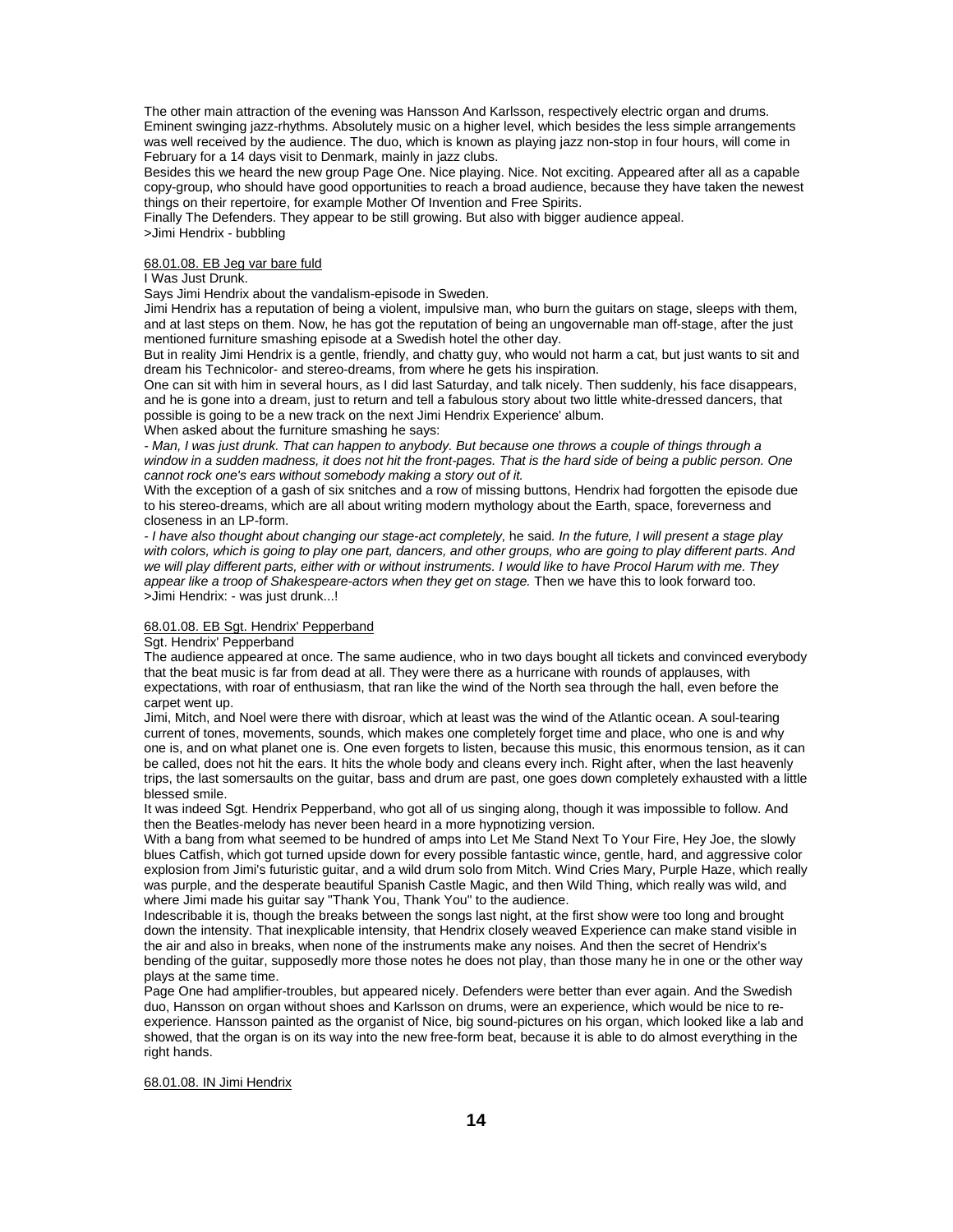## Jimi Hendrix.

In one or another way is it, at the moment at least, a recommendable experience to go to beat concerts, even though much may not happen musically. The ambiance, the brimful, expectant concert halls, and the enormous live of young people, who in the breaks promenade in the most fantastic costumes and haircuts - where could you see this elsewhere. As a social phenomenon it is very interesting.

Also musically it could be, when one thinks of the many records which has been released lately, especially with American groups, but in a big view, I do not think that the latest concerts have been very good, even Cream, Electric Prunes, or even if it is as in Tivoli yesterday - Jimi Hendrix, who has been on the concert poster. Hendrix is somewhat exceptional in the almost shut out white beat- and rock music. As one could expect, he has an exceptional familiar relation to blues, what he also showed yesterday, but his person is not insistent, and it appeared quiet characteristic, that the two most original numbers he played at the first show, was not his own: Sgt. Pepper's Lonely Hearts Club Band and Wild Thing.

As a guitarist, he has a considerable technique and can especially make use of the long, infinite floating notes, that get brought by very powerful amplifying, but the artistic effects are after all the same as one knows from Cream's Eric Clapton apart from the effect-hunting (playing with the teeth, god-help-me), which Hendrix has an disastrous partiality for. His stage appearance was less exhibitionistic though than the last concert last spring, but that might be due to the fact that he (and the audience) all the time got bothered by heavy buzz from the amplifiers. It is ok with excuses and regrets, but when one plays beat music, it ought to be a part of the deal to keep control of the power.

Another reason is that it was less giving to hear the concert's main attraction than the Swedish organ-and-drum duo, which under the first, short part of the concert performed something that for a weaning really could stand for support. Those two I would like to see again.

## 68.01.14. PO Jimi's drømme - Jimi's hat

#### Jimi's dreams - Jimi's hat

Jimi Hendrix is the one who can sell out twice in Tivolis Koncertsal. He is the one who in his own opinion plays silent, because he cares for our ears. "*Shall we turn it up?*" he asks after he has blown our brains into space. Jimi Hendrix is the one who razes a hotel room in drunkenness. But is also the one with the good eyes, who dreams and thinks. I met him during his visit to Copenhagen, where he said a lot of things. Fx. these:

*- It is easy for me to write songs today, in contrast to the beginning, where I was afraid that the things I wrote were not what I really felt. Or that they said what I felt, but were in danger of being censored. But even now I wish from time to time that I could correct a verse in a song when I hear it on record and know that it is not what I feel. Or if I suddenly discover that people have misunderstood the text. Or simply just do not understand the song.* 

*- I dream a lot, always in colors, of course. Do you really think that some people dream in black and white like a film? Peculiar! I dream all the colors. Sometimes only pastel, light blue, gold. Sometimes I write about my dreams in the songs. I can remember everything when I woke up...I do not read that much anymore, I do not have the time. But when I do I read science fiction. I have read this kind since I was at the hospital when I was young and the nurse took me to the window and showed me the fire workers. It must have been the 4th of July. I think there are creatures on the other planets, not humans. On our planet there are other creatures than human. But I always wanted (*big smile*) to visit Venus.* 

*\*- I do not like ballads, like fx. those of Engelbert Humperdinck. Ballads are like clothe which \*hide and warm people. But sometimes it is nice to be naked. If I should mention someone who \*inspired me and my music it would be people like Bob Dylan, Muddy Waters, Elemor [sic] James. \*I like free-form beat like the Swedish Hansson & Karlsson. They are truly fantastic, we - Noel, \*Mich [sic] and me - played for five hours with them in Sweden. I also*  like the new album from \*Traffic. I think that the music of the future is a mixture of rock and blues. Modern rock and *\*blues.* 

*- The title "Axis Bold As Love" refers to the fact that the earth turns once a day and shows another face. It is the*  same with love. There is not a single codeword to the record, I do not think so. I do not know... let your body drift *maybe! We do not plan a LP with a theme; the songs are made without any connection.* 

*- Happiness... I do not know. Maybe I am happy when I play. Then I forget some of the things that worry me.* And what can worry Jimi Hendrix - apart from private problems that does not concern anybody but Jimi? It is primarily the fact that he cannot sit in a club or a restaurant without being bothered constantly. Friendly people who ask for his autograph and say that they think he is wonderful. That is okay and makes him happy. But there is someone who will not be satisfied with this. Someone who not only says hello, but will get close, touch him and his clothes, someone who wants to get close to him and get mad when he does not want to be involved. There are actually people who think that musicians are made for them, their possession, their privacy, and soul are for free. When Hendrix was in Copenhagen, he was exposed to several unpleasant episodes, where the persons involved always were guys - never girls! Climax was when his hat was stolen from his head in Star Club (yes, you think this must be a lie!). Two very smart guys took it of his head and ran out of the door. So if anyone sees Jimi's big hat with various brooches they know where it comes from.

*- Do you understand now what I mean, when I say that people always threat us badly*, says Jimi afterwards? This is the attitude he must have toward most people, who claims they like him. And this cannot be the intention? Stars cannot enjoy a completely private life. They have chosen their way of life (even though they did not know what the life would be like when they chose). But impoliteness - not to mention actual criminal acts as thievishness - is unavoidable. Jimi's hat was not irreplaceable, but what it symbolizes is. This is the thing about personal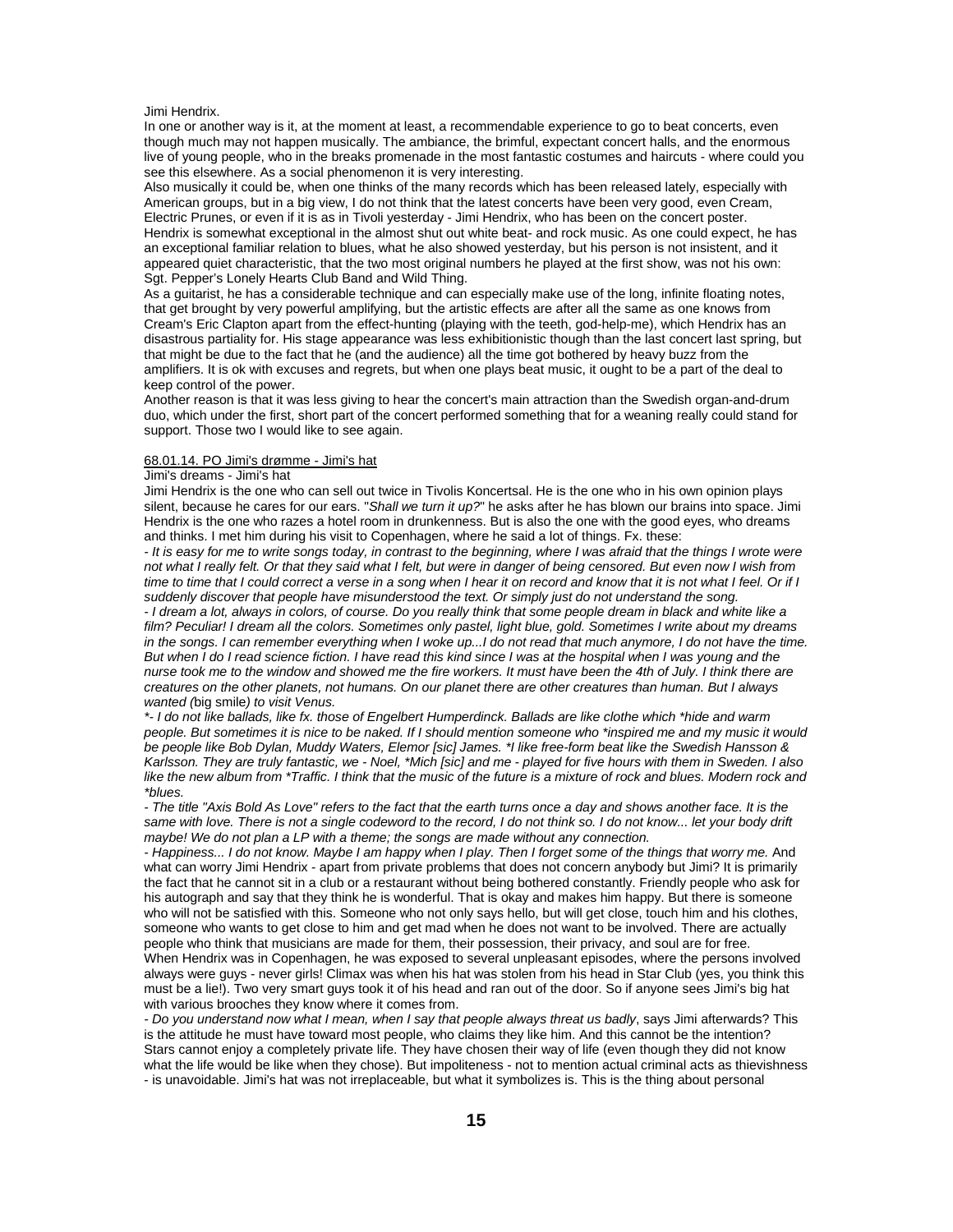inviolable, if this word means anything to the two guys, who have the hat by now.

+Jimi Hendrix sits in the restaurant in "Tre Falke Hotel" in Copenhagen, when two guests +(longhaired) comes toward him and gives Jimi a chillum of some special camouflage look. Jimi +takes it, but asks drawling superior: *Can I make love to it.* 

[\*only included in the original article, +not included in the original article, but added in the reprint: Bengtsson, Laus. 1970. Der gror aldrig mos på en rullesten. Borgen]

[The stolen hat was later sold at Sotheby's Auction, London, on 22 August 1990]

#### 68.03.01. SL HENDRIX INTERVIEW

Los Angeles (UPS)

UP: For how long have you played, and how long time did it take you, to develop your playing technique and stage act?

JH: *I have played for six or seven years [sic], and I develop all the time. It all began when a guy asked me to play something that was not my style. Because I never wanted to be flexible, I said, "Who wants to play that crap".*  UP: You played around Nashville down South for a while, how was it?

JH: *In those bars I used to play, we walked on stage where we performed, and the fans stood down in front. It was in this kind of warm, dingy clubs. We played there and it was really fun, fans got in love with you. One really had to do something special because the audience was really critical. It is the most critical audience... They are with you all the time. Everybody knows how to play the guitar. You can walk down the street and everyone sit and plays the guitar on the doorsteps. It was there I really learned to play the guitar...in Nashville.* 

UP: You played on the Monkees tour, how was that?

JH: *We did seven concerts on that tour. Mutual everything was nice, they were some nice guys, but there was no one who did any PR for us. People did not even know we were on the tour, until they saw us. Monkees and us? Different audience, but it was not the audiences fault, they came to see the Monkees.* 

UP: Are you under any influence from The Yardbirds, especially by all the electronic stuff Jeff Beck makes? JH: *I am not influenced by Jeff Beck, I have only heard a couple of his records, "Shapes Of Things" and it was something. I just listened to it and liked it. I try to understand everything and then get my own ideas. Too much listening and to little on your own would make you confused. I mean...other musicians make so many things in their own way. There is a guy that I still try to make people listen to. His name is Albert Collins. He plays in a tour*  band somewhere. He is good, really good. But he prefers to be at home, and do not get far from there. Is it not *always like that?* 

UP: Which American groups do you like of those you have heard?

JH: *Well, I really like Bloomfield's "Electric Flag" and on the east coast there are groups like "Mushroom", "Big Brother", "Moby Grape": Vanilla Fudge has made a really great album, but I have never seen them live, so I cannot*  say more. The east cost group "Clear Light" will get really great. I collected a lot of records over here once, but it *turned out to be crap. Now I am nervous to buy anymore, before I have heard them.* 

UP: What do you think of the direction in pop music, especially in England, with small stage plays, and total shows with light and more?

JH: *In one way it is good, but in the other way it is bad, because groups like "Procol Harum" get disregarded, because they do not do it. Then people read a review and say, oh, here is the proof they bore people. But "Procol Harum" has something to say, and they just do not jump around. It is not their fault. It is the young, who only want the fashion things. The lightshow has to work for you and not reverse. "Jefferson Airplane" is only shadows, not more than voices in front of a light show. There is not much about them now; they just show any light behind themselves. Like in "Roundhouse". Which runs for four hours. It does not appeal to me...it is just tomfoolery. But the thing with stage acts is a completely different thing. Could you imagine taking "Othello" and do your own version of it? You write some really nice songs, not exactly text lines...Great. "The Who" use stage acts, like "A Quick One While He's Away", but they just stand there while they sing. They should jump into it...like we will do it from now on. More I cannot say. We have some plans; I just hope that it will not drop away from us. Haha.*  UP: Have you ever played with "The Beatles"?

JH: *Yes, we have been together with them. Not musically. Ha-ha. They are some nice guys. "Beatles" and "Stones" are some nice guys, apart from their records, but that is a private thing. Meant like I feel their music sounds unvaried. In one way that is ok, but what would happen if you are doing you own thing?*  UP: How is the "Underground" in England?

JH: *They are not well organized over there; they are just some strange looking guys. It is a small thing, not like here. I think the policemen are really nice over there. They do not meddle into you things. One day I was walking down a street in London, stoned, and a police car drove up beside me, and they said: "Hi, Jimi, what are you doing?" and I answered "Is it tomorrow...or just the end of time?"* 

## 68.03.01. SL HENDRIX:

HENDRIX:

The film is not finished yet. On the black screen you hear some indistinct voices, and suddenly Jimi says: *"There's no life anywhere"*. Then you were thrown into "Purple Haze". Four minutes later Mitch Mitchell and Noel Redding interviews Jimi, asking the usual questions. *"Do you believe in Good?", "Do you smoke?", "Why do you play the guitar with your mouth?", "Do you use gimmicks?".* 

WILD THING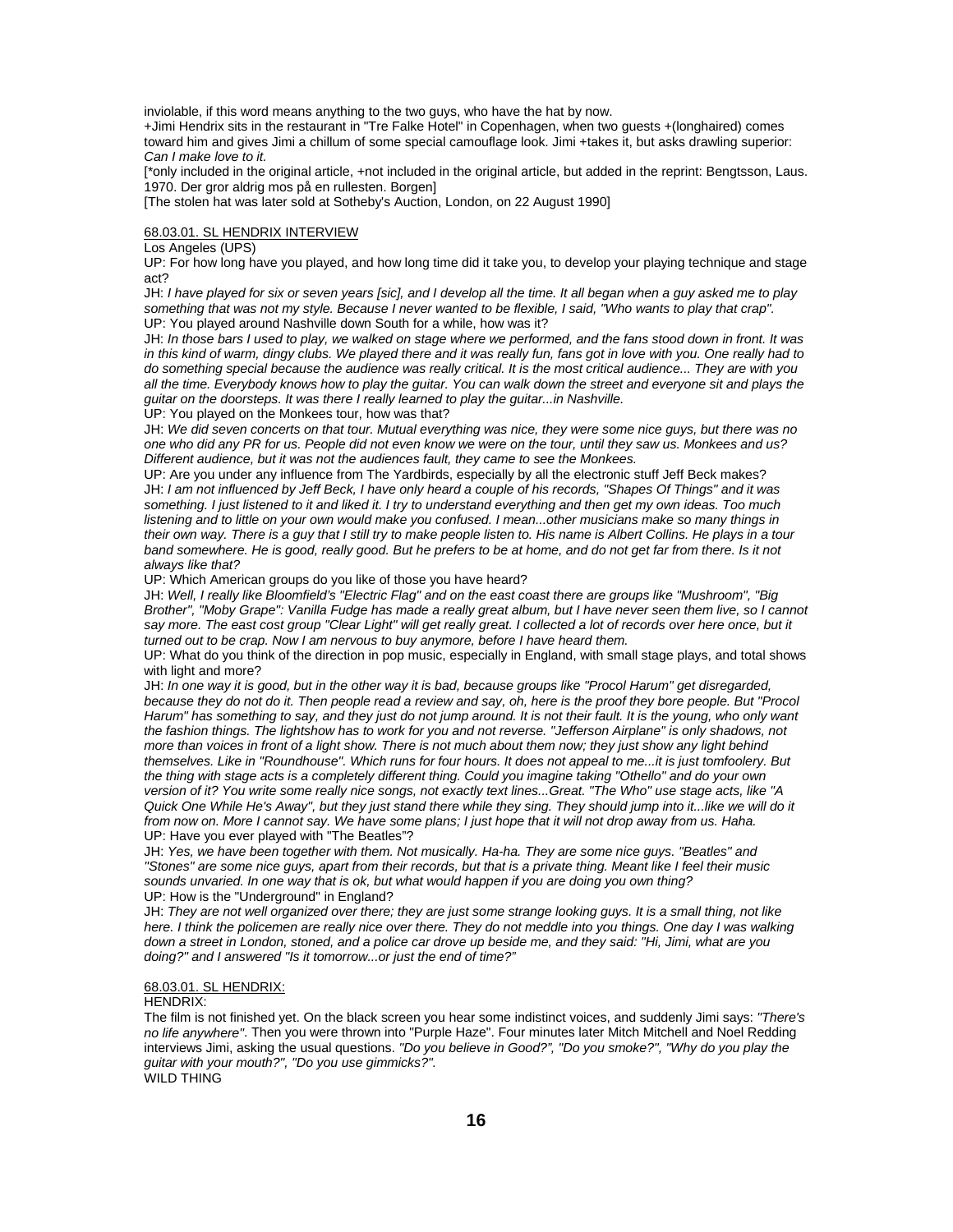Later Jimi improvises on an old blues theme on an old twelve-string guitar. When he sings and plays he is in his own thoughts - very far away. When he stops he says, "I bet you thought I could not do it". After that we are back in black where Wild Thing literally drops the curtain. Then we again hear voices from the white screen. More indistinct voices, which disappears.

FOXY LADY

EXPERIENCE is a film produced by John Marshal and Peter Neil. In 30 minutes it tries to get into Hendrix and it contains exciting cuts from concerts, interviews and a dream sequence of Foxy Lady..."I'm going to take you home...I won't do you no harm.... Foxy Lady". The film is best when it gets into a documentary. Jimi sits down and sings and plays, like he is himself. And like no one has ever heard or seen Jimi & Experience before. The music speaks for itself.

## 68.07.07. BE Super Blues

#### Super Blues

## - A year after the first storm full meeting.

The omnivorous guitar-equilibrist Jimi Hendrix, prominent figure in the electric orientated super blues religion, will visit us a year after the first time where he spread blood, sweat, and tears all over the beat-stage, tore the air apart with a new kind of music, that were more up, down, inside, and outside than any other thing. And he comes with his hands full of old hits placed on an album, where he himself on the cover appears as a three-headed monster. Two of the heads are Noel Redding, bass, and Mitch Mitchell, drums, but with Jimi' skin color, electric curls, vanity moustache, and broad-brimmed hat. Jimi Hendrix Experience is a group so well playing and grown together, that one does not take out passages and read them on any single person, it is the general which counts and surprises, it is it, which is the group. The one, which we for the sake of convenience call Jimi Hendrix.

It is, as said before, a collection of hits, that it is all about. And then everybody knows, that those for the publisher cheap LP's (which in the stores costs full price!) usually are rubbish, because in the interval between the release of the singles and the economy packet, has happened so much that most of the tracks has an ugly patinated color at the re-release. Especially when it is light hits, which have been played 18 weeks in row Sunday afternoon, and have been played every second day on the radios musically regards to Charles Borge and 7th class on the local school as thrown in. It is almost unbearable. But it is exactly here, that Jimi Hendrix sorts out. His "Smash Hits" has a whole sound, which hits better than ever. The cuddling, highly potent and playing is filled with the engaged engineer's massive ability and exciting visions. Jimi Hendrix oxidizes his music. Just when the picture is almost overturning, when we think Hendrix looses the control over his instrument, which he make best possible use of, he falls down on the stage and glides back to the starting point. On "Smash Hits" it is hard to pick a favorite, because all of the tracks appear essential and physically strong, but if one should try, it must be songs like Fire, The Wind Cries Mary, Can You See Me, and 51st Anniversary, three of them has an enormous brute strength, and The Wind Cries Mary is gentle and well set-out, which is the top. Also Highway Child with the strange double exposed guitar takes a part of making the whole impression of Jimi Hendrix as an explosion in the total use of sound. After the Hendrix-popularity, one has found commercial basis for releasing an older LP that forms itself as a dialog between Jimi Hendrix and Curtis Knight. Hendrix does not approve of this release, as he does not think that it expresses his present strength and playing. It is by no means a bad record, except for the fact that Hendrix is right. There are attempts of a lot of well playing, but only in the wild growing "Hornets Nest" can one feel the powerful beat. The name of the album is "Get That Feeling" (London)...Blue Cheer...

## 68.10.01. SL HENDRIX INTERVIEW

S: When you write your songs, especially on the new album, do you have the music in your head, or do you have the lyrics on a piece of paper and gets the music to fit into it, or do things both happen?

HENDRIX: *Well, most of the time it depends on different things. Some songs I make to the music. Most of those I make for the music; I get fitted into that kind of music that I thought of. Other times you have put some nice words together and then one has to wonder what music would fit to that. It depends on the circumstance when I work, it is not particular patterns it is not sudden patterns, because I actually do not consider myself as...I do not consider myself a writer. At least not at the moment.* 

S: What do you want to do with your songs in the future? You seem to have some kind of an idea...

HENDRIX: *Well as I said, I want to explore everything, what will happen to them is enough. That is the only way I can express myself, mainly through the songs.* 

S: Can you tell us anything about how you get your lyrics? How does it get out?

HENDRIX: *Well, for most songs you get an idea from something you see...you know. Then you write it down in the way, it really happened, or the way you wished it happened or the way it could have happened, you know. Fx. like ... I cannot think about any songs I have written (laughs).* 

S: I thought about a song like if six was nine.

HENDRIX: *It is just straight. How you did feel at a sudden moment.* 

S: Everything flies out; it is not cut in clichés or like that?

HENDRIX: *No, we had a 100 % jam session and we put the words on. We would do it one more time, but [...]*  S: A song like Little Wing is short, soft and very beautiful.

HENDRIX: *I do not have anything to say about that. Just keep that impression.* 

S: Are there sometimes you feel that it will not work out? Like when you for instance have had a bad day or night?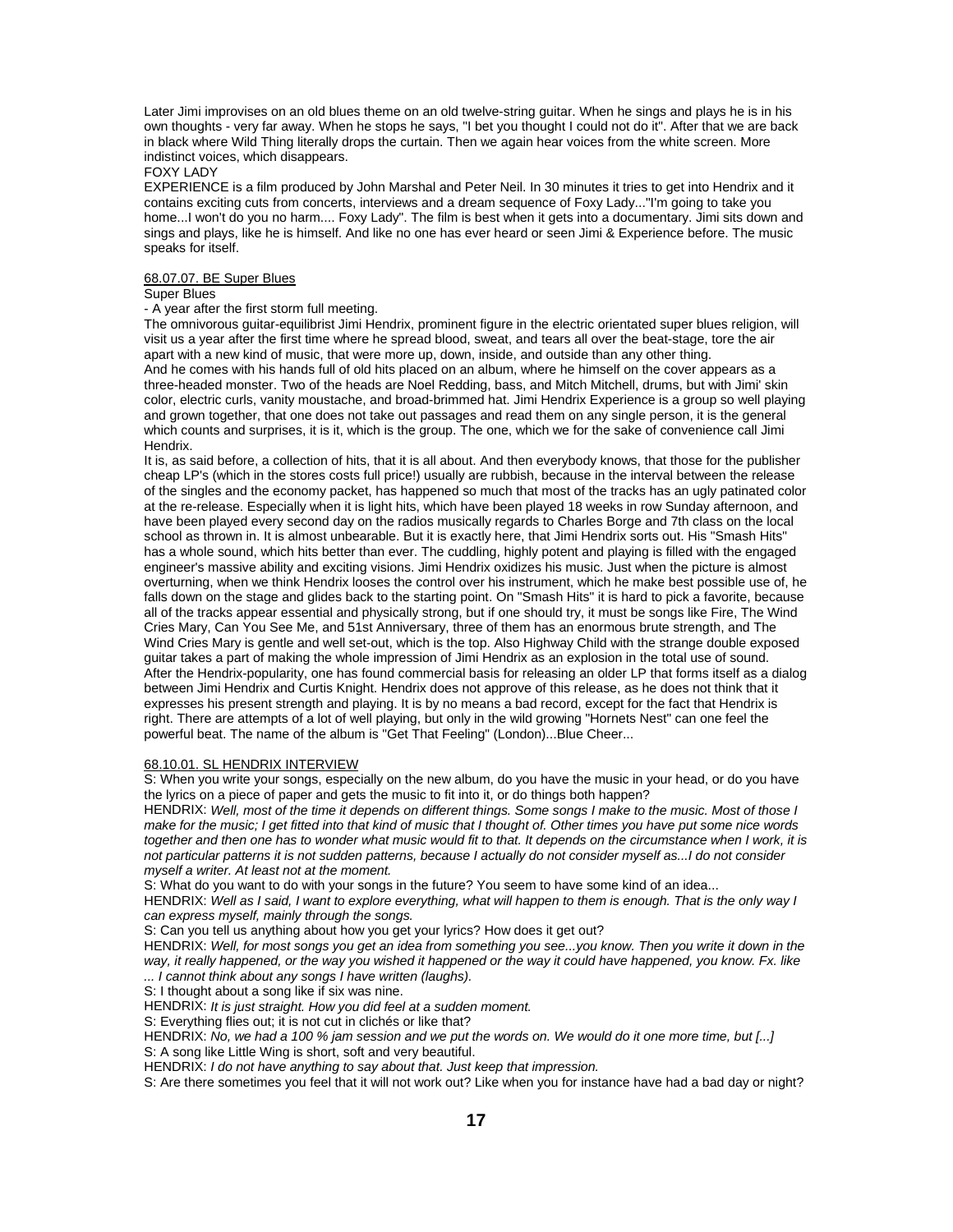HENDRIX: *It is like sometimes when you play bad and some from the audience gets up and pats your shoulder saying, "man, it was really great!". If one really feels it was a bad show, it makes one feel worse. No one is going to change me in that direction, because it is the way I think about music.* 

S: Do you feel when you play that someone in the group leads you into the classical theme in Third Stone From The Sun or Bold As Love? Or does it suddenly come to your mind, and you lead the others into it? HENDRIX: *You mean like I for instance take a solo in a song?*  S: Yeah

HENDRIX: *It is more a thing that happens jointly, you know. Most of the time everybody plays the way they feel like. What the other guys are doing inspires them, follow the tones. You know, from Mitch and Noel...or me.* S: Do you like when other people listen to you when they know what you are doing?

HENDRIX: *Oh yes, I really care about that, of course.* 

S: Did you have any ideas of a trio, before you left to England?

HENDRIX: *No, I thought of the smallest possibly group, which had the largest power. Even if there had to be two, twenty or ten, you know. But it actually became a trio, which is fantastic.* 

S: Did you have any troubles with no rhythm or single, the missing sound?

HENDRIX: *You see if you wish to make anything, it is best to do it yourself, right? So I figured out that if you had a rhythm or even a single there would be things that would slow down the speed, because you have to show him exactly what you want him to do all the time.* 

#### 68.11.01. SL Hendrix

As expected Jimi Hendrix's new double album is one of the really big events in our music world. With a loose constructed album Hendrix gives in a relaxed, simpler, and straight-forwarded philosophy of life, than one has experienced before. The at times very down-to-earth, dangerous, aggressive, provoking, and at other moments soft and lyrical Hendrix has lost some of his tough edges and made himself free of attitudes and those affected, big, provoking, and lyrical fluctuations. Not saying that Hendrix' music has become boring, but that Hendrix' musical dimension seems to be more motile and differentiated, because it more than ever is directly connected to the musical expressions and in this way it avoids to be a combination of a statement and a music form. Instead of being a medium, through which Hendrix' opinions of and messages to his surroundings should be pushed out, the music on this record has become much more the very position of Hendrix's life, which enthusiastically and unreserved should be passed on to the listeners. In harmony with this is aggressions and lyrics etc. not verbal but musical.

Unlike "Axis: Bold As Love" there are remarkably few big or emotional words. The compositions are also simpler on "Electric Ladyland", simple in order to be effective fundamental themes. And even though Hendrix (even considering songs like "Little Wing") hardly can be considered one of the big time melody creators (he uses to much of the same musically), it does succeed for him to make an acceptable fundament or starting point for his music. Hendrix's greatness is best viewed from the fact that his music in style and expressions is alone. Apparently no one can create and contain a universe like Hendrix'.

The reason is probably that Hendrix without problems spans over the entire specter, from body expressions to visions of a holy love empire (a true mind situation). In Hendrix's music body and intellect is connected and makes it possibly to engulf the listener, so one can experience on all levels. Hendrix is with his magic-divine unity of sexual act and love visions of power. With "Electric Ladyland" Hendrix places himself as one of the most important love- and freedom pioneers. Hendrix has of course no solutions to offer or any advises to give, but in him one can experience what it means to make love, to be free.

JIMI HENDRIX EXPERIENCE: ELECTRIC LADYLAND. REPRISE 6307 (S).

68.11.29. BT Jimi Hendrix giver to koncerter i København i januar

Jimi Hendrix will perform two concerts in Copenhagen in January.

The Jimi Hendrix experience, which is among the best paid artists in USA after Simon & Garfunkel, will perform two concerts in Falkoner Centret, Copenhagen on Friday 10th of January in the New Year. Exactly one year after the group's last visit, where both shows got sold-out in record time.

Since then Jimi Hendrix has reached the top in USA, where he gets a minimum-guarantee of 25,000 dollar per concert. That is amongst other things due to his success with the new double album "Electric Ladyland", today number 1 on the American LP-charts. It has like the two previous LP's "Are You Experienced?" and "Axis: Bold As Love" brought in a gold-record.

The single "All Along The Watchtower" (also on the new LP) reached last Sunday number 15 on the [Danish] radio charts. The promoters of the concerts, Knud Thorbjørnsen and Anders Stefansen, SBA, will not tell how much Jimi Hendrix, vocal and guitar, Noel Redding bass, and Mitch Mitchell, drums, gets paid for appearing on the stage in Copenhagen.

- It is a considerable bigger amount than last January, says Knud Thorbjørnsen. It is the largest amount we have paid a beat group with the exception of Beatles and Rolling Stones.

>Jimi Hendrix - guaranteed 25,000 dollar for a concert in the USA

68.11.30. BE Guitarist på toppen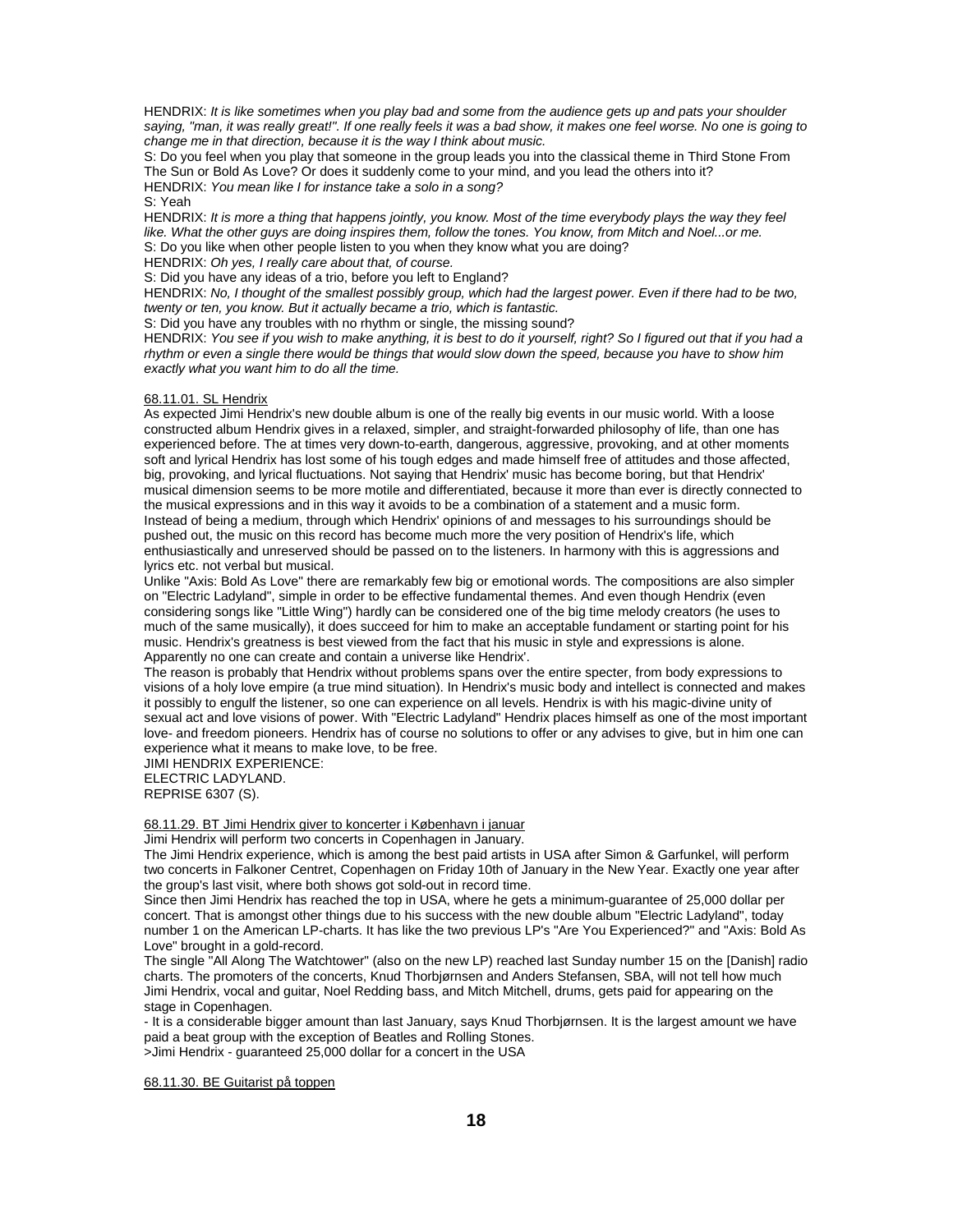Guitarist on the top.

Jimi Hendrix expects after two years of success to start on an European tour.

Two years is a long time on the top, if one is an ordinary confused teeny-bopper-musician with propensity to cold attitudes and fresh stage-acts. But all of this is Jimi Hendrix excepted from. His success depends on honesty, zest, good workmanship, combined with the artists' intentions, and - in Jimi's case most important - visions. Two years on the top - the breakthrough came with a very sensual version of Wild Thing and a three dimensional Hey Joe - because Jimi Hendrix is not commercially-extended, critic-overestimated May Fly case, but the beginning of a career, which in many ways will place deep traces in the opinion of the guitar playing electric possibilities and hopefully also continued experience favor from others than the instruments' own authorities. The latest conquest from Jimi Hendrix is the double album Electric Ladyland, this week - in spite of its price of almost hundred Danish crowns - the best selling LP - and the single "Au [sic] Along The Watchtower" is number 15 on the single charts. After a half year of constantly success in USA (the price for a single concert is about 80,000 Danish crowns), will Jimi Hendrix with his English Experience in January take on tour to Europe to amuse his big audience here with his music, which people have tried to copy often, but never with success. It was the European audience who first learned to appreciate the dynamic guitarist, and Jimi Hendrix stands therefore in a kind of debt of gratitude to both them and the ex-Animals bassist Chas Chandler, who gave him a warm hand in a time where he was drowning in the Greenwich Village's cafe-society.

But a beat group with such distinct individuals likes Jimi Hendrix, Noel Redding, and Mitch cannot exist forever. Sometime in 1969 - the date has not been set - the two Englishmen will quit the band. They will concentrate more on the background-accentuated - make records, produce records, find new talents, and sell them for highest bid. That does not mean the final break-up. In the original form, they will make records together and perform casual concerts. Preferably the jam session inspired part, where the audience is not expecting "Fire", "Wild Thing" and "All Along The Watchtower" at full throttle, but comes to hear what can happen when Jimi gets combined with Stevie Windwood, like in the Electric Ladyland Woodoo [sic] Child.

Jimi Hendrix Experience performs two concerts at Falkoner Centret in Copenhagen the 10th of January. >Jimi Hendrix - from his guitar pulses warmth, love and passion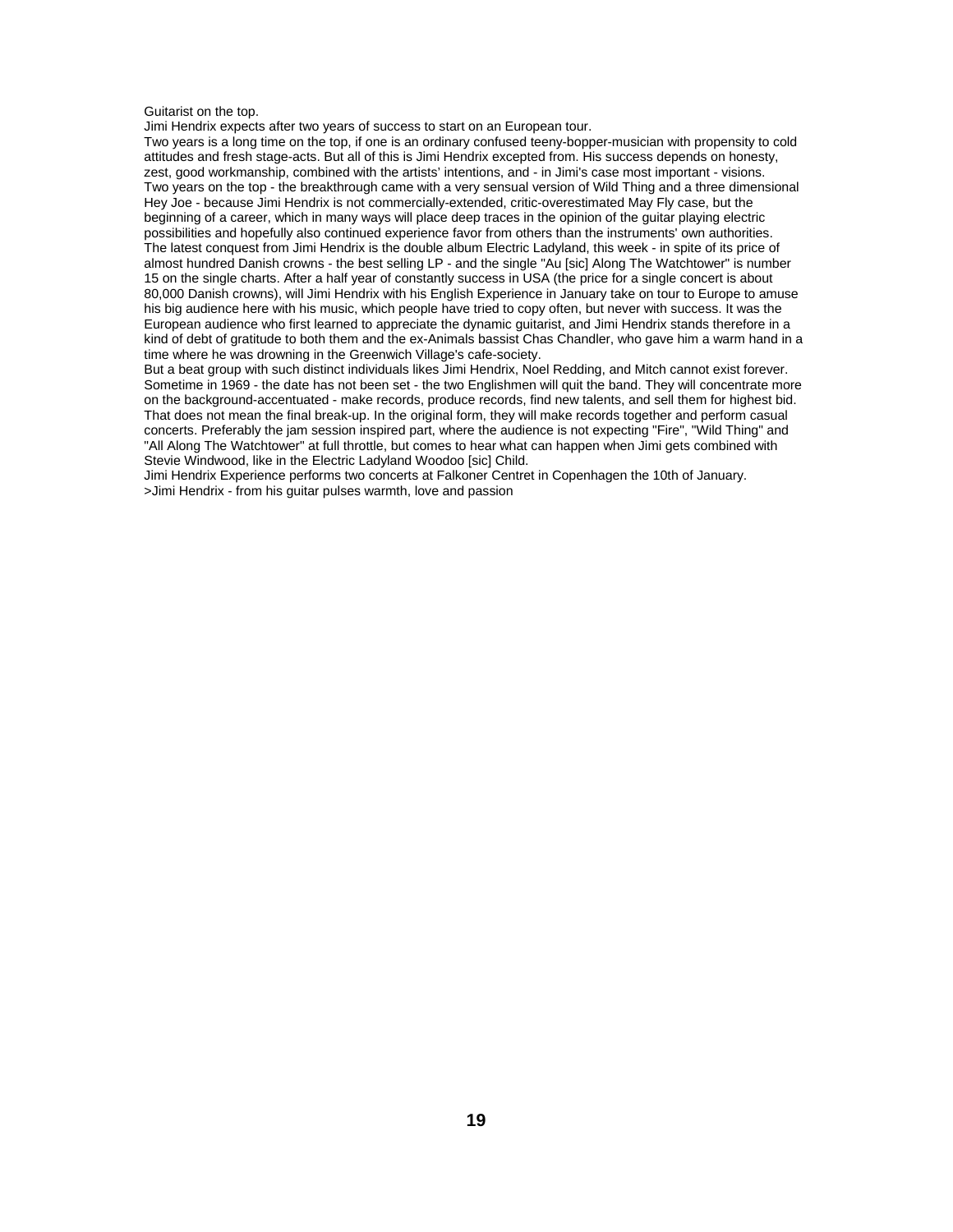## 1969

### 69.01.03. IN Hendrix

Jimi Hendrix's former concert in this country, I think, has not been particularly good PR for his records. Similar things applies to most other concerts with beat music (and jazz) I have attended through the years: it can be interesting to meet the musicians face to face but musically they rarely keep the standard from the records, the eye get more than the ears. In the case of Hendrix the sight expressions have in addition been very poor, the one who is so puritanical that he thinks that guitar playing with the teeth, distinct masturbation symbolism, clumsy arranged attempts to overturn the amplifiers without overturning is not the thing. This kind of monkey trick does not say anything about the man's capacity as musician. But the records show this. There have been released five LP-records with The Jimi Hendrix Experience through the two years this American-English group has existed, and they are all recommendable. In particular the recently published "Electric Ladyland" and the predecessor "Axis: Bold As Love", which both have a 3D dimension, through the use of stereo effects, which is missed in the earliest recordings. But already the debut record, "Are You Experienced" shows Hendrix's talent so displayed that this is indispensable. Only one of the records are a bit problematic, "Smash Hits", which collects twelve singlerecordings, it is not due to the technically quality, but to the fact that there are many repetitions from the other records: four recordings are found on "Are You Experienced" and one on "Electric Ladyland". Those four are not the best on the record, so the seven independent tracks, fx. "The Wind Cries Mary", "51st Anniversary" and "Stone Free" could motivate a purchase, if one first has got hooked on Hendrix.

And how could one possibly avoid this, when one has taken these record's 47 songs and found a few less interesting but no indifferent and a lot of songs which could stand - or more accurate demands - to be heard over and over again. Except for five songs all material is written by Hendrix himself (two by bass-player Noel Redding and one of Bob Dylan), without that it gets monotonous, and though many things influence it, it seems to be homogenous. A couple of examples on the all-roundness. From "Are You Experienced" Red House, a regular blues, and May This Be Love kind of ballad thing, a bit like Country Joe. From "Smash Hits" the soul felt Stone Free with Otis Redding as inspiration. From "Axis: Bold As Love" the jazz rhythmic Up From The Skies and If 6 Was 9, both with an excellent drumming by Mitch Mitchell, the satirical science-fiction dialogue after Burroughs' pattern in EXP and the self-ironical Wait Until Tomorrow, which contrasts charity against some sexual serenades (unfortunately this is the only album with printed text). At last from "Electric Ladyland" (with nineteen naked ladies on the cover!) the wide between the John Lee Hooker fashioned conjuration in the first Voodoo Chile, a long "live" recording, and the electronically roundabout in Moon, Turn The Tides. Notably is also the consistent use of the element-metaphor (air, fire, and water, not earth), which is used for some of the texts: third record side could be heard as one long water music-suite. Also a few words on Hendrix' guitar playing, which is the most varied I know at the moment. It can sound like Wes Montgomery in 3rd Stone From The Sun (1) and like John Lee Hooker in Voodoo Chile (4), and it can sound like so many other instruments sound, that one get in question if there actually is other musicians playing: piano in Are You Experienced (1), cembalo in Burning Of the Midnight Lamp (2 and 4), mouth harp in Up From The Skies (2) and saxophone in One Rainy Wish (both 3).

Even with Hendrix's former concerts in mind, one cannot avoid to expect the concert in Falkoner Centret Friday 10th (at 18.30 and 21) with some expectations.

69.01.06. BE Opvarmningsgruppe på vej mod berømmelse

Support band on the way to fame

...This is only about Jethro Tull...

## 69.01.06. EB Hendrix for sidste gang?

Hendrix for the last time?

There is a big chance that this will be the last time the Danish audience will see The Jimi Hendrix Experience in its present form, when the English-American super group January 10th will open the concert season 69 with two shows in Falkoner Centret, which already before the ticket sale got started was almost sold out.

After a busy year in the USA, where Hendrix and The Experience has earned more than 25 millions crowns on concerts, and has placed themselves as one of the most creative and important blues bands with the double LP "Electric Ladyland", where blues, acid-music and Dylan-inspired poetry is aired by Hendrix' science fiction guitar, the group seems to suffer the same faith as The Cream. The two English members Noel Redding and Mitch Mitchell are having individual solo projects. While Hendrix is involved in the new super group drop outs Stevie Winwood and Eric Clapton's plan of a more informal session LP.

Rumors about the spilt has long circulated in the English musician circles, but is denied by Hendrix - with the addition: - We will in the coming years take more time to individual projects and only gather for a few special concerts. ...Jethro Tull...

69.01.08. BE Alt udsolgt til Hendrix

All sold out for Hendrix

4,000 has bought ticket the super guitarist's concert

When Jimi Hendrix Experience introduces the beat season 1969 with two concerts in Falkoner Centret on Friday, is it exactly a year ago since he was on a Danish stage. In January last year he attracted enough people - only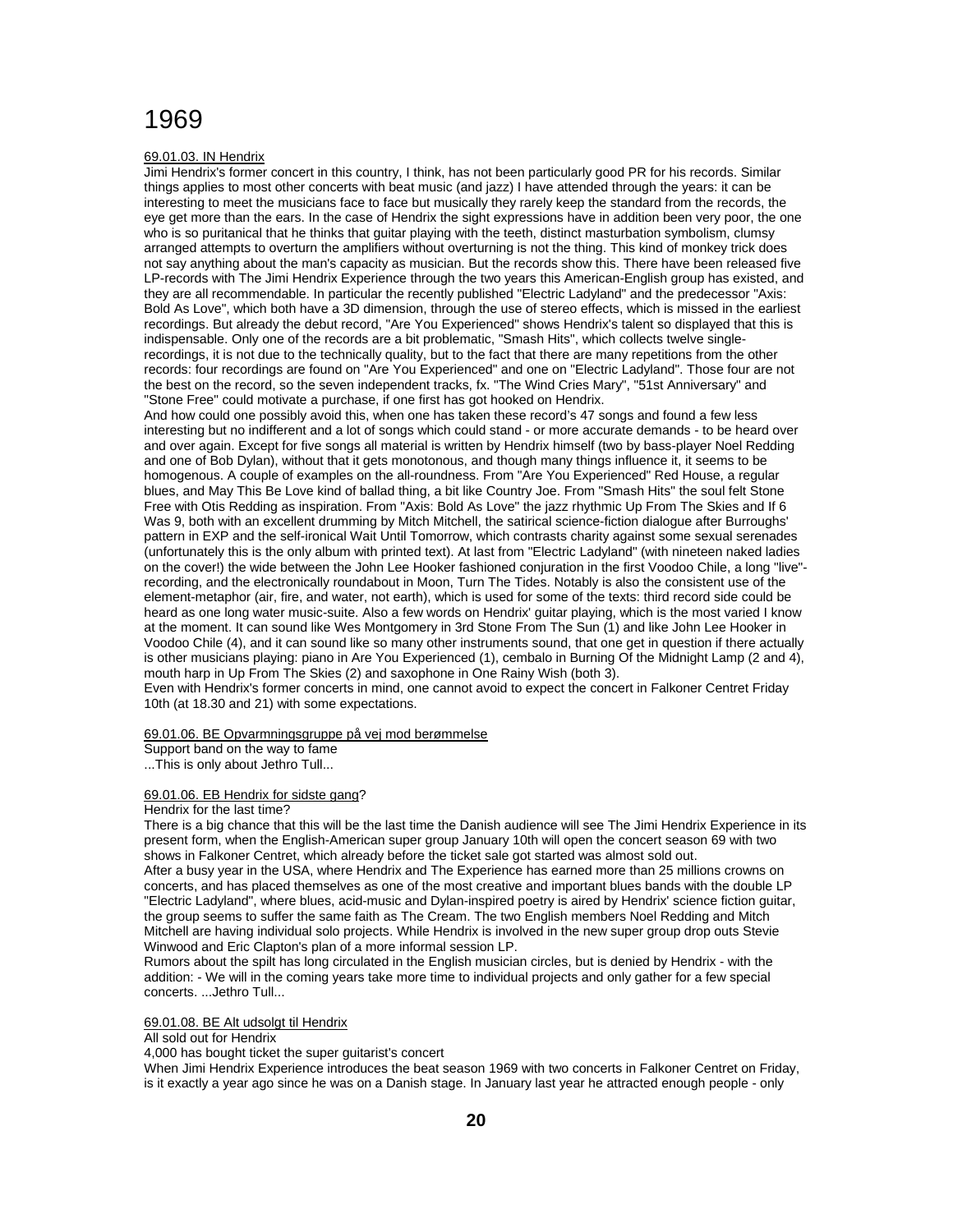being known for a couple of single records - to get two sold out concerts in Tivolis Koncertsal. This year the interest has been even bigger. The first 3,000 tickets were sold in advance and the remaining 1,000 were sold in the first days of the ticket sale.

Jimi Hendrix Experience is one of the world's best playing and paid concert names of today. In USA where the group has toured for the last six months, they get paid as much as Diana Ross & The Supremes and Simon & Garfunkel - the worlds most expensive in this category.

Jimi Hendrix himself was a session musician in Seattle (where he is born) and in the neighborhood, before he went to New York to play all over the place with many of the soul artists from the Atlantic company. He has accompanied Wilson Pickett several times and supported Ike and Tina Turner for months on tour. It was only when he was engaged in a coffee house in Greenwich Village and had the chance to play for the old Animals bass player Chas Chandler that he was discovered because of his guitar playing. His greatest hit single with the Englishmen Noel Redding on bass and Mitch Mitchell on drums, is "Hey Joe", which has been on the charts in several European countries. Later his LP's have shown the best proof of Hendrix as a scientist and the renewer of the guitar playing. His first LP, "Experience" [sic] has for more than a year been among the five most sold records in the USA, and the double album "Electric Ladyland" has been awarded with an gold record.

Rumors tell that Jimi Hendrix intends to break up his group in 1969. Same reasons as with The Cream: musically stagnation in all ways after a few years of playing together. The solution could be the free form, jam session, which Hendrix started with his "Electric Ladyland". On this several musicians perform on some of the songs. Stewie Winwood, Al Kooper, Dave Mason and Jack Cassidy were some of them.

The visit to Copenhagen will in all circumstances be the only stage performance, we get from this super guitarist and his men for a while. Despite of the cost, people ask for him from San Francisco to Toronto and from Glasgow to Rome.

## 69.01.09. EB Hendrix kommer med brækket ben

#### Hendrix comes with a broken leg

No one should wonder if Jimi Hendrix looks a bit freaked out, when he and The Experience give two concerts in Falkoner Centret on Friday. After a year of success, where the former café musician has conquered his own country, plus the rest of the world there has been some decline. Last week Jimi broke his leg, and at the same time half of the newly bought, special made equipment was stolen. One of the incidents happened in New York, where the space man Hendrix in all his humaneness slipped on the snow and broke a leg. He was brought to the hospital in all hurry, but had to cancel a show in Utrecht last week. His leg will be ok on Friday though. The other tragically event happened in London, where the equipment was locked up in a van. The amplifier was special made for Hendrix and cannot be replaced. It is possible that he has to play on a rented, and it is also possible that the audience will hear some of the technical problems, which characterized Hendrix's previous concerts.

## 69.01.10. AK Jethro Tull varmer op for Jimi Hendrix

#### Jethro Tull supports Jimi Hendrix

This is the second [sic] time Jimi Hendrix is in Copenhagen. And it is the second time everything is sold-out for both shows. 4,000 people will in two turns see and hear Jimi Hendrix Experience in Falkoner Centret tonight. There has been run for the tickets, as in January 68 when Hendrix performed in Tivolis Koncertsal. Jethro Tull - the English beat group with the chart album "These Was" [sic] - is one of the new big groups of 1969. They will warm up half an hour before Mr. Hendrix himself will come on stage. Jimi Hendrd [sic] Experience got their breakthrough with "Hey Joe". The group is on the absolute top charts in the USA. Also regarding payment they are high class. For comparison - Diana Ross & The Supremes and Simon & Garfunkel get the same pay when they perform. And this is several thousand dollars. Jimi Hendrix will come from Sweden, where he has been touring. Yesterday the group was in Stockholm, where two concerts were sold out. There is request for the beat group in many countries, so therefore some time will pass before we get a chance to see Jimi Hendrix Experience in Denmark again.

>Jimi Hendrix Experience - ticket sellers in class with Diana Ross & The Supremes

#### 69.01.11. BE Bluestroldmanden Jimi Hendrix

More than 4,000 attended two sold out concerts with The Jimi Hendrix Experience in Falkoner Centret. It turned out to be a tremendous meeting with the experimenting blues-witchcraft, which is expected from the world's best beat-musician.

#### 69.01.11. BE Guitargiganten Hendrix

#### Guitar giant Hendrix

Four thousand people heard Hendrix in Falkoner Centret. Even though Jethro Tull did not play on their own equipment they got a lot of their own songs out, Sunday Feeling and A Sound [sic] For Jeffery. The new guitarist Martin Barre has amazingly quickly found his place in the group. Together with the humor bomb Ian Andersson he got the blues drums to fly in a true rhythm and blues song, with metallic mouth harp and all what reminds of the old Rolling Stones. Effectively and good it was.

Right after the concert Jethro Tull went back to London where they had some engagements, before a two-month USA tour. This tour will include the recording of a new LP record.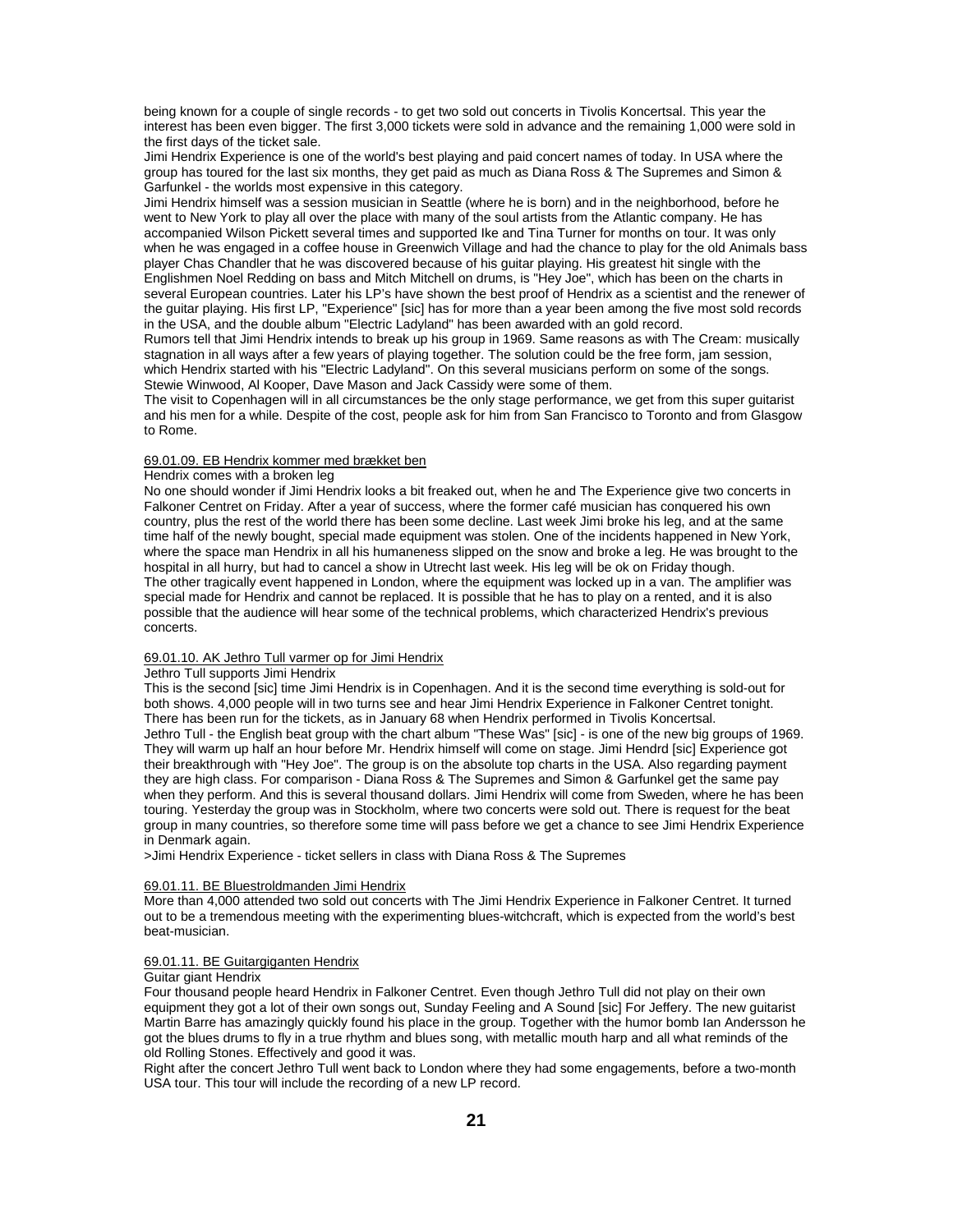The headline was of course the guitar-playing Jimi Hendrix. With an amazing virtuoso treatment of his instrument he got hold of his audience whom in return gaped by admiration and applauded like wild, when he went from one great improvisation and into the next. It does look very affectionate and easy. But do not mistake Hendrix. Behind the self-satisfied power show on the guitars highest effect, it is a lot of good technique and an important education. And also there is the two experiences Mitch Mitchell on drums and Noel Redding on electric bass that follows Jimi. They strike up very well to the curly headed wonder child. That is why the sound is so compact and gives a brilliant picture of the group, and one could have feared that the abilities of these three musicians would have been in the way for a united force. The 4,000 people, who got tickets in time for the first Hendrix concert in a year, got an experience to take home with them. Even though the time was not unlimited, because Jethro Tull and Jimi Hendrix had to play twice to handle the large Copenhagen beat-audience, the concerts gave a full picture of the two groups today, and why their respective records are on the Danish charts. Hendrix played songs like "Fire", "Foxy Lady", "Purple Haze", "Taxfree" (from the Swedish Hansson & Karlsson and improvised into heavy movements). The next couple of songs included "Sunshine Of Your Love" in an instrumental version, and it was made in such a spontaneous manner that Hendrix today must be considered the most important creator of electric music. When he takes a ride, the hall gets wings.

#### 69.01.11. BT Jimi Hendrix, beat'ens største begavelse

#### Jimi Hendrix, the greatest talent of beat

Happy and rested out (he used a broken leg to drop a Dutch show) Jimi Hendrix stood last night in Falkoner Centret in Copenhagen and gave what everyone of the new music's trophies has aspired to in this very place - the total sound in the total music: The Jimi Hendrix Experience.

Hendrix is 23 years old now [sic] and is probably the largest solo talent in beat music. As a singer he is of the solid American city black's tradition (he is from Seattle up North). As a guitarist he is on the level of a genius, all alone, not even his two "Experience" partners seem to make any more than the most monotonous rhythm, behind him. Old gimmicks.

Interesting when Jimi Hendrix some day will drop the usual beat-claim and meet up with a rhythm section which can follow him in his solo trips. But everything is interesting under all circumstances, when just Jimi Hendrix is Jimi Hendrix, a flaming artist, a light to look into the future.

His old gimmicks with burning of the guitar he has fortunately dropped. He still takes the guitar to the mouth and plays a passage with his teeth, but this seems to be all natural, when the effect is part of the super sound Hendrix want to, and can, make.

The guitar gets new dimensions in the hands of Hendrix - and under his teeth. He uses the flow in all drifting as a part of the melody. He knocks the rhythm behind the fingerboard with three of his five fingerings. He steps stop-go rhythms out with the break on the foot pedal. He uses jet screams, so that they sound connected and sounds like natures sound, and finally he gets the purest parts, by treating the guitar in a way which old master Segovia would appreciate.

## No breaks.

The repertoire at the concert yesterday was old and new, fx. a couple of songs from Electric Ladyland, but as Hendrix himself said, they mainly did some jamming, improvisations, and experiments to get new standards. With this in mind there were no breaks. The frequently demanded revolution with definite rules and meanings became usable future by Hendrix last night. Usable? Not possible to miss.

Shame for those cozy English blues men, Jethro Tull, who where supposed to warm up. After the concert, one only remembers that they never found the switch. They did some scratching on their stomach while playing some loveable music. Today they can scratch their head and try to sort out what it was, which came and blew them off the stage and out of the memory. It was The Jimi Hendrix Experience.

>Jimi Hendrix makes a couple of lines of an explosive melody with teeth (or tongue) against the strings. It does look weird, but there was musically sense in this also

#### 69.01.11. EB Jeg elsker dig mens du sover

## I love you while you sleep

Jimi Hendrix and Jethro Tull in Falkoner Centret

It is always the others who give an artist an image. It is those who translate what he does or plays into words. So and so many words about those and those ideas, and so he is classified. I think the music speaks better for itself than what the label says. That is why the short and value-laden portraits are both wrong and dangerous. In this way some reviewer characterized the stage act of Jimi Hendrix the other day, as immature sexuality gimmicks. This would demand that the reviewer is very sure, that the gimmick of the artist is not purely liberal, but liberality with connection to the content of the show. The reviewer accuses the artist of being dishonest. I think Jimi Hendrix is honest. I think he is one of the most honest people in the world. To be honest you have to see things from many sides, as many as possible. And in the music of Jimi the things are seen from as many sides as possible. In Jimi's music there is an endlessness of thoughts and feelings, but no loose ends.

Another label connected to Hendrix is aggressiveness and violence. If he should classify himself he would more likely use words like soft, romantic, and dreaming. Here we are with he honesty again. Being more honest, one will explore more new thing. There can easily be so many, and they can be so beautiful, that people who have seen less would fall back for the strength and intensity.

Actually I think that Jimi Hendrix's only problem is that he has to fight against these two very hard and confounded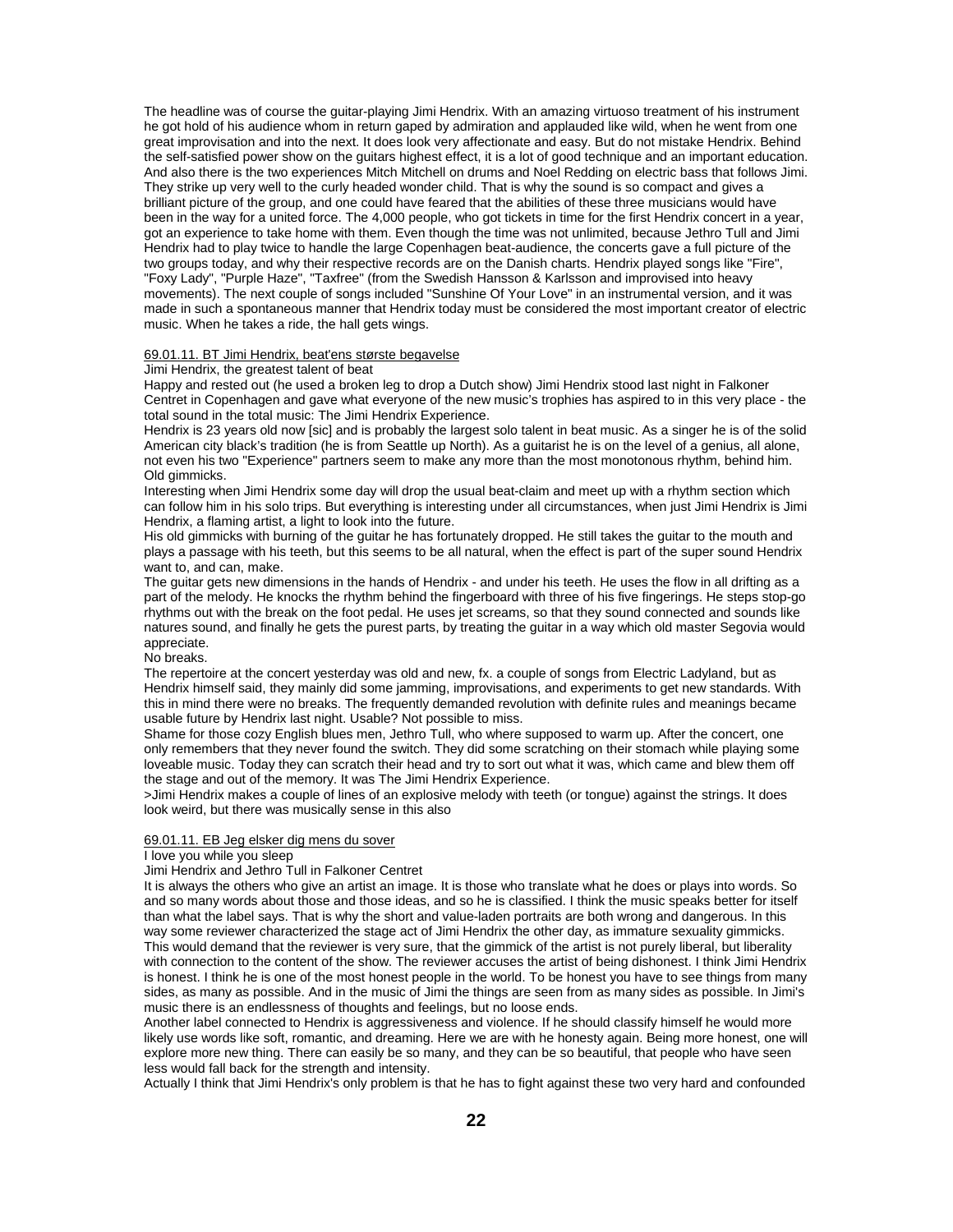thoughts. Everything else he has experienced. He has tried the total expulsion; he has fused together two completely different cultures, the white brain culture and the colored heart culture into a future synthesis. He has been on the stage hundreds of times and he has made love to hundred thousands of girls through his guitar, so that they at last will open up and have the sound waves tickle wildly. He knows he can. We know he can. But can he also show us his big soft heart? Can his audience follow him, can anybody follow him, or should he be left alone?

There was obvious a difference on the audiences pleasure to follow out and see the purple haze at the two concerts yesterday in Falkoner Centret. The audience of the concert seemed frightened and self-protective, while the more freaked out part did recognize the major part and said ohh! so loud that one could hear it... Jethro Tull review...

>Jimi Hendrix: - When you have given it all it can take

#### 69.01.11. IN Elektrisk Hendrixland

## Electric Hendrixland

The other day I said that Jimi Hendrix's two previous concerts in Denmark, were not the best publicity for his records. It is also my impression that most Hendrix fans until now have preferred to hear him on vinyl, where one has not been disturbed from gimmicks, which disfigured his first concerts.

But in Falkoner Centret yesterday evening it was different (at least the first show, which I write about). Maybe Hendrix has realized that when he can get sold out concerts without any advertising, it is not necessary with that sort of gimmicks to attract people. Maybe he has realized that those people, who buy his records, attend the concerts to hear his music. Maybe he just have been to busy playing, that he cannot find the time for those gimmicks, which compared to his music, seem to be out of place.

In any case there were only a very few attempts to fuss an sexual show-off, and each time it was like he thought better of it, and concentrated even more on his music. With good reason. Because it is really important what he was doing: a both very traditional (like the blues "Red House") and also independent exploration of the electronic as a medium for rhythmic music.

There is a fundamental difference on this kind of electronic amplifying of guitar music, which was introduced into jazz thirty years ago, and which was thought to bring the guitar at the same level as the horn instruments - and Hendrix's use of the instrument more or less makes it a combination of a sound generator and an amplifier, where it is the electric amplification with tone that it depends on. He is not the only person who works in that direction (fx. Eric Clapton and Larry Coryell), but he is without comparison the one who does it with most consistency, fantasy, and virtuosity. To hear the second part of the concert - which I think was named "Electric Church Music" was an almost indescribable tonal switchback with squeals, slips, and brakings - was to explore an unknown land of music. No wonder that Hendrix most of the time was completely wrapped up in his discoveries.

Still it is probably an assumption for the utilization of the noise effects, that the loudspeakers are turned so loud, that Hendrix's two very good partners, the bass player Noel Redding and the drummer Mitch Mitchell, almost drown, and the audience almost get their ear drums blown out (how can the musicians themselves stand the noise?). Not only in consideration to ones future ability to hear, but also of musical reasons, one can look forward to the day when Hendrix get his volume turned down.

Already now his music seems to be the most interesting instrumentally going on on the beat scene, and maybe not only there. That is why it felt right, that his vocal only had a minor role, and so inferior that one hardly could hear it.

With Hendrix ringing in the head it is almost impossible to turn back to the first section of the concert, with Jethro Tull...Jethro Tull...The thing one wonders about when writing these last lines, is something completely different: whether another year has to pass before we can see a concert with Jimi Hendrix again. After yesterday's concert, it would be hard to accept.

#### 69.01.11. PO Beat med brækket ben

#### Beat with a broken leg

A broken leg did not keep the American beat musician Jimi Hendrix from showing up and making the audience wild in the crowded Falkoner Center yesterday evening. His guitar play and advanced blues feeling has influenced many beat groups, and the concert yesterday evening indicated that he still will be a pioneer. A very nice start on the beat year 1969.

#### 69.01.11. PO Ro og vildskab

#### Peace and wildness

He just stands on the stage and is quiet, Jimi Hendrix, when the curtain goes up. With the ringing of his amplifiers behind him and in the next second he is out in his electric universe. From peace to wildness, when he touches his guitar and sends a stream of feedback and transistor noise out against his body. But it is no shock to see, because Hendrix moves tenderly and relaxed from one dimension to another.

- *I do not know if this is loud enough*, he says and turns up the volume on the amplifier and disappears in his supersonic world, where his emotions are registered at top speed in all shades. Not as much the melody or the text because he often plays the same chord, the same theme, for a long time, where variations are decided by which buttons he turns up and down. A dimension of vibrations, as if electrodes were connected directly to his nerves. He cries with his guitar, he hits it, he treats it tender against the microphone stand. He lets the guitar play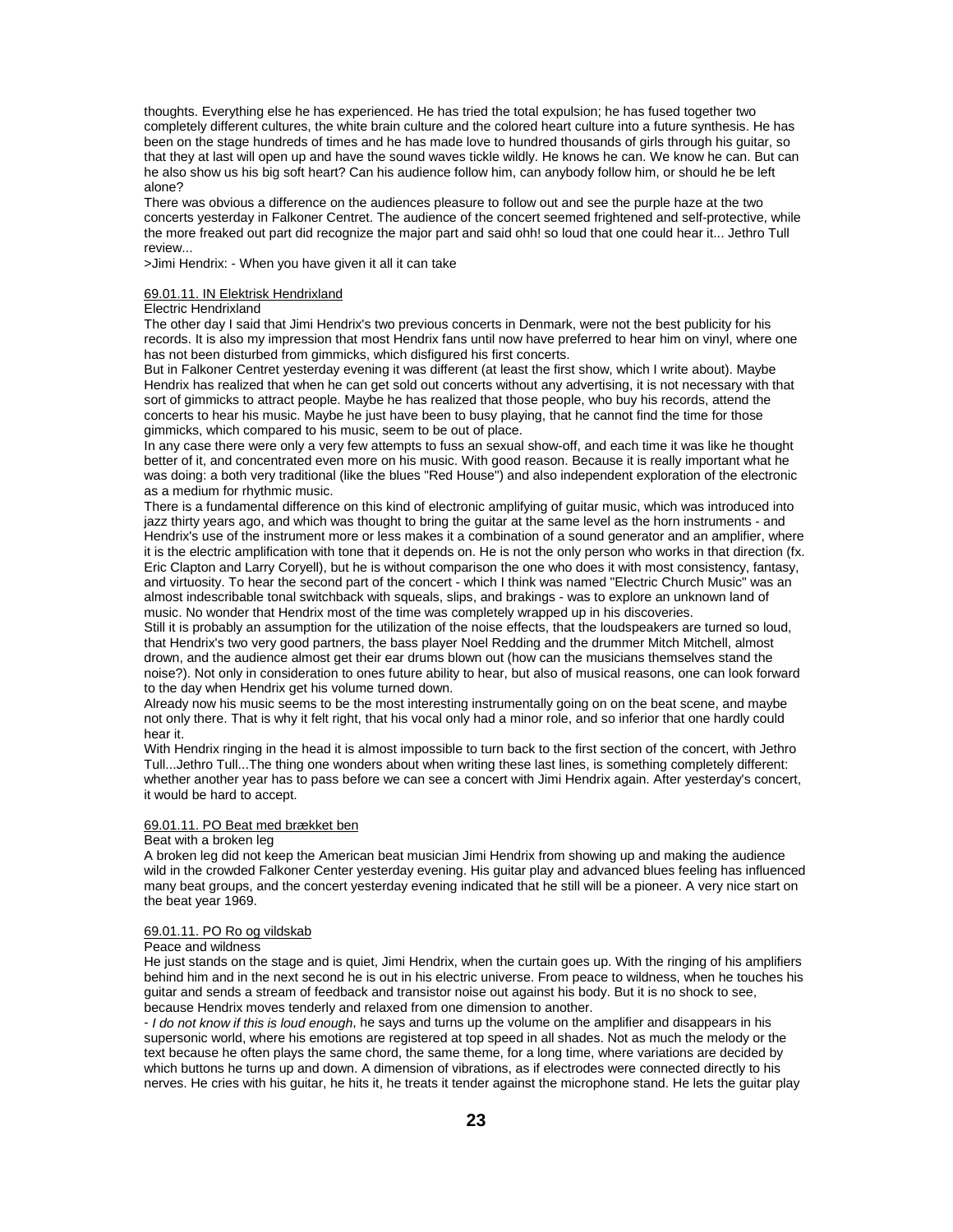by itself, press his feedback buttons and let the sound be itself, thrown around by the drums.

His peace and wildness is that he controls this sound chaos. He turns the sound waves around him, in certain directions, in different movements. He directs them after his immediate emotions, after the moment and is ready, almost classical in every movement. His clothes (colors, colors) his ornaments, his hair and his head movements is synchronized with his hands in a similar visual experience.

His music can hardly be compared with any other beat music, all right there are melodies and songs, and some of it is heard on records, but Jimi Hendrix is completely himself in the land of technique. "Electric Churchmusic" he called a song, where no similarities could be found with known Church Music. It became the Hall, which was the Church for a moment. The room changed in the blast of another world.

A superior figure, Jimi Hendrix, who gets the music and the picture fuse together in one big connection, where time is infinite.

#### 69.01.12. JP Elektriske følelsesudladninger

Electric feelings

An audience full of expectations met Jimi Hendrix Experience with an enormous applause, which immediately was returned with an ear-splitting roar from scores of loudspeakers - it was Jimi who started with the rock 'n' roll classic "Johnny Be Good". It was a direct rape attempt, which unfortunately lost some of its impression due to technical problems during the next two songs. The one a Cream product and the next "Red House" from their first album. The problems were solved and Jimi Hendrix seemed immediately relaxed when he said that they would turn up the volume - so that people with weak ears would have to leave. No one did, but several lifted their hands to their ears when "Fire" was played at a volume, being close to the pain tolerance level.

Body cleaning

The intensity you had missed earlier was now established and when the very powerful song "Woo Doo Chile" [sic] was played, everything was perfect. Bass, drum, single, were combined in some massive wall of sound, which entered your body, and cleaned out every inch completely. After to this was "Foxy Lady", which should push one into the chair, and one was sure this was a successful trip, which would let one far into the other world. It was the sophisticated song "Spanish Castle Magic" which let you off. One forgot completely time and place, to glide into Jimi Hendrix Experience's pleasant world of sounds. The concert ended with another edition of "Woo Doo Chile" [sic], and with a blessed smile on the lips, you could leave the Falkoner Centret, half dancing, half flying, and with a feeling that you have meet one of the beat generation's super groups for sure.

#### Aggressive group

Before this climax of the night, one had been witness to the English blues-group Jethro Tull keeping the audience spell bound, with a mixture of modern blues music and a wild and freaked stage performance, which made their music very aggressive. It is a shame that the blues purists will not accept this splendid music. The force in the group is absolutely Ian Anderson... Jethro Tull review ...

## 69.03.01. SL Hendrix

**Hendrix** 

S: Why did you decide to enlarge the group on "Electric Ladyland"?

JH: *They only played on a couple of songs.* 

S: Do you mean that they showed up at a session, and you thought that they wanted to play on a certain song? JH: *Yeah something like that. Al Kooper plays on a song. Steve Winwood on another. There were also four guys from Kansas, who hung around when we recorded, so I used them as well.* 

S: Do you feel that the trio format is too small?

JH: *No, not directly. You have to work harder. Maybe I will enlarge the group some time in the future, but it will only be for a short period of time. I will only add them, when I think I need it.* 

S: Are you considering stopping playing concerts?

JH: *No, first of all I love to play. Second there are a lot of people who do not understand what we want, and if we gave up playing concerts, no one would ever understand. No one would listen to us.* 

S: You produced "Electric Ladyland" yourself, and did the mixing, did you not?

JH: *Yes, we did the whole.* 

S: Do you think it is hard to do records all by yourself?

JH: *No, it is easier. It is not very hard because I know exactly what I want to do. I know exactly, what I want to hear.*

S: You have done a live album at Winterland. Did it work out well?

JH: *Well, we did play, but I was out of tune most of the time. I mean, maybe you cannot hear it. Fx., we began to play, but I play my guitar in a way that it is slightly out of tune, and then I am forced to drop my playing, maybe 30 % for three or four seconds, to tune the guitar, so that I can play properly. But it is quite natural, you know.*  S: If you would add any musicians to your group, who would that be?

JH: *Roland Kirk, Lee Michaels, There would only be jams. I do not want to play for anyone for a lengthy period of time. We have jam session wherever we go. It is not to show them that we can play, it is for the communication between the musicians. It is so nice to play with other persons. We are not trying to go into a certain direction. We are not on an ego trip. That is why we play with others, that is why we play at all. Because it is nice, you know.*  S: How did you get into electronic music?

JH: *I do not know (smiles). With the feedback amp and the wah-wah pedal.*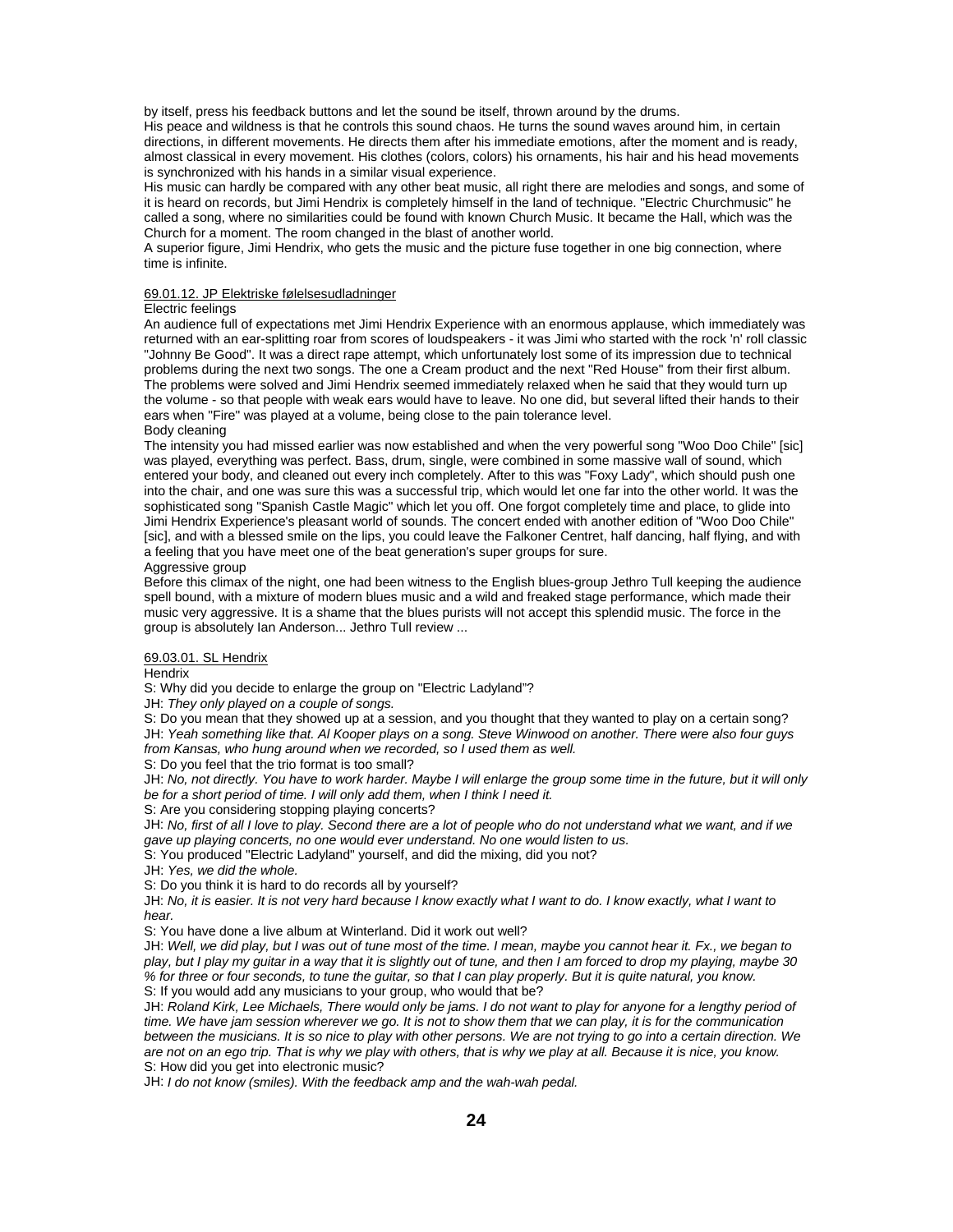S: Will you go forward in that direction?

JH: *I do not know. I will do whatever the song demands.* 

S: Are you interested in computerized music?

JH: *Not necessarily, no. I only know instrumental music.* 

S: Will you use more Dylan material?

JH: *Yes, if I feel like it. There are two of his songs, which I really want to do. It feels like I wrote them myself a long time ago.* 

S: What songs do you have in mind?

JH: *"Like A Rolling Stone" is one of them. I cannot remember the name of the other one. It is on this tape, which has not been released yet.* 

S: Where was the song with Jack Cassady and Steve Winwood recorded? "Voodoo Chile"?

JH: *Apart from "All Along The Watchtower" and "Burning Of the Midnight Lamp", everything was recorded at the Plant Studios in New York.* 

69.05.01. SL Nyt

**News** 

JIMI HENDRIX says to an American beat magazine, that he is writing on a song dedicated to The Black Panthers.

69.05.05. BE Narkotika-anholdelse

Drug arrest

Jimi Hendrix in court today

Beat singer Jimi Hendrix was arrested Saturday, when he came on plane from New York to Toronto Airport. He is charged for illegal possession of narcotic drugs. The police inform that they found some white drugs on him. Against a 10,000 \$ caution (70,000 crowns) he was set free and could drive to the concert hall Maple Leaf Garden in Toronto, where he should perform. Jimi Hendrix will be charged in court today.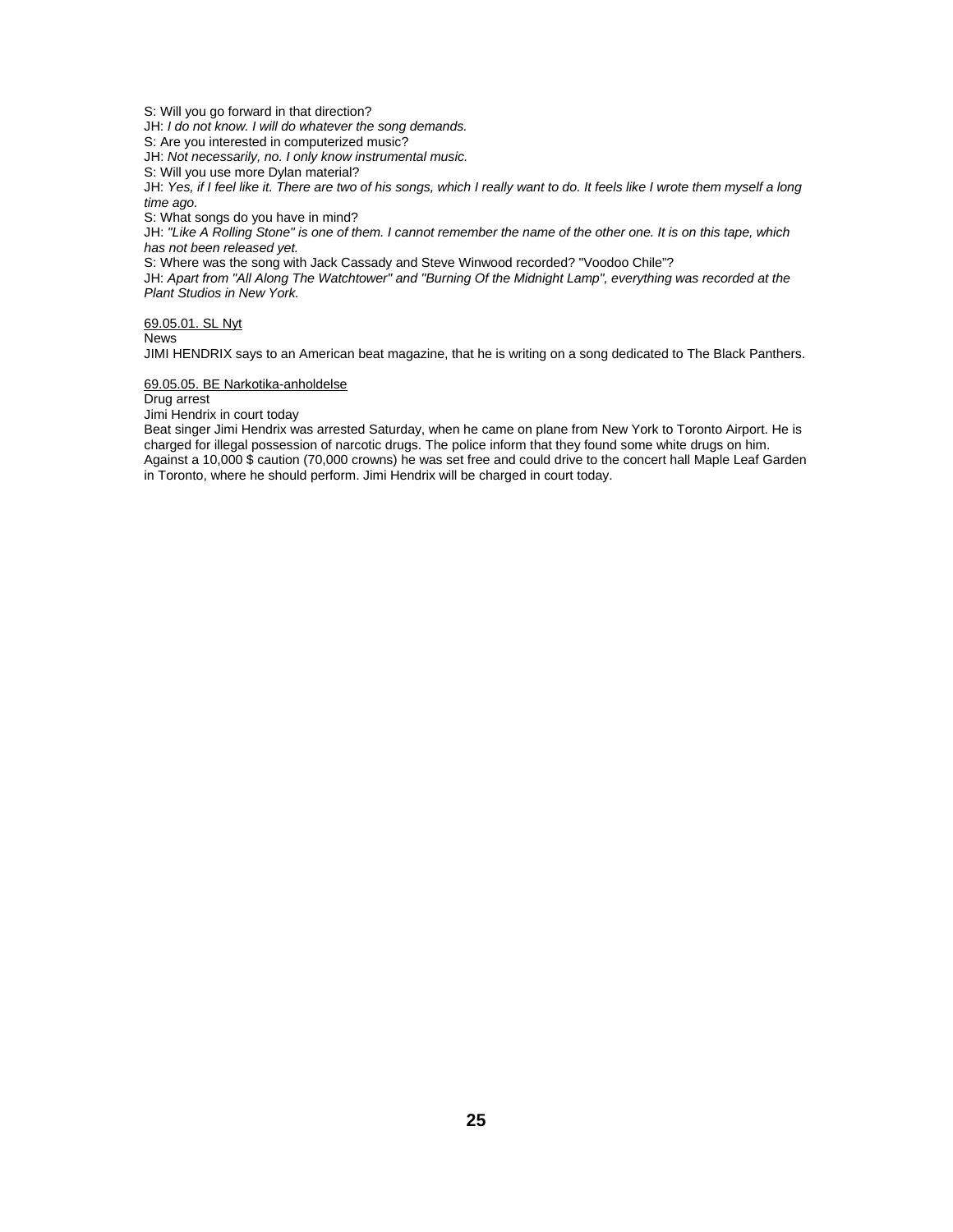## 1970

## 70.07.oo? BM JIMI HENDRIX til Danmark

JIMI HENDRIX to Denmark

The guitar player Jimi Hendrix, one of the biggest names in beat music, will play in Vejlby-Risskov Hallen, Århus, Wednesday September 2nd at 19.00. With him, he brings the bass player Billy Cox and the drummer Mitch Mitchell. The last was with him in the first Experience.

Hendrix is one of best guarantees to draw people today, so there will be run for tickets. He has twice played for sold-out halls in Copenhagen.

At the moment Jimi Hendrix is at the charts with the LP "Band Of Gypsies" with Billy Cox and Byddy [sic] Miles. The new Experience's - Hendrix, Cox, and Mitchell - first performance, will be on the "Isle Of Wight" Festival [sic], where they will be the main attraction on Saturday 29th of August - last year it was as known for Bob Dylan. The concerts, in Copenhagen and Århus, Bendix Music pays about 200,000 crowns for. For further information, please contact Jerry Ritz.

70.07.10. EB Jimi Hendrix

Jimi Hendrix

## 70.08.17. EB Jimi Hendrix kommer alligevel

Contacted himself SBA, and asked them to take over the cancelled concert in K.B. Hallen on September 3rd. Jimi Hendrix comes nevertheless to Denmark. The cancelled beat concert in K.B. Hallen September 3rd goes through, to the pleasure for the many Jimi Hendrix fans. The music agency SBA has now taken over the arrangement after Bendix Music, who would not pay the beat stars expenses.

Jimi Hendrix's manager actually called Knud Thorbjørnsen (SBA) yesterday, and asked him to take over the arrangement, which Bendix Music cancelled the day before yesterday, due to some financial controversies. This means that the cancelled concert in K.B. Hallen is completed, and already sold tickets are valid, even though there is written Bendix Music on them. Whether the concert in Århus September 2nd is also completed, SBA did not knew yesterday, this should be sorted out today.

Dispute about money

Hendrix and Bendix Music could not agree about the share of transportation expenses. Besides a fee of 160,000 crowns Hendrix wanted 50% of the travel expenses paid. This Worsøe could not accept, he had a verbal agreement of 25%, and the increase would mean an additional expense of 40,000 crowns. Hendrix comes with about 5 tons of equipment when he plays. SBA has made the usual agreement. You "play together" and an eventual profit is shared.

On the way to Fehmaren

That fact that Hendrix will perform at least one of his Danish concert, is maybe due to that fact that he is headline at the big open air "love & peace"-festival on Fehmaren on September 4th, 5<sup>th</sup>, and 6th, where 30 bands will play non-stop 14 hours every day. When you play in this part, you might as well play in some cash in Denmark.

## 70.08.19. BT Lyves der om aflyst Hendrix-koncert ?

- Is their being lied about the cancelled Hendrix concert?

Erik Thomsen's reason for canceling the Jimi Hendrix concert on September 2nd and 3rd in Århus and Copenhagen (K.B. Hallen), does not agree with what Hendrix's English agency says.

- This is pure fiction, says Dick Katz from Harold Davidson Limited, England's largest music agency, with fx. Jimi Hendrix in their staff. Thomsen [Bendix Music] claims that the British agency suddenly wanted an extra transportation fee on 40,000 [crowns] - and that Cat Mother, who supports Hendrix on the Scandinavian tour, could not get a work permission, he adds. We got a signed contract from Bendix Music on July 2nd, says Dick Katz, besides this the entire Hendrix payment was put on a blocked account in London as usually. 14 days ago we got a new contract from Bendix Music with a considerable smaller amount, which we of course could not accept. And we cancelled the cooperation with Bendix Music immediately.

- Will you continue working with Bendix Music?

- I cannot say no to that, but it is obvious that we will be aware of everything, next time it eventually will happen again.

One believes that the new contract was sent, because the agency, even with sold out, would get deficit on the concerts due to a miscalculation. The ticket sale has been on for a long time [since July 10th], so the Danish audience would have missed the concert if it were not for Hendrix who asked the agency SBA to take over. ...More embarrassing things about the Bendix agency...

70.08.23. AS Jeg er elektrisk religion

I am electric religion Jimi Hendrix: - *I am what I feel. I play what I feel. I behave like I feel to.*  Full name: James Marshall Hendrix Occupation: Guitarist Age: 25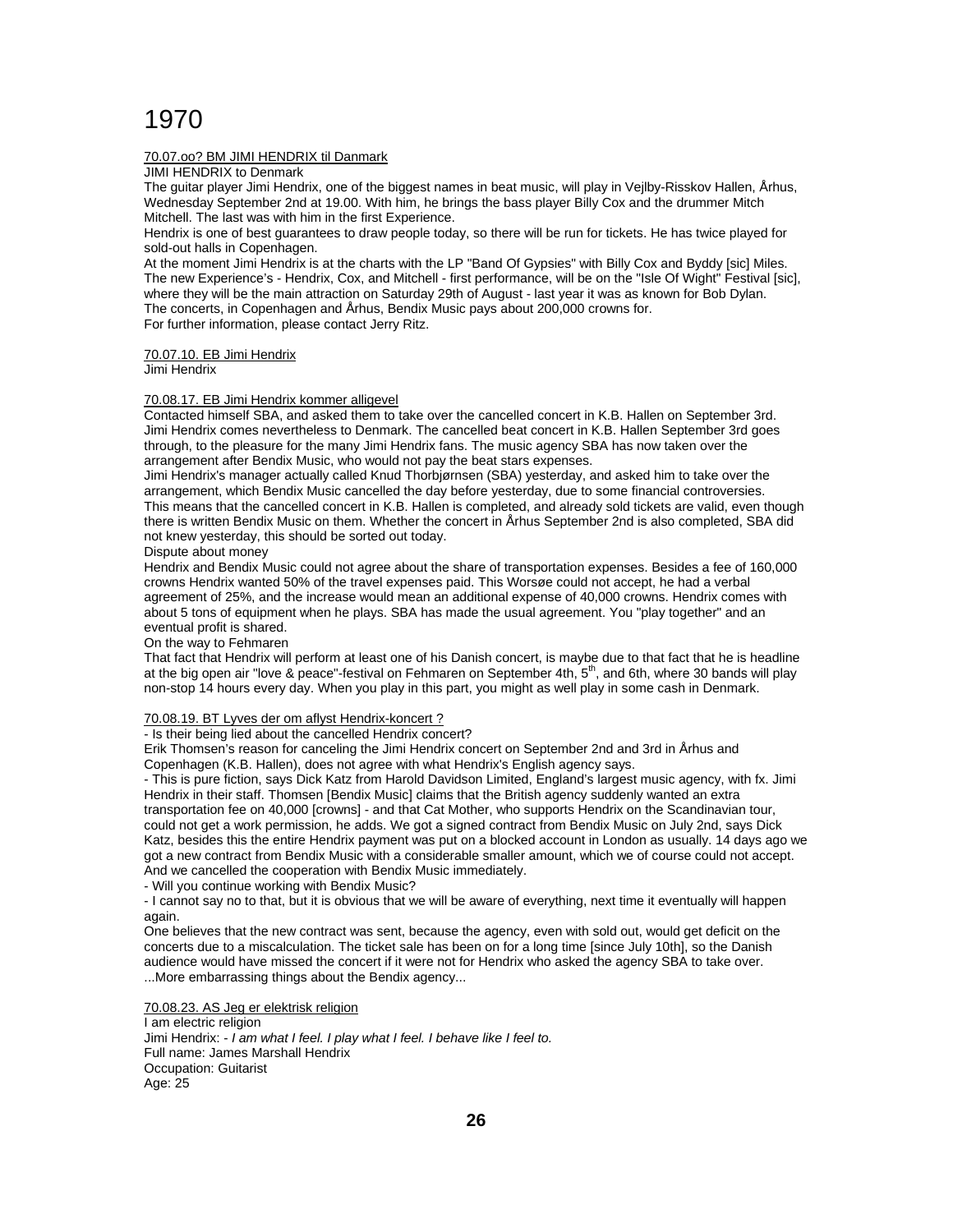Residence: Some other place

Jimi Hendrix - half Mexican, half Negro - had as colored soul brother with ambitions three ways to go: army, sport, and music. He became guitarist.

For his first performance when he was 15 years old in Seattle, Washington, he got 75 cents and three hamburgers. When he will be on the stage in Vejlby-Risskov Hallen, September 2nd, his fee is not below 100,000 crowns.

Jimi Hendrix plays guitar with his teeth, on his back and between his legs. Depending on the mood he smashes the guitar or sets it on fire.

He did cost his record company 100,000 crowns before he played a single tone: he should be promoted as grotesque, witch doctor, and the personified evil. Whether it is true?

*When I was small, he tells, I thought that if you put a tooth under the pillow, a fairy would come in the night and replace it with money.* 

- *Now I believe more in myself than I believe in anything else. And I somehow think that this is to believe in God. If there is a God and he created you, and you believe in yourself you believe in him.* 

*Everyone should believe in himself or herself. This does not mean that you believe in Heaven and Hell and that kind of things. But it means that what you are and what you do - is your religion.* 

*I can rarely express myself in a normal conversation, the words do not come out. But when on stage – it is all my life.* 

*It is my religion; my music is electric church music; and if you by church understand religion, I am electric religion.* Jimi Hendrix left home as 15 year old and came to New York - so poor that a girlfriend gave him his first guitar. He performed in Greenwich Village and was discovered by Linda Keith, the girlfriend of Rolling Stone Keith Richards. In the USA he was accused by the Daughters of the American Revolution of being obscene. In England he was close to being sent home on the first flight.

He is the all times great rebel, a monster, and a wild animal - the man you would never let your daughter go out with. And he released a record ("Electric Ladyland") with 21 naked women on the cover.

*- You may say my music is erotic* 

*- Or anything. It does not interest me. What other people think and mean about me does not interest me.* 

*But when I die I want people to play my music, get wild, freak out, and do anything they want to. Enjoy themselves. The mechanical life, where cities and hotel rooms run into each other, has killed something in me. I have to get out somehow. Maybe to Venus or some other place. Somewhere you cannot find me.* 

His long trip to "Electric Ladyland" has given his best record. *"I am what I feel, I play what I feel, and I behave as I feel like.* 

*We made most on "Electric Ladyland" ourselves, wrote songs, recorded and produced. There is a hard and tough feeling on some of the tracks. But this is USA".* 

And then Jimi Hendrix says: - *I wonder what my old schoolmistress thinks about me. She looked pretty good, but got me excluded. In a lesson I spoke to a girl, and the mistress got up-set. "What is wrong, are you jealous?" I asked. That was it.* 

70.08.27. EB Love + Peace / Jimi Hendrix Jimi Hendrix

## 70.09.01. AK Jimi Hendrix i København på torsdag

Jimi Hendrix in Copenhagen on Thursday

Even though a big beat group, "Doors", under special circumstances are not going to give their concert in Denmark as planned, there will come another name which is at lest as big, Jimi Hendrix.

SBA arranges the concert with the black musician Wednesday in Århus and the day after in K.B. Hallen in Copenhagen.

For the non-connoisseur it should be informed that Jimi Hendrix in particular is famous and appreciated for a very improvised guitar play, advanced, and by some characterized as ear splitting.

## 70.09.02. AS Han kaldes verdens bedste

He is called the worlds best

When Jimi Hendrix works himself into his sizzling elegies, he is called the best beat guitarist in the world. Last Sunday Jimi Hendrix and Experience (Mitch Mitchell and Billy Cox) played at the festival of Isle of Wight. Last Monday in Stockholm, Tuesday in Gothenburg. Tonight they will be on stage in Vejlby-Risskov Hallen with Mitch Mitchell and Billy Cox. Our reporter traveled to Gothenburg and interviewed Hendrix (picture) see page 7: "I am tired of lying down".

## 70.09.02. AS Jeg er træt af at ligge ned

I am tired of lying down

Jimi Hendrix (in Århus this evening) feels mentally hollowed; he prefers reaction to revolution and is on his way towards a universal religion.

Maybe vulgar - but not - obscene.

Wasn't it the Pentecostal movement, which stood there with its heavenly message in the little portico at the Big Stage at Liseberg? And while the light streamed from the angels' flame-thrower and the 32 salvated began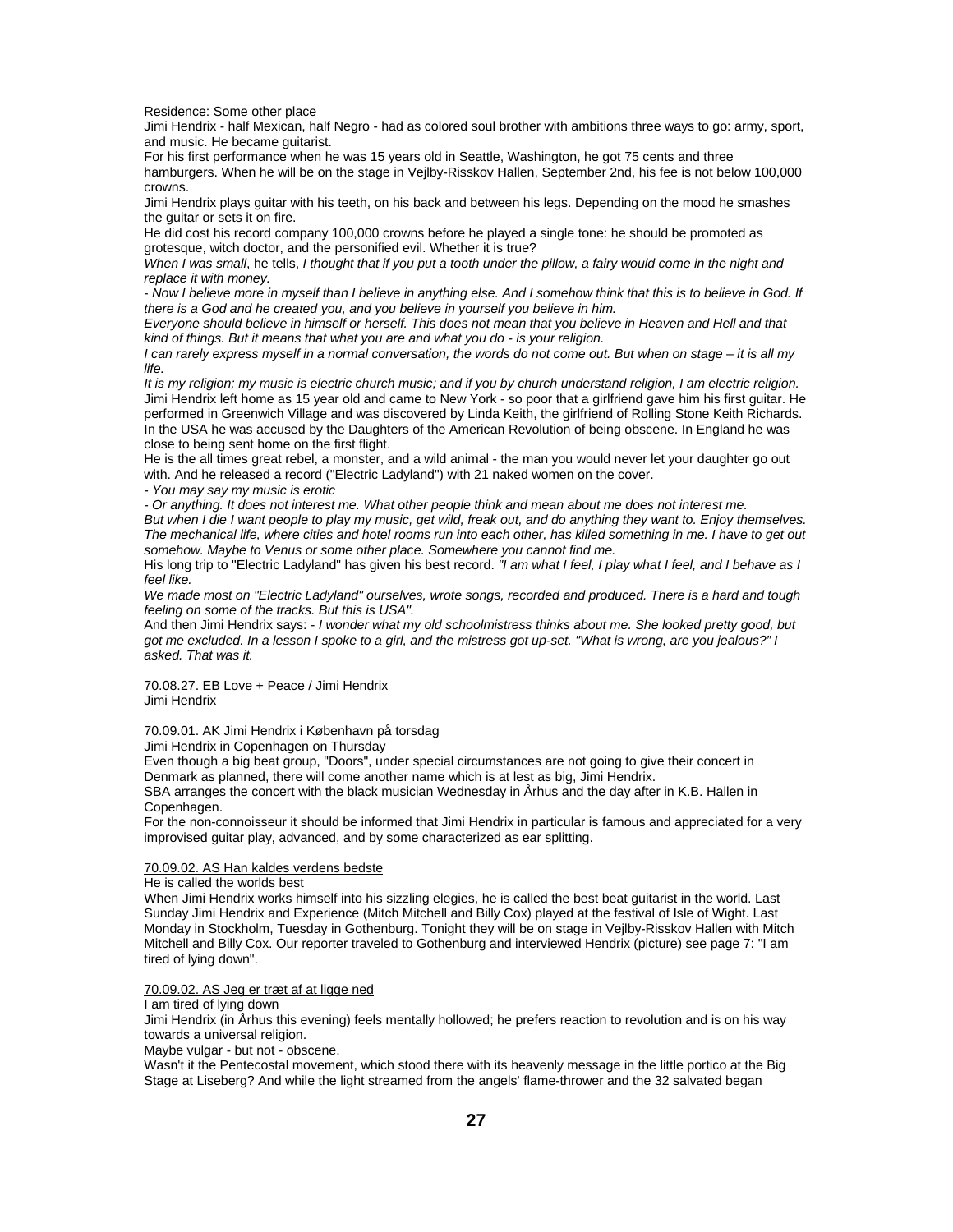singing, "Find your God", came Jimi Hendrix - the electric religion.

They sang for him. They wanted to greet him as a preacher, a prophet who will show us the right way to the gospel of beat music?

Jimi Hendrix, 25 years old [sic]. Half Negro, half Mexican - an outcast. But when he works himself into his sizzling elegies, he is called the best beat guitarist in the world.

What does he want?

*- I want to play my guitar, all the other things I write in a book.* When will it be published? *Some time after my death.* 

Feel for it.

Last Sunday Jimi Hendrix and Experience (Mitch Mitchell and Billy Cox) played at the festival of Isle of Wight. Last Monday in Stockholm, Tuesday in Gothenburg. Tonight they will be on stage in Vejlby-Risskov Hallen. For the first time in a long time, Jimi Hendrix is on tour and it continues.

*- I am tired of lying down and I feel mentally hollowed. Under all circumstances it can become different, even if the tour is lonely.* 

The Stockholm critics found the show boring?

*- They must be the only ones. The audience was good, we noticed reactions. If something is going to work, you have to feel for it. And we did.* 

No politics.

Jimi Hendrix does not mean that he is politically involved - but still he sent a big cheque to the Martin Luther King Memorial Fund.

*- They needed the money.* 

Maybe there were others who needed it too?

*- Tell me, do you want me to give it to the Ku-Klux-Klan?* 

The Rolling Stones want revolution, they sing about uprising in the street, now it is time to change a sick society. But is Jimi Hendrix on the front line?

T-h-i-s

*- No I am not. At one point you have to choose: Revolution or Frank Sinatra. For me it was Frank Sinatra - and the reaction. I want to urge people to a lot of things, t-h-i-s* (and then Jimi Hendrix takes his guitar and plays back and forth for a couple of minutes). *I want to turn people on.* 

*- Yes, I have said that I am electric religion - because it is all about religion, not Christianity. It was the Christians, who started most of the wars in this world.* 

*I see in front of me a universal religion, containing all believes, containing the essence of them all. The place found.* 

In that religion the children can grow up and feel free, they will not be programmed, like they are today. And they *can go to college even as ten-year-olds.* 

*I have been looking for a place, far away from this mechanical world, where cities and hotel rooms run into each other. I have found it, inside myself. Now I want to spread it.* 

*My music needs love and understanding. Through music you get more religion than through anything else. Jimi Hendrix and Experience will play as long as they feel good - And when we do not that anymore, we will tell you three years ahead.* 

Not obscene.

*-* Is it true, that The Daughters of the American Revolution accused you of being obscene?

*- Me, obscene, I have forgotten. Should I be obscene?* (Looks at himself in a mirror). *Maybe somewhat vulgar, but obscene* (Again in the mirror)*. You confuse me with Jim Morrison.* 

- He is not a voodoo doctor, is he?

*- Bahhh, you can have an opinion about me, and I have heard many, but witch doctor - pushhh. There are not such anymore.* 

*I do not feel like an outcast, as long as I am not treated as one. It has not happened today, but then I have been sleeping all the time.* 

They stand there.

Jimi Hendrix and Experience are due on stage. The entrance fee to Liseberg amusement park is raised from 1 Swedish crown to 19 Swedish crowns.

*- I hope you got, what you wanted, he says.* 

- Yes, I hope you will too.

*- I will - after the tour.*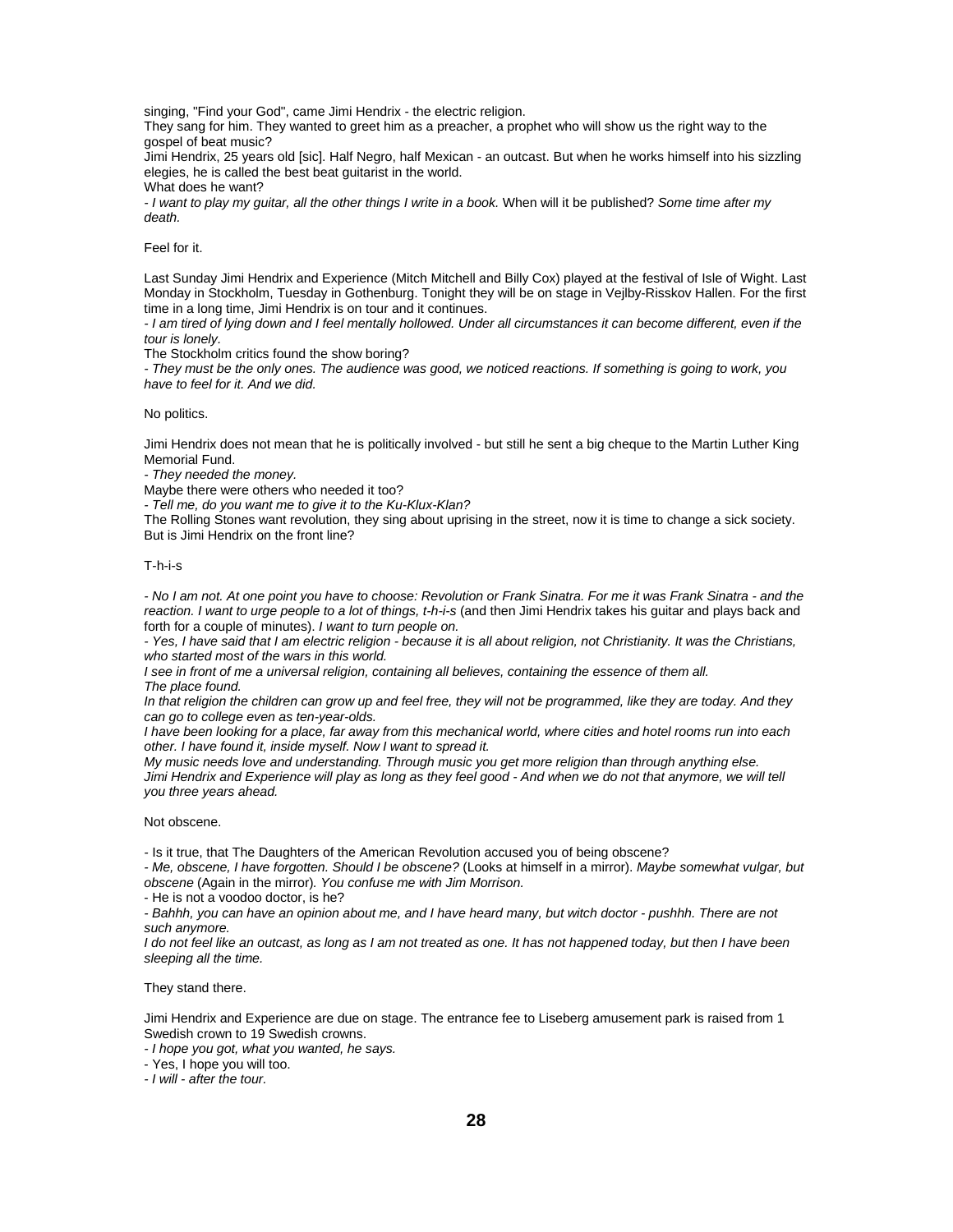#### - Groupies?

*- Hah. It is only persons, who are jealous who call them groupies. To me they are nice girls. And they will be there for sure.* 

--- At the concert tonight, Cat Mother, an American rock group, which has not been to Europe before, will play first. Jimi and Cat Mother continue the tour to Berlin.

#### 70.09.03. AK Ville Jimi Hendrix ikke modtages af kongen og droningen

Would the King and Queen not welcome Jimi Hendrix - or would he not be in the same house as The Rolling Stones? There did happen many strange things in Kastrup airport - but the king of the electric guitar did not show up.

Whether it was because he would not want to be meet by the Danish king and queen and their Royal Life Guards, or that he did not want to be in the same house as the Rolling Stones, we do not know: The world-famous beat guitarist did not arrive when we all expected him yesterday morning in Kastrup airport. The plane from Gothenburg arrived according to plan at 10.30 am, but there was no Mr. Hendrix.

Well the truth is probably that the electric quitar king slept over, Jimi Hendrix likes to sleep late - so why get up early, when you can wait and catch a plane at 13.00? This is for sure a more reasonable time, being a night man. Jimi Hendrix gave Tuesday night concert in Gothenburg, so he did not go to bed early for sure. Last evening he stood on the stage in Århus.

#### **Carnival**

...[no Hendrix] The president of Island and Stones where in the airport, but as you know not Hendrix...

#### 70.09.03. AS Hendrix lover gratis koncert

Hendrix promises to play a free concert

Three thousand will get their money back, after the beat musician last night sneaked out the back door I am sick, I cannot anymore! Of course, I want no money for this concert, and I promise to come back here and play a free concert.

These words came from one of the most famous beat guitarists in the world, Jimi Hendrix, while he awes laying in the dressing room in Vejlby-Risskov Hallen last night.

Around three thousand persons, who each had paid 50-60 crowns, sat waiting in the hall, after Jimi Hendrix had played two songs and then asked for a five minutes break.

Hendrix, who feared that the suspended concert would cause troubles, asked to be let out through the back door, before the audience was told about the cancellation.

He was let out and driven away in a taxicab. While a member of Århus Studenterjazz, who together with the Copenhagen agency SBA, was organizers, went on stage to tell that the concert was over, many gatemen and a few policemen stood ready. Many feared that there would be troubles now.

But it did not happen. The hundreds of bottles, which were standing around in the hall, were left where they were standing. Not a single chair was turned over. Three thousand young persons accepted the situation and quietly left Vejlby-Risskov Hallen.

#### Calm audience

Afterwards a couple of security men said:

-Who talks about the irresponsible youth of today?

The young people, who were here tonight, had refuted every statement that young people of today take every opportunity to behave fierce fully. When we heard that the concert was over after two songs, we were sure, that the hall would be totally destroyed.

The event which began at 7 p.m., started with a concert with the group Blue Sun from Copenhagen. Then there was a pause. At 9 p.m. Hendrix was still not on stage.

Fifteen minutes later the audience quite naturally began whistling and booing and stamping their feet. Hendrix still was not on stage and nobody cared to tell the audience the reason why - and probably because nobody knew it. Everybody - including the organizers - was prohibited to go into the dressing room where Jimi Hendrix was together with the two other members, Billy Cox and Mitch Mitchell. When Hendrix finally came into the hall to go on stage, two men helped him. But not many persons noticed that the concert began without any comments.

#### Two songs

Two songs later the group left the stage.

The audience was told, that there would be a five-minute break. But those minutes got very long. When the organizers finally walked on stage, it was only to tell that everyone, who still had their ticket left, would get their money back today.

It can be interpreted as the irony of the destiny, that this one hundred thousand crowns show ended up being free for both the organizers and the audience.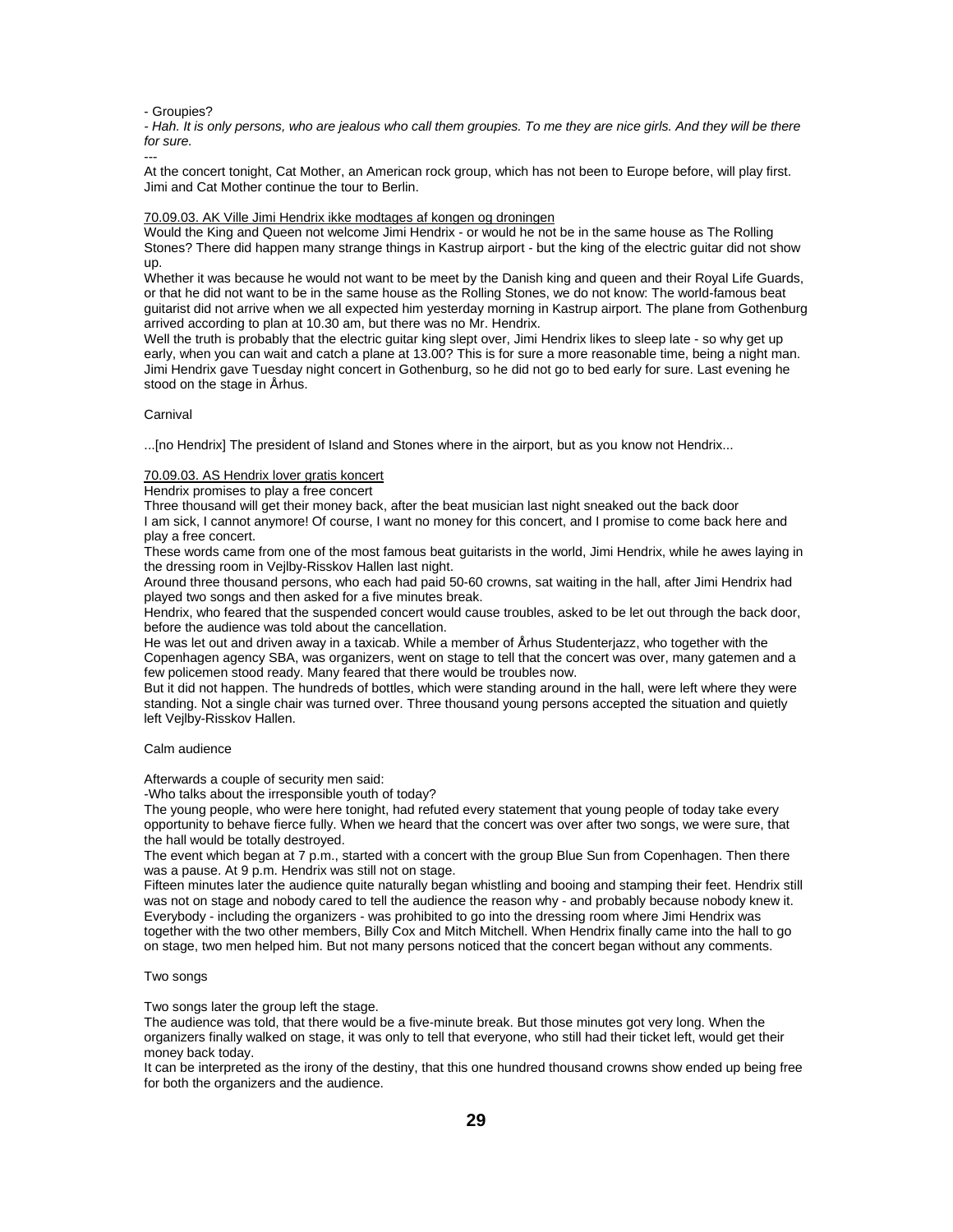The Jimi Hendrix concert in Århus was first mentioned in relation with the international Jazz-beat Festival, which begins in Århus this afternoon. Restaurant Tagskægget was of the opinion that they had an agreement with the agency SBA in Copenhagen for the arrangement.

The SBA people denied this. Another agency in Copenhagen, Bendix Music, had the contract for Jimi Hendrix and wanted to arrange the concert in Århus. But during the first weeks of ticket sales, the request for tickets was not, what Bendix Music had expected, which resulted in SBA taking over the arrangement, along with Århus Studenterjazz.

## 70.09.03. AS Det snerrende blev rodløst og monotont

The swinging got perplexed and monotonous. Jimi Hendrix could not - and knew it himself.

Even world famous persons can be sick. Maybe a reminder that beat-Gods are not Gods. Jimi Hendrix, who asserts to be a traveler in electric religion, was yesterday evening forced in knees at Golgotha. "Do you feel all right"? Hendrix asked, when he finally walked on stage. It was obvious to everyone, who had eyes to see with, that Hendrix did not.

Dressed like a twig decorated with colored feathers, he threw himself out into the first song. The notes, which came from his guitar, were surprisingly powerful and swinging, Vejlby-Risskov Hallen turned out to be a wonderful beat-universe...as far as acoustics was concerned.

But as the song continued, it got weaker and thinner, no nerve, no sweat, no strength, Nothing! I have been to many concerts in many countries. I have never heard such a quality conscious and fair audience as in Århus. No one felt like applauding very much at the world famous man, only because he is world famous. The song was miserable. Therefore the applause following the song was very short and weak as the song you just had heard. Hendrix's face revealed clearly, that he was aware of the situation... It was not good enough what he was doing. He changed guitar and soon afterwards the next song started rolling, but ended in a perplex, monotonous flip-out and a drum solo, when Hendrix suddenly disappeared behind a couple of loudspeakers on stage, became invisible to the audience, and stopped playing.

That drum solo, was the most talent-lacking and confused vacant nothing ever heard. When the solo foolishly and naively ended bam bam a lam bam...bam bam, we felt like having heard a rhythm education in a day nursery. What was wrong? That was it. The drummer left the stage. Hendrix left it, and the bass player followed them... You did not get your moneys worth. Hendrix realized that. So did the promoters.

The audience behaved well. A fiasco concert, but everything were - and are - in perfect order.

## 70.09.03. AS Jimi Hendrix var overtræt

Jimi Hendrix was too tired

The concert was cancelled after ten minutes of effective playing.

Jimi Hendrix has become very ill and cannot go on. Everybody get their money back. But he will be back and play a free concert.

Thue Ditlevsen, Århus Studenterjazz, told us from the stage, that the concert with one of the leading beat guitarists in the world was abandoned. Ten minutes of effective playing - enough for "Freedom" and "Message for Love" [sic] - was all the audience of 3,000 got from Jimi Hendrix.

## Double trouble

The cancellation was most disappointing to Scandinavian Booking Agency, represented at Vejlby-Risskov Hallen by director Anders Stefansen.

- We took over the arrangement, when another agency left, only to save Jimi Hendrix's appearance in Denmark, he says. Therefore it is twice as annoying for us, that we cannot do it. But the money back and a new free concert will be a satisfactory solution.

When Jimi Hendrix came to Gothenburg last Tuesday, he laid down to sleep in his hotel. When Aarhuus Stiftstidende interviewed him before he went on stage he seemed inspired and ready to go. On Wednesday he changed his plans for his trip to Århus. Instead of flying via Copenhagen in the morning, he chartered two planes in Gothenburg in the late afternoon.

Eight concerts in eight days

When he arrived, he seemed to be in a bad shape, a member of the meeting committee at Tirstrup [Aarhus airport], tells us. He was trembling and sweating a lot.

- Hendrix is simply too tired and you cannot say much about that, his road manager Gerry Stickers [sic] says. His program is demanding.

The question is, if this program: Eight concerts in eight days (Isle Of Wight, Stockholm, Gothenburg, Århus, Copenhagen, Berlin, Fehmarn, and Hamburg) are defensible.

Can such an exhausting tour be offered to Jimi Hendrix, who is known to give everything he has at every show? -We have not prepared it, says Anders Stefansen.

### In A month

Rumors said that Hendrix had taken narcotic drugs before the concert. This was denied by his tour accompaniment.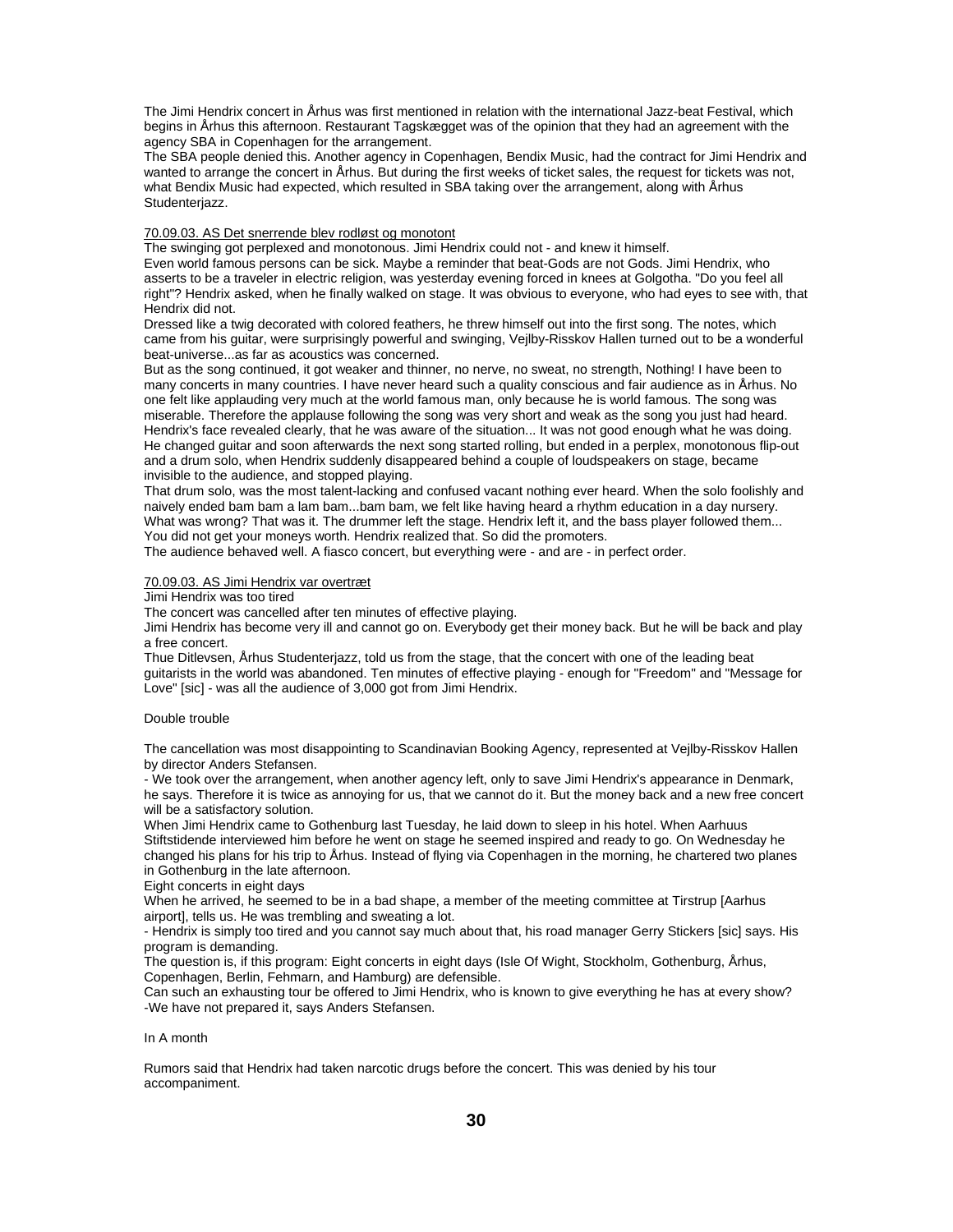Others said that Hendrix was dissatisfied with the slight applause. But that is not true either. - We found the audience enormously enthusiastic, said Mitch Mitchell.

It is still unclear, when Hendrix will come back to town for the free concert. SBA expects it to be arranged in a month.

## 70.09.03. AS Kø efter pengene

Queue for money

Even as early as this morning there was a minor queue in front of Kaabers Musikforlag, Ryesgade 16 in Århus, which are responsible for the ticket sales for the Hendrix concert.

Everyone, who came this morning to get their money back, were asked to come back at noon, when a couple of officials from Århus Studenterjazz, would be there to take care of paying back the ticket money.

Nothing is said about a last date for when the money must be returned, but Århus Studenterjazz asks everyone to come as soon as possible with regard to the big account settlement. There is no doubt about this payback - which by the way is unheard of in the first history of beat concerts - will be of benefit for The Who concert on September 21. Kaabers Musikforlag will also sell the tickets for The Who.

## 70.09.03. BT Jimi Hendrix: Jeg er en mand som mange andre, f.eks. Napoleon

Jimi Hendrix: I am a man like many others, fx. Napoleon

The guitarist Jimi Hendrix will keep his present band till the end of the year. He will not give more than 20 concerts a year, though. He has recorded 150 tracks on record [sic], but think that only 15 can be used for his next LP. Which is not expected on the market at the moment. In the meantime he has released an LP with in amongst Otis Redding and Neil Young [sic], recorded at the Monterey-festival in 1967. This should be very interesting. *- When I heard it, I noticed that I play "feelings" not music,* says Jimi Hendrix. *I prefer to give concerts in Europe, where people listen to the music and not just sit and freak out. But I always play the best I can.* 

## Endless sentences

Hendrix talks a lot about his music. About mystical, supernatural things. About euphoric drugs. About the audience. About peace. About war.

About his musicians: *- We feel good together. Mitch Mitchell is an artist on his drums*. He calls himself an idiot, because he fx. has signed a long-term contract with the record company Capitol. The latter is the reason why he released the LP "Band of Gypsies".

Otherwise he talks very hazy.

From his endless sentences, can be cited:

- *I would die yesterday or tomorrow. We all go this way.*
- *We all come from somewhere, whether white, black or Indian.*
- *I do not get any fun from cocaine.*
- *You have to give up the word religion.*
- *We all have a God in ourselves.*
- *I hate to perform outdoor at night, then I cannot see the audience.*
- *LSD is naked.*
- *I am just a man like everybody else, fx. Alexander the Great or Napoleon.*

## 70.09.03. BT Mere indfangende end nogensinde før

#### More catching than ever

Jimi Hendrix went on the stage in Vejlby-Risskov Hallen after more than half a hour of waiting. Then something happened. His music is as electric and catching as ever. He proved that he is one of the greatest personalities of the beat stars.

Though he did not take me as much by surprise this time, as when I heard him three years ago. One has gotten used to his extreme attitudes. But the rhythm, the feelings, is like never before. He lives with his guitar, like he was born in it.

Fascinating.

His vocal has not developed into anything special as his guitar playing. One listens to this dark guy, with the soft movements on the stage. He moves softly over the stage and tickles intensively the strings. The result: Beat music, which jumps the listeners. Hendrix has got some of the honest and original blues feeling, which gives the beat music a new dimension. He got the feeling inside him, which works itself out the ramp. Jimi Hendrix, his bass player Billy Cox and the percussionist Mitch Mitchell get the vibrations out, so we are looking forward to the concert with the trio in K.B. Hallen tonight. We care a lot about Jimi Hendrix. We like to hear him again and again.

## 70.09.03. DE Plop ! Farvel Jimi !

## Plop! Goodbye Jimi!

*- I am so tired and have not slept for three days*, said the world's best guitarist, Jimi Hendrix, before his concert in Vejlby-Risskov Hallen yesterday night. That is why he should have cancelled his performance, which only lasted eight minutes. 4,000 people who had paid more than 150,000 crowns in entrance can go and get their money back today.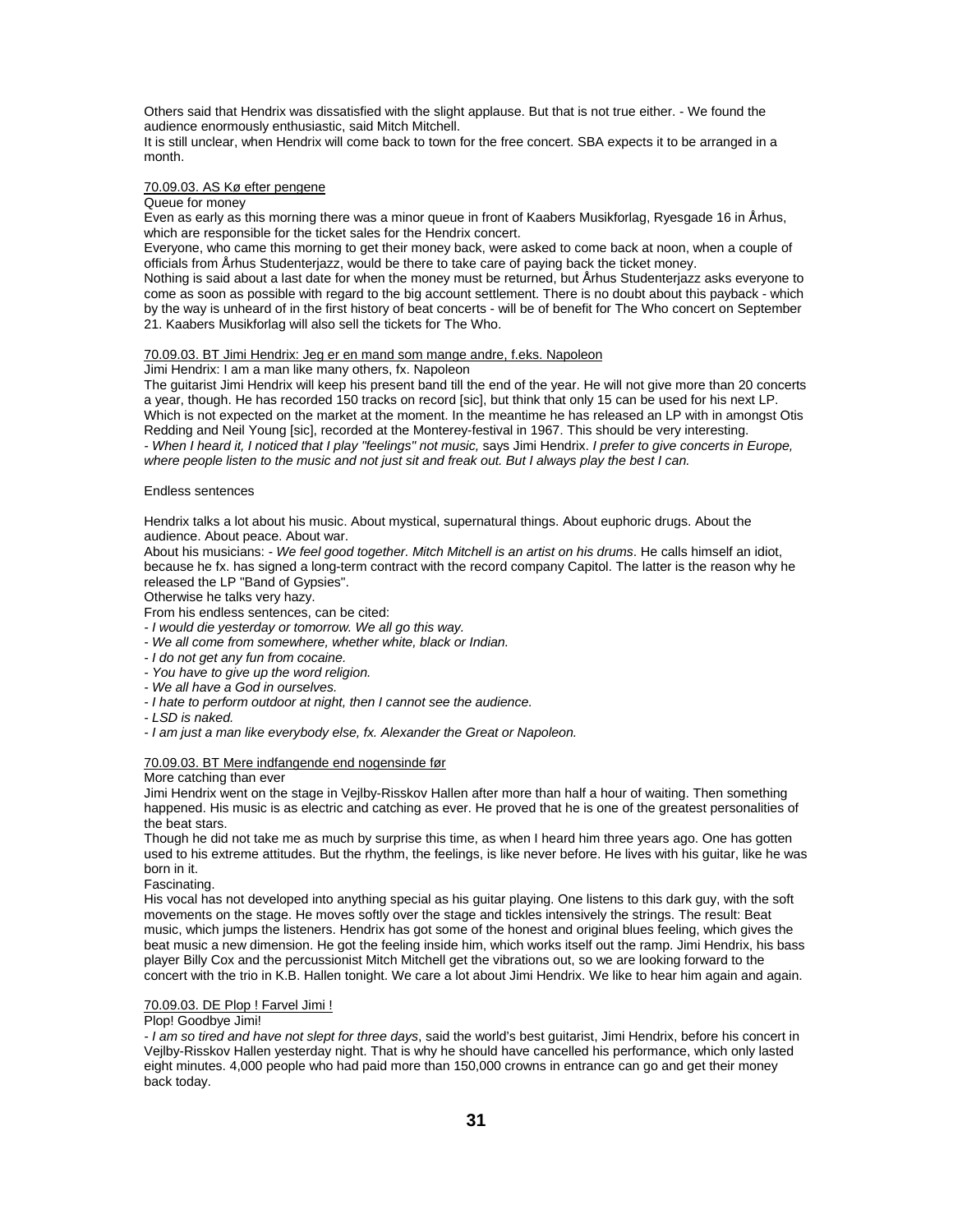## 70.09.03. DE Faldt som en våd karklud

Fell like a wet rag

Jimi Hendrix (left), Mitch Mitchell and Billy Cox on stage in Vejlby-Risskov Hallen. We got the heavy, groovy blues rock from the group in "Freedom", rock 'n' roll in "Message of Love" - but it all only lasted for 8 minutes, then the curtain fell for the guitar phenomenon Hendrix.

Jimi Hendrix completely "freaked" out in Vejlby-Risskov Hallen.

Vejlby-Risskov Hallen was yesterday evening the settings for the greatest beat scandal since The Who went on stage in Århus-hallen on September 26th 1965 and was attacked by fanatic fans, who razed the hall in a moment. Jimi Hendrix got to play, like The Who, only a few minutes before it went wrong - but in contrast to five years ago, it was not the audience, who spoiled the concert - instead it was the highly estimated single guitarist himself. Jimi Hendrix who completely freaked out.

#### It went like this:

After the last lovely vibrations from the support group Blue Sun had closed around 20.15 an awaiting and expectant atmosphere spread in the Vejlby-Risskov Hallen. Now the man everyone was waiting for - and whom you had paid from 35 to 55 crowns to see, should show up.

But the minutes passed, and while everyone stared despairing at the stage entrance the mood was raised. There were stamping in the floor, whistling, and clapping. Meanwhile fifty press people and the organizers stood together and waited for the big master.

Finally at 21.05 came first the bass player Billy Cox, afterwards the drummer John "Mitch" Mitchell (sic) - and at last Jimi Hendrix who under earsplitting applauses entered the stage in his spangled clothing: black shoes, chalkwhite sailor-trousers, blue-lilac colored silk scarf, tied around the upper arm, on the outside of an tight orange red Chinese shirt with blue yellow spots.

- *Are you feeling all right* asked the wild man with the rebellious curls, kept by a blue headscarf. Yeahhh, the answer was - Then welcome to the electric circus.

But there was no electric circus. After Jimi and his two companions had build up a stimulating compact wall of sound with tearing elegy from Hendrix' guitar, which he used in his widely famous "machine gun" style - it all fell down like a wet rag.

Precisely 8 minutes passed before Jimi Hendrix dropped his guitar plectrum. We only got a sporadic knowledge to the capacity of the three top musicians before it happened. Hendrix became strange and stood and strummed on the 12 stringed with the fingers completely out of inspiration, even though it was not support he needed from the 3,000 young people in the hall. Mitch Mitchell tried to save the rest with a great drum solo, while Jimi took a smoke, hidden behind the amplifiers. But the concert was over - you could see it on Mitchell who looked anxiously after Hendrix and Cox, who both stood and talked behind the stage. The last drumbeat died and it was announced over the speakers that Hendrix would take a five minutes break.

The five minutes became 10 and 15 - half an hour passed before the releasing message came: Jimi Hendrix feels very sick and cannot play anymore tonight. (Screaming and obscure yelling). He promises though soon to return and give a free concert here in Århus - everyone can get their tickets refunded tomorrow at Kåbers Musikforlag. It was the complete frustration, nemesis for the many Hendrix fans that could not see how he staggered between all the empty beer bottles in the adjoining room.

Already before Hendrix went on stage, it was told from the inner circle amongst the organizers, that he had freaked out. And the misgiving was now confirmed: Hendrix had a blackout. Whether he was drunk or high no one could confirm in the panics that started - and it was not possible to get any sense from himself - but he had let down his fans, and this can give some bad consequences - at least there will not be sold many Hendrix-records in the coming time. Left back is Århus Studenter Jazz with an economic spanking, which can be felt long after. One understands their disappointment. The arrangement was well planned and the student's jazz should not be blamed that Hendrix freak out at that time. One really hopes that Jimi Hendrix shows himself like a man that the will keep his word and returns to Århus and gives a free concert, he owes the audience that - and not to forget Århus Studenter Jazz.

## 70.09.03. PO Hendrix afbrød koncert

Hendrix broke off concert

The Jimi Hendrix concert in Århus did not turn out as people had hoped. After only two songs the American guitarist left the stage and after ten minutes people were told that there would be no more music that night. Hendrix was sick and the people could get their money back. Before it all broke up in disappointment, we were told that Jimi Hendrix would come back to Århus within a month and give a free concert. Already from the beginning it was obvious that something was wrong. Hendrix said he did not feel very well ("*I have been dead long*"), and it took a long time to get him on stage. People who from the beginning showed the patience of an angel, started to whistle and buh, but the displeasure went into shouts of joy, when Hendrix, Cox and Mitchell finally showed up. They played only two - but long - songs: Freedom and Message to Love. - *Welcome to the electric circus*, Hendrix said, and then it was the old Hendrix. Stars were singing, children crying and humans and animals suffered and the people cheered, all together in the light of his guitar. Time ceased to exist, we stepped into a fourth dimension, and whether he played worse or better than before, I cannot tell. He played. But it got an abrupt ending, and several experienced the miserable sight of seeing him being half carried up the stairs and out of the Vejlby-Risskov Hallen.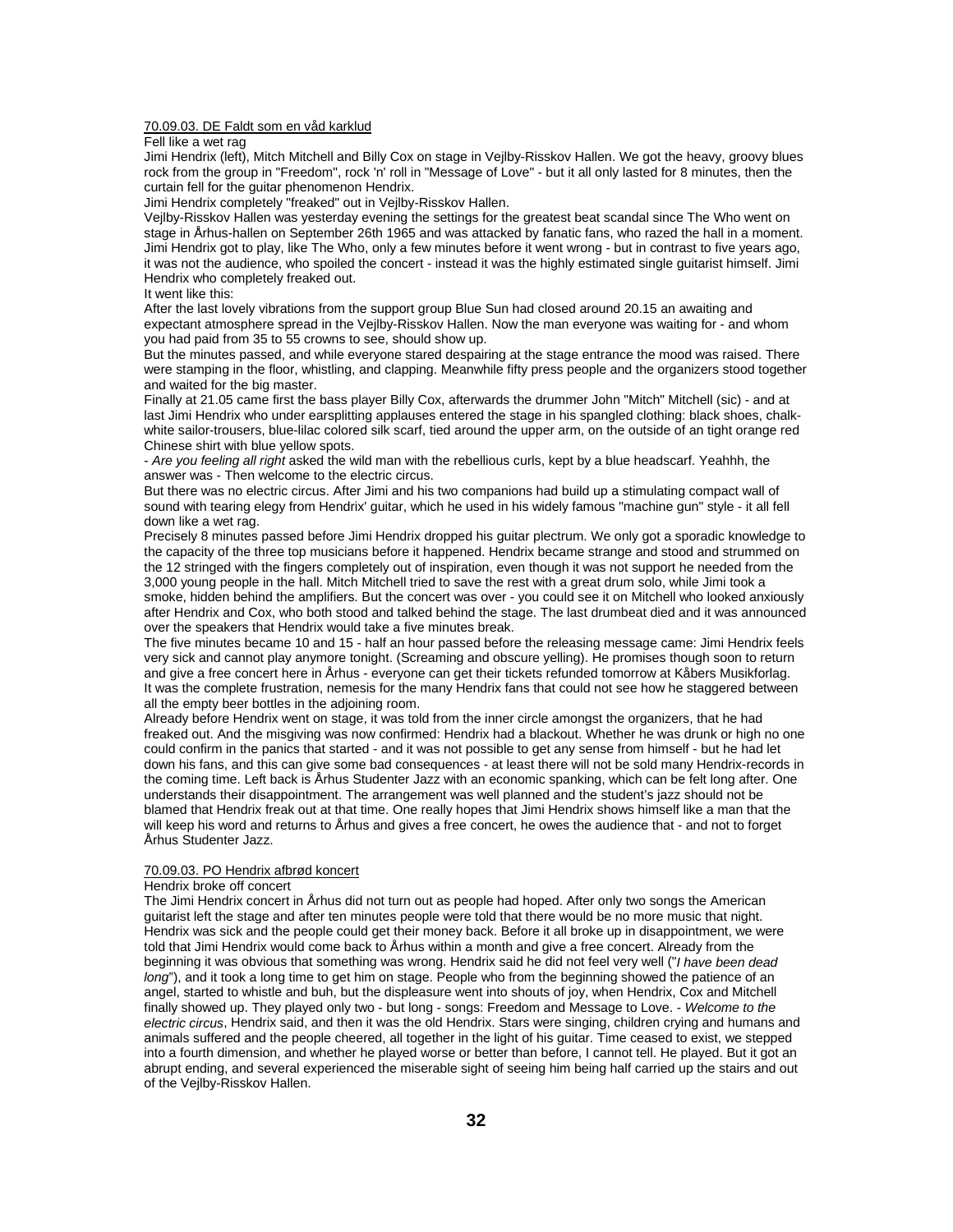According to Anders Stefansen, SBA, the concert this night in K.B. Hallen will be performed. Hendrix should be refreshed by that time.

## 70.09.04. AK Guitarkongen i kanonform

Guitar king in top form

The autumn pop season started in the best way in K.B. Hallen last night, where Jimi Hendrix, the undefeated master of the electric guitar, gave concert. The hall was full and 4,000 wild fans put the skids under the famous man. It seemed like the many pop fans had saved up all the summer, for similar atmosphere you have to look a long time for. There was applauded to the sound technician and the gatemen's, besides of course, the musicians and two men who rolled of with a piano.

A concert with Hendrix is one big prayer meeting, where the single musical point does not matter. It is the entirety, the power, the energy, the humor, which is the determining part. And Jimi was in good shape. He talked, laughed and played incomprehensible on his big shining guitar. We got "All Along the Watchtowers"[sic], "Machine Gun" and a lots of others, known and unknown. The amplifier pressed and the applause would never end. The Danish-American group "Blue Sun" entertained the first section, with theatrical attitudes, gimmicks and avantgarde jazz. We could have been without them.

#### 70.09.04. BE Hendrix uden overraskelser

Hendrix without surprises

Full house to the concert in K.B. Hallen

After a way to long break and a quarter with an impatient audience, who demanded the headliner on stage, Jimi Hendrix walked softly into the K.B. Hallen with his white guitar and his new group. His presence resulted in a true rush against the stage - as an idolized person he has a place next to Mick Jagger. His position as loner he confirmed by playing with the amplifiers being twice as large as the bass player Billy Cox's, and being on a sound level which made it completely impossibly to hear the drummer Mitch Mitchell. Though Hendrix is a great musician, he seems to have a small personality. The music was not different from Hendrix's two other visits to the city. In a scene show, with sexual appeal and songs from old records he is able to keep the listener's attention all the time. His brilliant finger maneuver and safe routine fills the room with high-pressure sound. The fantastic outlets, which Hendrix at single previous concerts has presented us for, did not came yesterday. It was obvious that this concert was one in a million.

In the middle of the show the left-handed American guitarist got lyrical and played dreamy and wonderful in "Baby where do you come from" [sic].

Hendrix, in gypsy outfit, also let a soft snarl renew his own compositions and Bob Dylan's "All Along The Watchtower". It was Hendrix as expected, but without any news.

#### 70.09.04. EB Hendrix træt, vil ha' pause

## Hendrix tired wants a break

*Why I work so much, yes, I wish I knew it. But now I have to take it easy*. This was what Jimi Hendrix told Ekstra Bladet after his concert in K.B. Hallen in Copenhagen. At the same time he revealed that he did not know that he was the headliner this week at the Fehmaren festival. If Hendrix disappointed his audience Wednesday evening in Århus, he played for almost 100 minutes in Copenhagen. But Jimi is probably a kid for fun. Even though everybody started fidget with impatience around 20.15, when he was supposed to follow the group Blue Sun, he played on in his dressing room together with his bass player Billy Cox and with his girlfriends as an adoring audience. At the same time the mood in the hall was raising, and Anders Stefansen from Scandinavian Booking Agency got wrinkles on his forehead, and Hendrix's many people ran back and forth. One saw to that the door to the stage and the shouting people was closed. Would he play or not? That was what you asked yourself after 30 minutes. But Hendrix would, even though he was tired, exhausted, and lacked sleep. This was the official explanation. After the show he was not more tired though, than he and the ladies were planning a trip to Tivoli. This night Hendrix plays in Hamburg, if...

## 70.09.04. EB Varmt og direkte lydorgie med Hendrix

Warm and direct sound orgy with Hendrix

Even though K.B. Hallen with its dark lines of chairs and its enormous arching loft, is not normally the place where the big things happen, it was with some expectations, that the flight on Hendrix's soft, strong music was anticipated. Blue Sun, one of the new Danish groups, which has been very popular lately, supported Hendrix who could need that... Blue Sun reviewed ...But then Hendrix entered, greeted by a giant wave of applauses from the audience. He answered back by showing the V-sign and jumped right into … [can not read this line], and let us knew that something was happening now, here and now. And with far-reaching, beautiful visual sound waves he gave back what he had and more than that. Far into the body one felt how Hendrix with his guitar and his amplifiers could make love to a hall full of people.

To the brimming over-climax Hendrix and the audience never reached, the communication with the pushing bass player Billy Cox missed a couple of times, and Mitch Mitchell was often lost, but everything flowed quiet and warm up and down without any of the parts reaching climax, and when Hendrix had played the extra songs "Hey Joe" and "Let Me Stand Next To Your Fire" everything went quiet and calm. There was given and there was taken so much that everyone felt comfortable.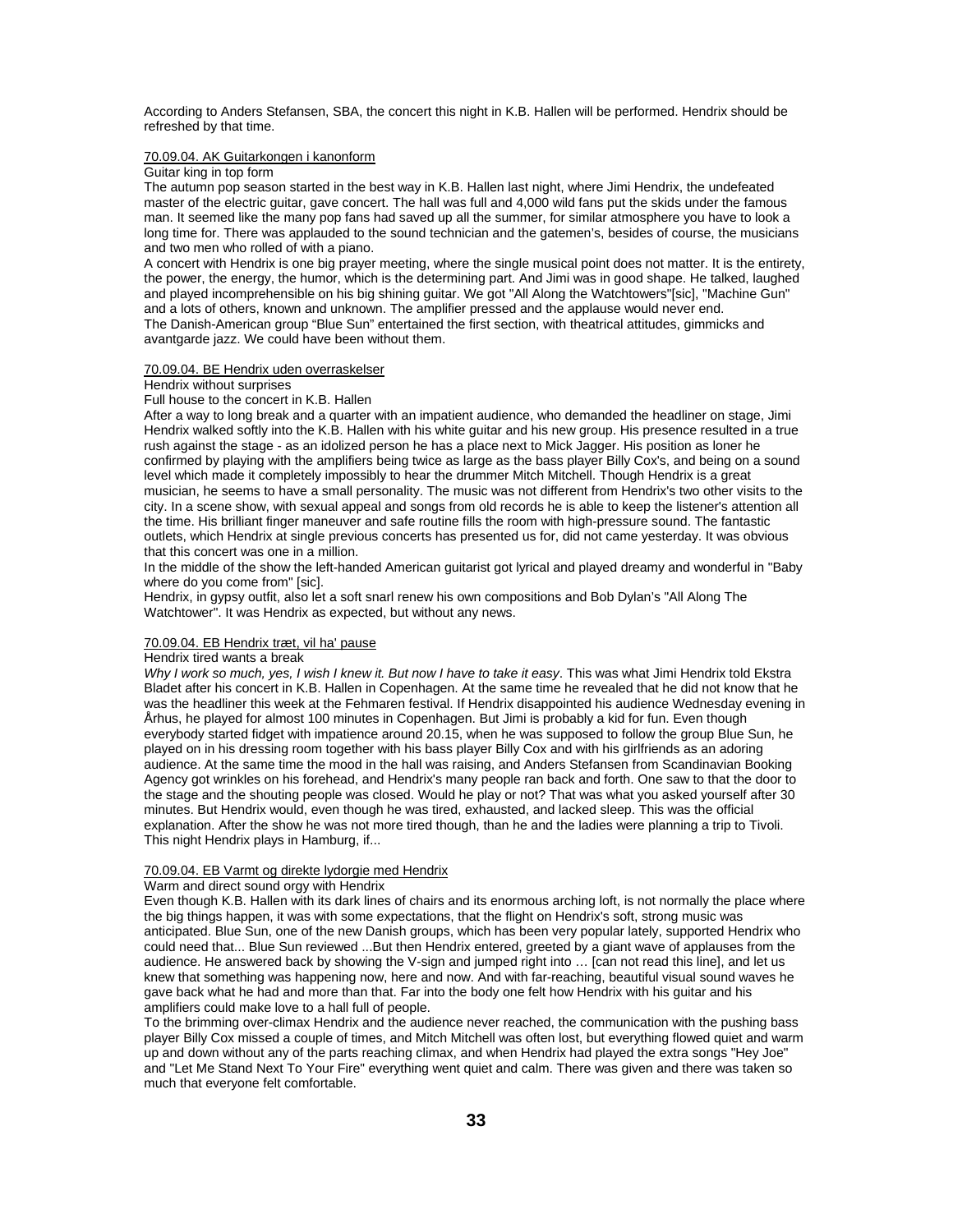70.09.04. JP Kort fornøjelse med Hendrix

Short amusement with Hendrix

2,000 tickets refunded after cancelled concert with Jimmi [sic] Hendrix in Vejlby-Risskov Hallen, but he will play a new concert.

Approximately 2,000 Jimmi [sic] Hendrix-fans had a short amusement, at ticket prices on an average of 50 crowns, at the concert in Vejlby-Risskov Hallen, Århus, last Wednesday.

As early as after the second song, the concert had to be stopped. The official statement from the agency, SBA in Copenhagen, says that Jimmi [sic] Hendrix was ill and over-exerted. Last evening a concert with him in K.B. Hallen in Copenhagen was performed. Head groundsmand Fjordside, Vejlby-Riskkov Hallen followed the first major beat arrangement in the new hall from the operator room: - Jimmi [sic] Hendrix took a long time to enter the stage. For sure I do not know much about beat, but I do not think the first song sounded as it should. The audience applauded and showed great enthusiasm. Then there was an embarrassing break of 15 minutes [sic] before the next song. The young and engaged audience took the break with stoic patience. With the same patience the audience took the message that the concert had to be broken off and that the ticket price would be refunded.

It did surprise us that there was no sign of trouble, but we are pleased with this calmness of the young audience.

- Was Jimmy [sic] Hendrix under influence of narcotics?

- Embarrassing question, ask a doctor...

Jimmy [sic] Hendrix was not consulted by a doctor, but lead out the back door and driven away in a taxi. The beat guitarist promised to come back at the end of the month and do it over again. The date has not determined, but there are plans of a free open-air concert.

This was how the first major beat concert in Århus ended. In this month two concerts with top names will follow. September 9th The Rolling Stones will come and September 21st The Who. Head groundman Fjordside does not have any worries after the Hendrix episode. He is sure that The Rolling Stones will meet fresh and well available.

## 70.09.04. PO Kærlighedens kriger

Warrior of love

Unsurpassed Hendrix in Copenhagen

Concert of the year. This label is very used, but this time it is justified. Jimi Hendrix in K.B. Hallen last night surpassed anything we have heard until now. A filled hall made love to him, sat with open mouths and vibrating nerves and heard him, Billy Cox and Mitch Mitchell (who went to London yesterday and returned on a rented plane, to say hello to his new-born daughter). Stone Free, Foxy Lady, Message To Love, All Along The Watchtower, Freedom, Spanish Castle Magic, Purple Haze, Hey Joe, you name it, they where all there. Jimmi [sic] was ill and tired in Århus, but in Copenhagen he was so high that it was true energy, true adrenalin which ran through his fingers, through the guitar and into all of us. That any human can contain this much is so incredible that it can only be true.

He gave the peace sign when he entered, and the feelings he and his group expressed through their music was true love, a love that contains all the aspects of love, from sorrow to rebirth. As a warrior of love he stood dressed in many colors and was the best guitarist rock 'n' roll music can offer. What Hendrix, Cox and Mitchell gave those who where in K.B. Hallen can no one take from them.

#### 70.09.05. IN Hendrixerei

**Hendrixcraft** 

Jimi Hendrix and Blue Sun in KB-Hallen

In connection with the broken off concert in Århus last Wednesday Jimi Hendrix is supposed to have said that he had "been dead for long". If this is correct, I would suggest that the concert two days [sic] later in Copenhagen was a rise from the dead. A similar musical liveliness I have rarely experienced. It lasted one and a half hour, and left one as a rag. It was hard to bear.

More reserved listeners would might make objections saying that Hendrix gives the audience too few breaks, and that he was at unvaried speed at the highest volume and intensity. But I am afraid there seems to be nothing to do about that. After all it is on this level of sound, that he utilizes the guitar-amplifiers tonal possibilities. Should it not be possible to live on the intensity level he uses? After all it is not frequent you experience something like this. For my own concern I have to think back to the last Hendrix concert one and a half year ago, and from there all the way back to John Coltranes first visit, nine years ago. There is time for a breathing space.

Also the reminiscence of Hendrix as an entertainer - from time to time he put his tongue out and played guitar with his mouth, would it be too cheap to make sarcastic remarks about considering how much music you get besides, and in addition it is music which is continually built up, music which almost from minute to minute exceeds its own limits. Not to forget his apparition, which is unique, his colorful dress, but first of all his supple grace in every movement during his playing. I do not think I know any musician who offers the eye as much as Hendrix. Beside him, his two co-workers get reduced to nothing but co-workers. The bass player Billy Cox is anyway no flyer, a very solid accompanist, but not filled with ideas like the predecessor, the English Noel Redding. The drummer Mitch Mitchell is on the other hand an excellent third part. Maybe not dynamic enough for Hendrix, that would demand an Elvin Jones or Tony Williams, but with a rhythmic complexity and an ability to follow Hendrix everywhere, which can be hard to imagine any other drummer do. And when did we last hear a drum solo so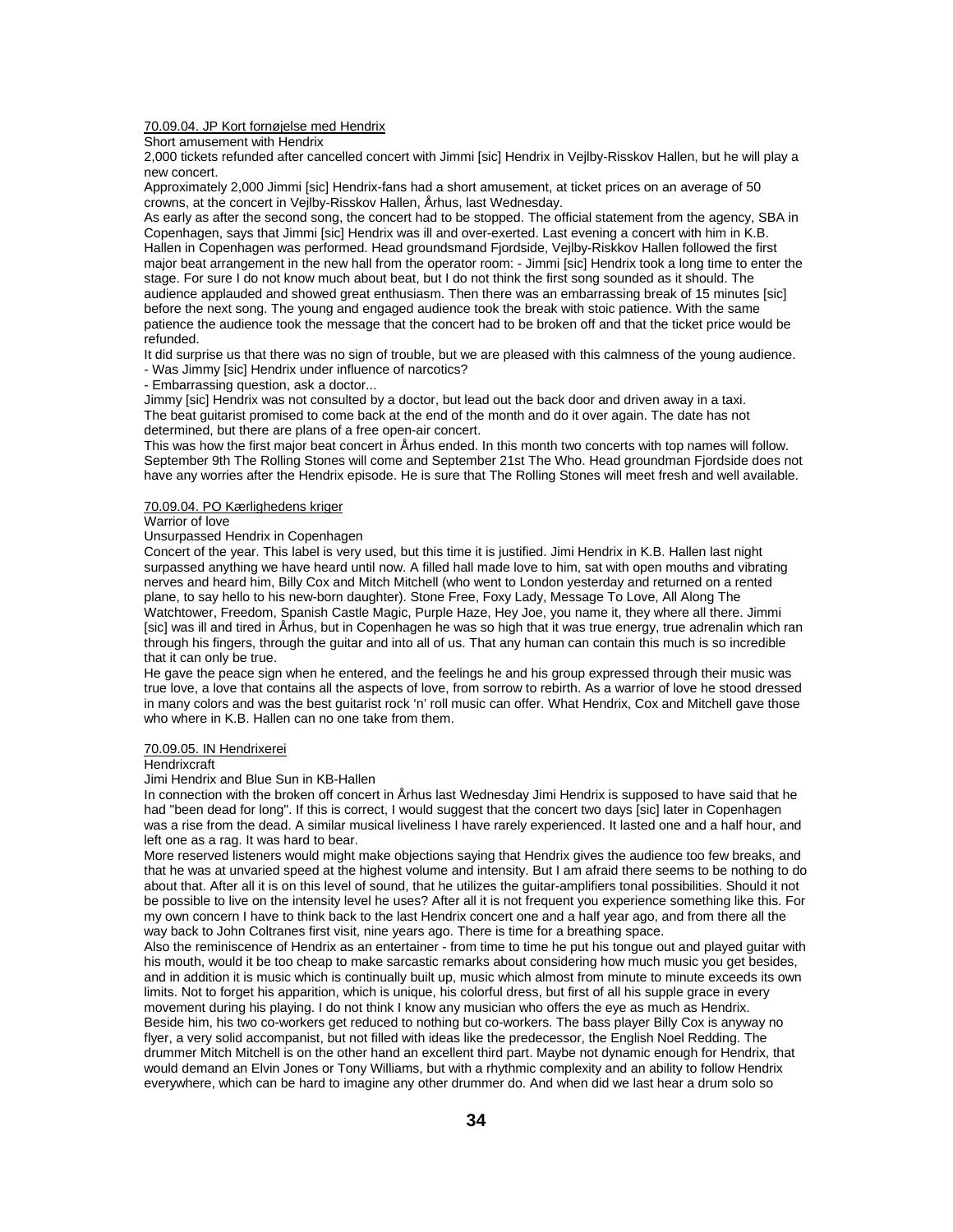## rhythmic and eventful as Mitchell's this time?

But beat concert? The word is too narrow to cover what happened. It was more a musically trip, which went beyond what you can hear on the records of Hendrix (and even at his last concert), and beyond all other musical categories. A trip, also in the sense that you would wait a while before a repetition, there is enough of impressions to work with. At the same time we look forward to the next time...

On this background, the first group Blue Sun's first hour fades a bit. They did play better and more independent, when talking about first breed, and this section also offered a special attraction in a short guest play by trumpeter Don Cherry, a combination I would love to hear more from... Blue Sun reviewed ... But of course, which other first group could have got away unhurt from supporting Hendrix?

## 70.09.06. MP Jimi Hendrix: - Jeg ofrer noget af min sjæl

## Jimi Hendrix: - I sacrifice some of my soul

*I am not sure I will live to be 28 years old*, says the 25 years old [sic] beat-idol Jimi Hendrix in an interview with Morgenposten. - *The moment I feel I have got nothing more musically, I will not be around on this planet anymore.* 

## 70.09.06. MP Jimi Hendrix: - Jeg er ikke sikker på, jeg bliver 28 år

Jimi Hendrix: - I am not sure I will live to be 28 years old

Unfortunately the concert in Århus with the one who is possibly the greatest guitarist of rock music did not turn out as we had expected. Jimi Hendrix was exhausted physically and mentally due to a far too tight touring schedule, This caused him to give up, having struggled his way through two songs, as he was unable to complete the concert. It was a shame - for both him and us, because we know he can do it, but the day before yesterday it did not work out. Still it must be said that the two tunes, he did play, "Freedom" and "Message to Love" from the album "Band Of Gypsys" really brought us onto the enormous sound trip that characterized his music. The music was there, warm and vibrant and everything else ceased to exists.

*Welcome to the electric Circus*, Jimi Hendrix opened by saying, but it was to be short-lived. Still you got time to enjoy both Jimi's eminent guitar play, Billy Cox's bass play as well as Mitch Mitchell's powerful percussion. However, Jimi Hendrix promised after the concert had been broken off to return within a month to give a free concert in order to enable everyone to experience his wonderful playing, which at its best lifts us up into a higher sphere.

#### **Talkative**

It was clear that Jimi Hendrix was tired. Already long before the concert he talked about canceling because it simply was not fair to the audience. Even so he was very talkative before the concert. As a matter of fact he talks without interruption and gesticulates with his hands. Upon seeing the harbor of Århus, he exclaimed: *Oh a harbor, this is the drag about being on tour constantly, we never get a chance to see the places we play, but it is all part of the machinery. I prefer to play in Europe, because here people listen and understand what it is all about whereas*  they freak out in the States. I do not like playing at night as I cannot see the audience, this is the most beautiful *part of big open-air festivals, it is light and you can see the faces of the audience.*  Religion is the thing

## Jimi Hendrix talks a lot about supernatural phenomenon's, all the time he returns to Jesus and Djenghis Khan: -*"In reality Jesus started off a lot of wars, not himself but the people who supported his cause. That is why Christianity is a something of the past. Religion is the thing and it has to be found within yourself, you have to live with peace of mind. Most human beings have been born as human beings made for love and peace. It is only their obligations in our society that make them dress gray and black.*

*- Why is it, that I keep hearing Mick Jagger's name?* Jimi Hendrix asks. *We are into different things, but I suppose thoughtwise we have got certain things in common. I would like to get involved in starting off a record company*  with the Rolling Stones, which they have talked about. Music is my life, you have to be honest. It is about life and *feelings and you must take your time for it like in any other occupation. In my case, I sacrifice a part of my soul every time I play. There are also certain moments when I feel I HAVE got to write, especially before I go off to sleep when all thoughts run through my brain. My guitar is my medium and I want everybody to get into it. I want to turn the world on. Music- and sound waves are cosmic when they vibrate from one side to the other. I am not sure I will live to be 28 years old* (he is 25 years old [sic] now). I *mean, the moment I feel I have got nothing more to give musically, I will not be around on this planet anymore, unless I have a wife and children, otherwise I have got nothing to live for.* 

#### Not LSD

While he continues to talk about mystical things, he says among other things that he does not like LSD, *"because it is naked".* I need oxygen, he says and takes a deep breath.

About his close friend, the leader of the group Love, Arthur Lee, Jimi Hendrix says: - *I am very fond of him. We are like brothers. We could start a new human race with our music. I would very much like to do more things with him. We have just recorded an album together. We think and feel the same way, so it would be wonderful if we could work out something together. We are a kind of spiritual gypsies traveling around getting our message out through our music.* 

*I love reading fairy tales, H.C. Andersen and Winni the Poo. Fairy tales are full of fantasy and like music they*  appeal to your sense of imagination. I never play a song the same way twice. I cannot play something that I do not *feel for and that I can put my soul into.* 

Witchdoctor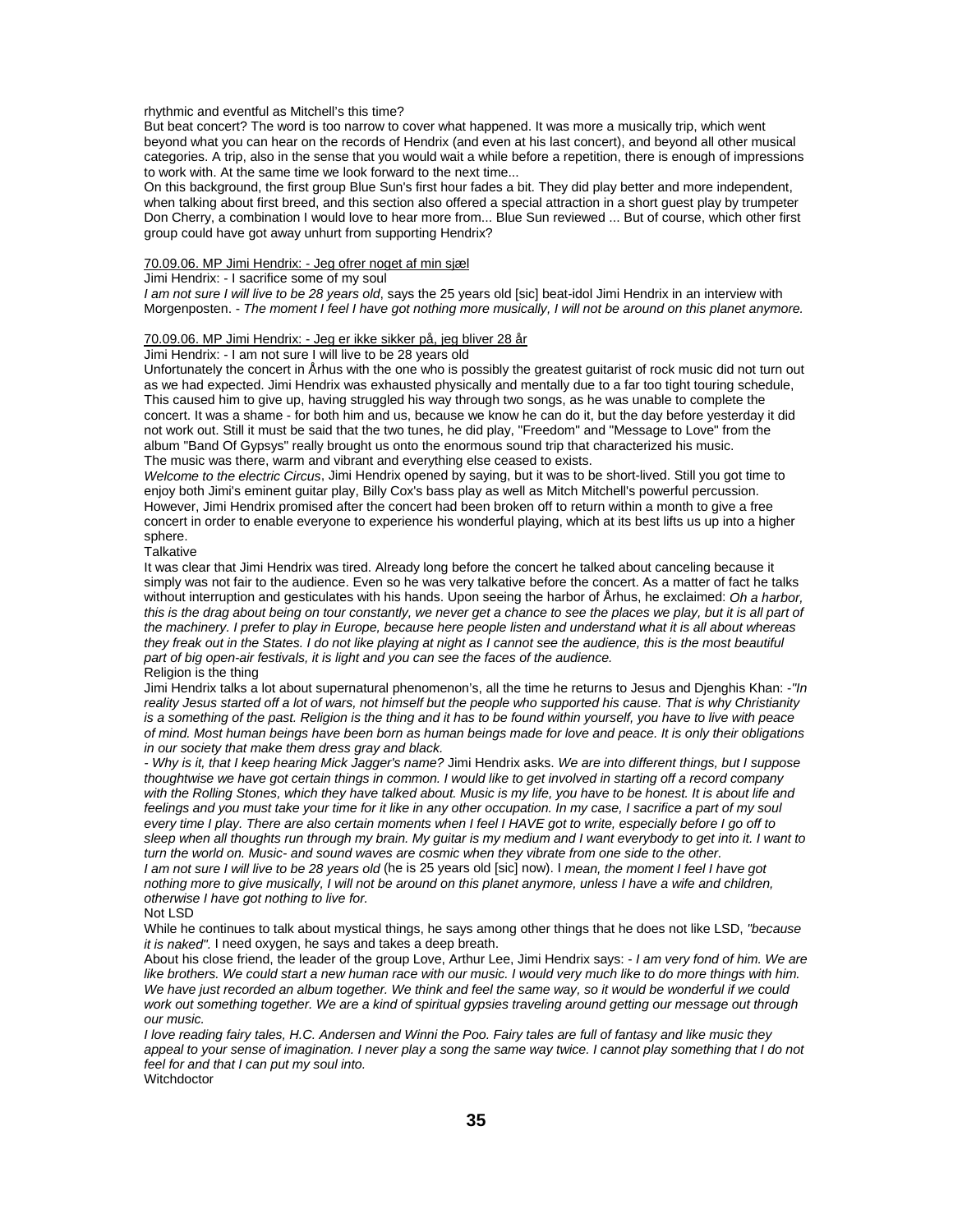Concerning his plans for the future, Jimi Hendrix says he intends to keep this band at least till the tour is over. With this line-up they have recorded about 150 tracks, 15 out of which they will be able to use on their next album. As for the bootleg album, which is supposedly been recorded after the festival at Woodstock, Jimi says he does not care.

*People have many weird ideas about me,* he continues, *the ones that label me do not know me, or only one part of me. Like I said before, I hate labels and the one with witchdoctor on it does not stick.* 

Immediately prior to the concert, Jimi Hendrix said: - *I am the bus driver and you are my passengers. As a matter of fact this remark summarizes all of his music - He is the captain of the spaceship, and he wants to take us - the listeners - along his space trip, out to where the sound waves are allowed to tickle you.* 

On stage he radiates electric energy, in private he is quiet and reflective...like a wolf in sheep's clothing, such is the nature of Jimi Hendrix.

70.09.11. SE Verdensstjernen forlover sig med dansk fotomodel Worldstar gets engaged to Danish model.

70.09.11. SE Verdensstjernen forlover sig med dansk fotomodel

Worldstar gets engaged to first model

-The happy new engaged consider seriously marriage, but first Kirsten is going around the world to all Jimi Hendrix's concerts. After this they will make their home in London.

-Jimi and Kirsten were invited to real Danish meal, at Kirsten's mothers place, Mrs. Birthe Nefer, before the concert in Copenhagen.

-I had an awful time in Paris, says Kirsten Nefer. Actually I always hated the model job. Now I hopefully get a chance in some English film.

-Kirsten was happy to be home again after two years in the foreign. On Frederiksvej in Frederiksberg she meets her sister and little niece Louise.

-She is wonderful, thinks Jimi Hendrix about his Danish fiancé. Is it on the edge of marriage, film "stardom", and happiness, Kirsten stands?

The world famous English guitarist, Jimi Hendrix, who gave two concerts in Denmark last week, has been engaged to the young Danish model Kirsten Nefer.

Kirsten Nefer, the 24 years old Danish model, who went to Paris two years ago to try her luck, has been engaged to the world-famous beat musician Jimi Hendrix in London, and as a chord from his guitar they got in love. Kirsten follows now Jimi Hendrix' trio everywhere they play, and she loves it. She has always hated the model job, she tells SE og HØR. The time in Paris was the worst period of her life, but she loves London, and she now hopes playing a part in a film will give her a new life. The connection with Jimi Hendrix should not make her chances less. He has for several years been on the charts all over the world and has all in all played more than 150 tracks on records [sic]. He has been called "The greatest personality of Beat" and all the agencies are fighting to get him. Kirsten Nefer has tried the hard side of the model world, before her breakthrough as model. The first year she tried in Paris she ran to all the photographers with her pictures, and it was actually not until she came to London, that she was discovered by the photographers. Now the Danish Kirsten lives in the high class […]elgrave-district, some more than the 3rd class hotels her time in Paris could offer. For a while she stayed with the designer Jean Voigt, who helped showing her around in the fashion city.

It was George Lazenby, the man who took over the role as agent in the James Bond films, who presented Jimi Hendrix to Kirsten, who now will make her a film star. Kirsten thinks that everything is wonderful now and hopes that it will not last long before the wedding bells will ring for her and the beat star.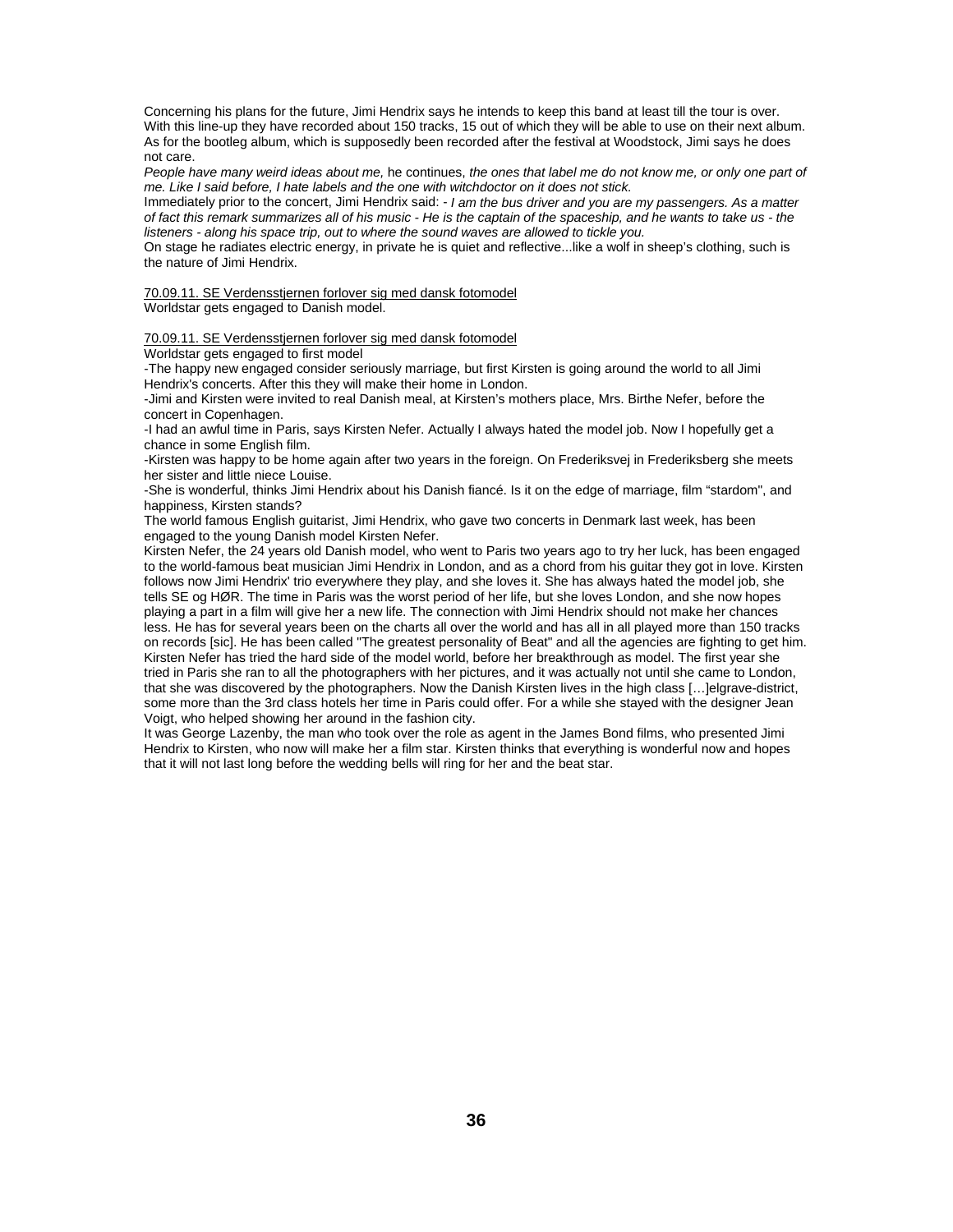# VARIOUS ANECDOTES

## 1967 - Falkoner Centret

Anders Stefansen (Owner of SBA: in Lasse Ellegaard/Dansk Rockmusik/Information/1976, p. 43) - What about Hendrix? "That was a chance, because it was in may 67 and we had to choose between Friday-Saturday-Sunday. We took the Sunday because we expected the weather to be great that weekend, then people would return from the beach or the forest Sunday evening and they could go to the concert. That turned out to be right. There were not many tickets sold in advance but people came running Sunday evening and we got sold out. Since then we had him 3-4 times, and sold two concerts each time." How was Hendrix to work with? "Nice. He was a real musician, he just loved to play. There were never any problems."

Peter Thorup (played support in Beefeaters: in Record News) - "We had taken some different drugs that evening, and we played some improvised tunes. I remember Jimi standing and looking at us with a big smile. Later in London [Peter Thorup played with Alexis Korner from 1969 onwards] Jimi came to a concert and went backstage after the show, and he said "*Sure I remember you*".

#### 1968 - Tivolis Koncertsal

#### Niels "Pind" Pedersen (support in Page One: pers.comm.)

"Oh yes I remember very clearly that evening. The 1st show Bjørn [Uglebjerg] and I saw from behind the drummer, during 2nd show we sat among the audience. The thing that really thrilled me about Hendrix was that he had hurt his hand in Stockholm so he just played with the other hand [Maybe he did not know that Hendrix was left-handed, or he remembers wrong].

## 1969 - Falkoner Centret

#### NCH (recorded 1st show: pers.comm.)

"My equipment was the best you could buy at that time, a UHER reel to reel with a good microphone, it was just that Hendrix played so terribly loud that I could not make the recording any better"

### 1970 – Vejlby-Risskov Hallen

Bo Jacobsen (supporter in Blue Sun: pers.comm.) "We had to leave when we had played our support, we had a job in Stakladen, Århus."

Thomas Røll Larsen (in audience: pers.comm.) "Jimi was not sick, you know with influenza or alike, he did not feel well in the way you look when you have had a bad trip. I do not remember much about the music, but after we was told that the show was cancelled and the tickets were refunded, some friends of mine rushed for the dustbins, well knowing that many had thrown the tickets in these after the entrance - they got a lot money by that."

Tobias Wienberg Jagd (Jimi collector, his father saw the performance: pers.comm.) "Audience supposedly wondered which trick Jimi were doing as he bend over and picked something up from the floor all the time, after entering, suddenly my father realized that he was actually dropping his plectrum all the time"

Kasper (Jimi fan, his friend saw the set: pers. comm.) "A guy I know walked backstage before the show and asked if anyone had a cigarette, "*oh yes*" and Jimi gave him one."

#### 70.10.18. PO Nyt om rock

## News in Rock

Among the friends to Jimi Hendrix' burial in Washington was Johnny Winter, who is among the many who have recorded tapes with Hendrix (others are Arthur Lee & Love, Buddy Guy, and Eric Burdon). Part of these tapes will probably be released in the future, fx. some recording from Jimi's Woodstock house last year will be released on a bootleg LP, where he plays with a couple of friends. Jimi Hendrix himself did not have a warm relationship to these tapes. About the still flowing stream of Otis Redding records after his death Jimi said (in Århus):

*- I don't want that to happen for me.* 

About bootleg records he sneered:

*- I walked into the bathroom, flushed out, and there was somebody recording.* 

94.05.14. ÅS Beat-stjerners ejendele jagtes

- Searching for beat stars possessions

...Shortly before his death in 1970 Jimi Hendrix was on tour in Scandinavia and in Germany. He had a jacket back then, which was made of yellow, black and blue patchwork. This one would Sotheby be very pleased to get. Maybe it is found here in Århus...Who knows? When he performed in Vejlby-Risskov Hallen on the same tour he